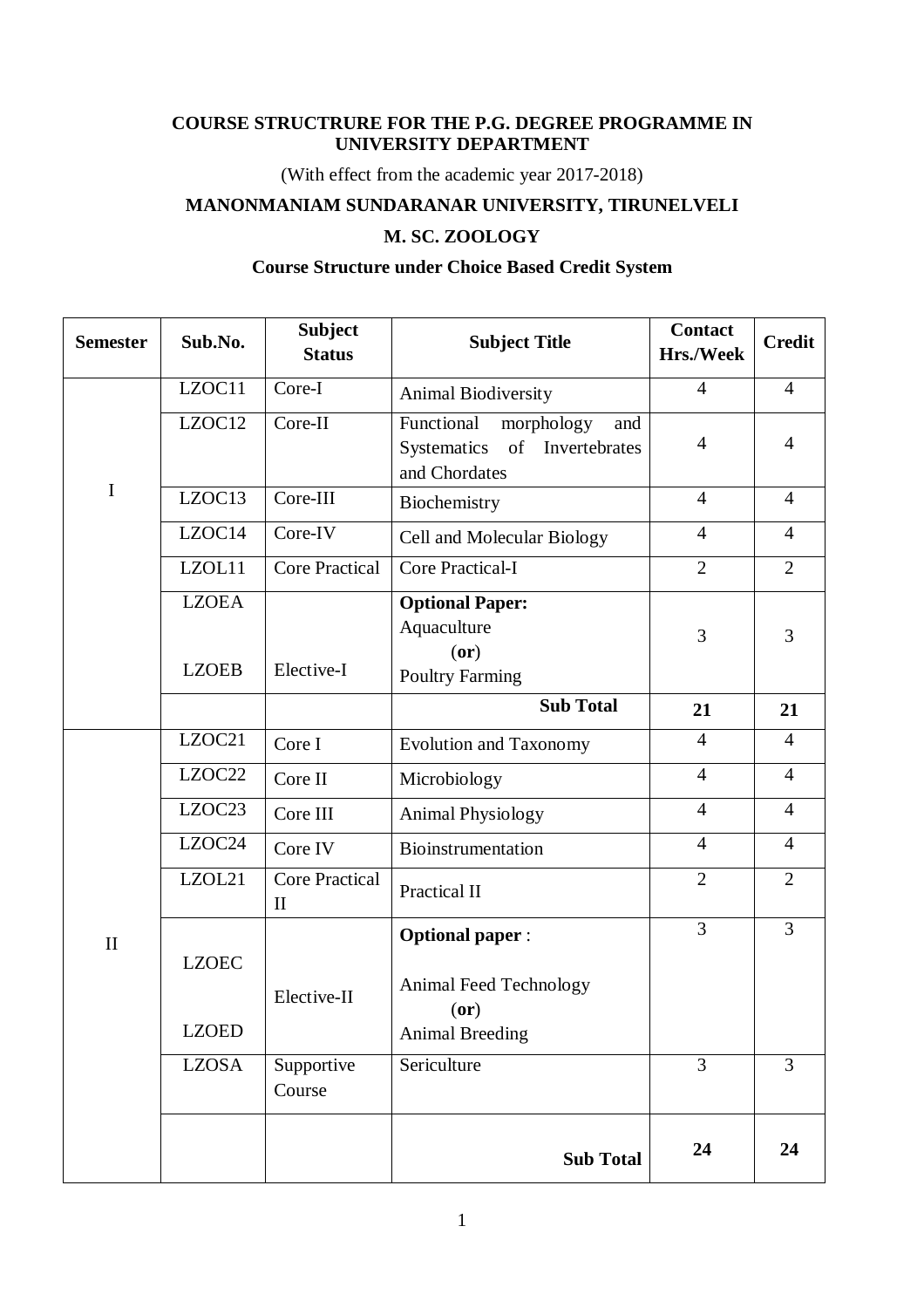| III | LZOC31                       | Core I                       | <b>Biostatistics and Computer</b><br>Application                             | $\overline{4}$ | $\overline{4}$ |
|-----|------------------------------|------------------------------|------------------------------------------------------------------------------|----------------|----------------|
|     | LZOC32                       | Core II                      | Developmental Biology                                                        | $\overline{4}$ | $\overline{4}$ |
|     | LZOC33                       | Core III                     | Immunology                                                                   | $\overline{4}$ | $\overline{4}$ |
|     | LZOC34                       | Core IV                      | Genetics                                                                     | $\overline{4}$ | $\overline{4}$ |
|     | LZOL31                       | <b>Core Practical</b><br>III | <b>Core Practical III</b>                                                    | $\overline{2}$ | $\overline{2}$ |
|     | <b>LZOEE</b>                 | Elective III                 | <b>Optional paper:</b><br>Population Ecology and Animal<br>Behaviour<br>(or) | 3              | 3              |
|     | <b>LZOEF</b>                 |                              | <b>Environmental Health</b>                                                  |                |                |
|     | <b>LZOSB</b>                 | Supportive<br>Course         | Probiotics                                                                   | $\overline{3}$ | 3              |
|     |                              |                              | <b>Sub Total</b>                                                             | 24             | 24             |
|     | LZOC41                       | Core-I                       | <b>Environmental Biology</b>                                                 | $\overline{4}$ | $\overline{4}$ |
|     | LZOC42                       | Core-II                      | Animal Biotechnology                                                         | $\overline{4}$ | $\overline{4}$ |
|     | LZOL41                       | <b>Core Practical</b>        |                                                                              |                | $\overline{2}$ |
|     |                              |                              | <b>Core Practical-IV</b>                                                     | $\overline{2}$ |                |
| IV  | <b>LZOEG</b><br><b>LZOEH</b> | Elective-IV                  | <b>Optional paper:</b><br><b>Fishery Biology</b><br>(0r)<br>Economic Zoology | 3              | 3              |
|     | 25                           |                              | Project                                                                      | 10             | 10             |
|     |                              |                              | <b>Sub Total</b>                                                             | 23             | 23             |

Credits Project:10

Total Number of Credits: 92

Total Number of Core Courses: 14

Total Number of Elective Courses: 4 out of 8

Total Hours: 92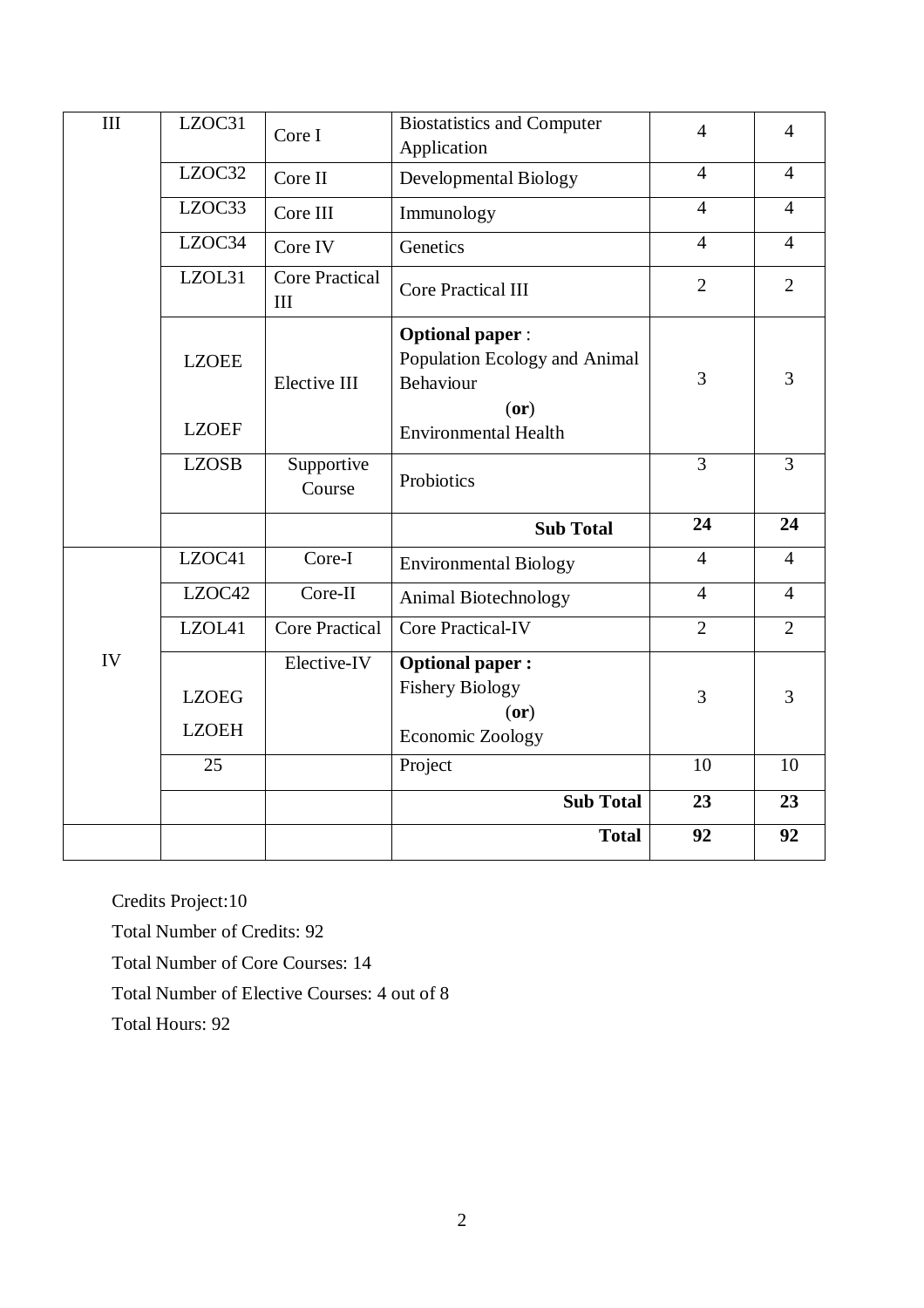#### **Introduction**

More than 99 percent of all species, amounting to over five billion species, that ever lived on Earth are estimated to be extinct. Estimates on the number of Earth's current species range from 10 million to 14 million of which about 1.2 million have been documented and over 86 percent have not yet been described. According to recent report (2016), scientists reported that 1 trillion species are estimated to be on Earth currently with only onethousandth of one percent described. In this report the animals occupied in this plant is as 63% . It is now evident that animals are abundantly distributed in diversified environments. On diversity aspect also animals are numerous, and so many aspects of animal life have been uncovered; also zoology has diversified into a countless of allied sciences. Zoology is the branch of biology that includes the study of animals and animal life, including, but not limited to, the study of the structure, physiology and classification of animals. Zoological Knowledge and theories applicable to maintain health and diversity of animal and also to control the epidemic diseases. Various types of living organisms are closely associated in a particular environment and interaction of prey-predator relationship, food chain in the biodiversity. Various products of animals such as coral, pearl, honey, wax, silk, lac, shell of turtle, bones, feather, tusk, leather and fur are of high demand. These products can be increased from our knowledge. The improvement of farm/domestic animals is one of the major tasks of zoologists. Application of zoological science in fisheries, cattle, poultry farming and pests management in agriculture and stored food grains are well known. It is the study of economic zoology for the higher production of food crops and fisheries to meet the challenge of protein rich food materials at the reasonable cost

## **Future Scope for Zoologist**

The Service of the trained zoologist is the need of the hour because of the development of advanced technologies in uncounteless areas. Due to global warming and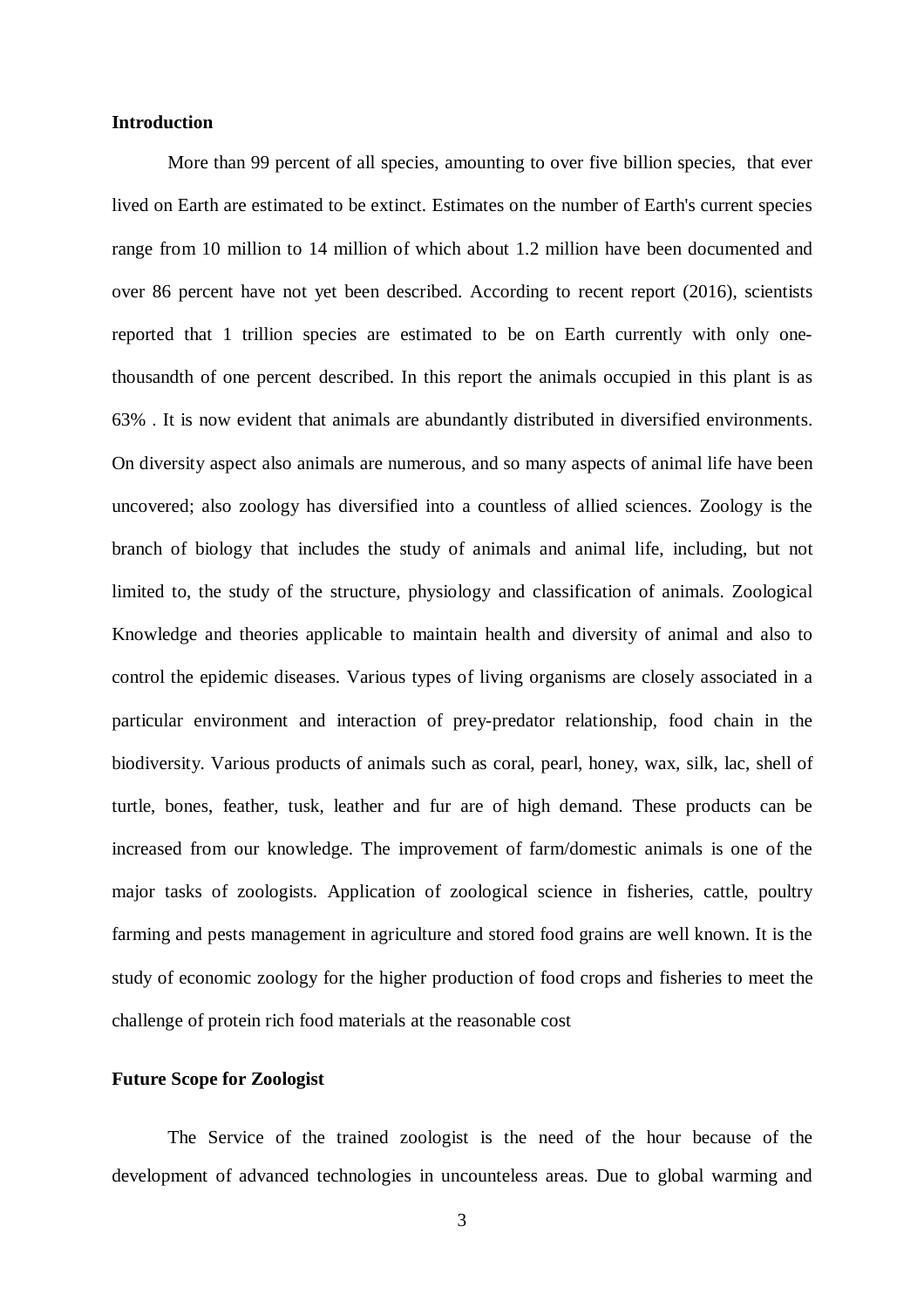climate change and also due to pollution, environment is getting deteriorate day by day. Both national and State pollution control board required the service of Zoologist for the proper assessment of environmental damage (EIA study) and also to propose strategies for environment management. For this EIA study the service of Zoologist is very much needed for proper diversity assessment and systematic documentation. Zoologists are also hired for zoos, wildlife services, botanical gardens, conservation organizations, national parks, nature reserves, universities, laboratories, aquariums, animal clinics, fisheries and aquaculture, museums, research, pharmaceutical Companies, veterinary hospitals and Food Corporation of India (FCI) etc. Not only this, few other people who are zoologists by nature; Animal Behaviourists, Animal breeders, Animal Trainers, Animal Caretakers, Animal and Wildlife Educators, Conservationists, Documentary Maker, Forensic Experts, Lab Technicians, Researcher, Wildlife Biologists, Veterinarian, Zoo keeper, Zoo Curator, and many more. Over and above the students of Zoology can learn about animals and Zoological principles which may help them for proper maintenance of life. Zoologist acquires the power to evaluate the nature, which is not possible by the other means. The scope of applied Zoology is innumerable. It provides the knowledge of medicine, dentistry, Veterinary Medicine, Medical Technology, Nursing, Museum Work, Zoological Teaching, Zoological Research, Environmental Science and Conservation. Genetics is the branch of Zoology. Further, channels like National Geographic, Animal Planet, Discovery Channel is in constant need of Zoologists for research and documentaries.

#### **Eligibility for Admission:**

Those who have passed and secured  $\geq$  50 percentage marks in the following courses *viz*., B.Sc. Zoology, B. Sc. Advanced Zoology, B.Sc. Applied Zoology, B.Sc. Animal Science and Biotechnology, B.Sc. Advanced Zoology and Biotechnology, B.Sc. Life Science, B.Sc. Biology (Hon.), B.Sc. Biotechnology and B.Sc. Biochemistry from recognized university are eligible to apply.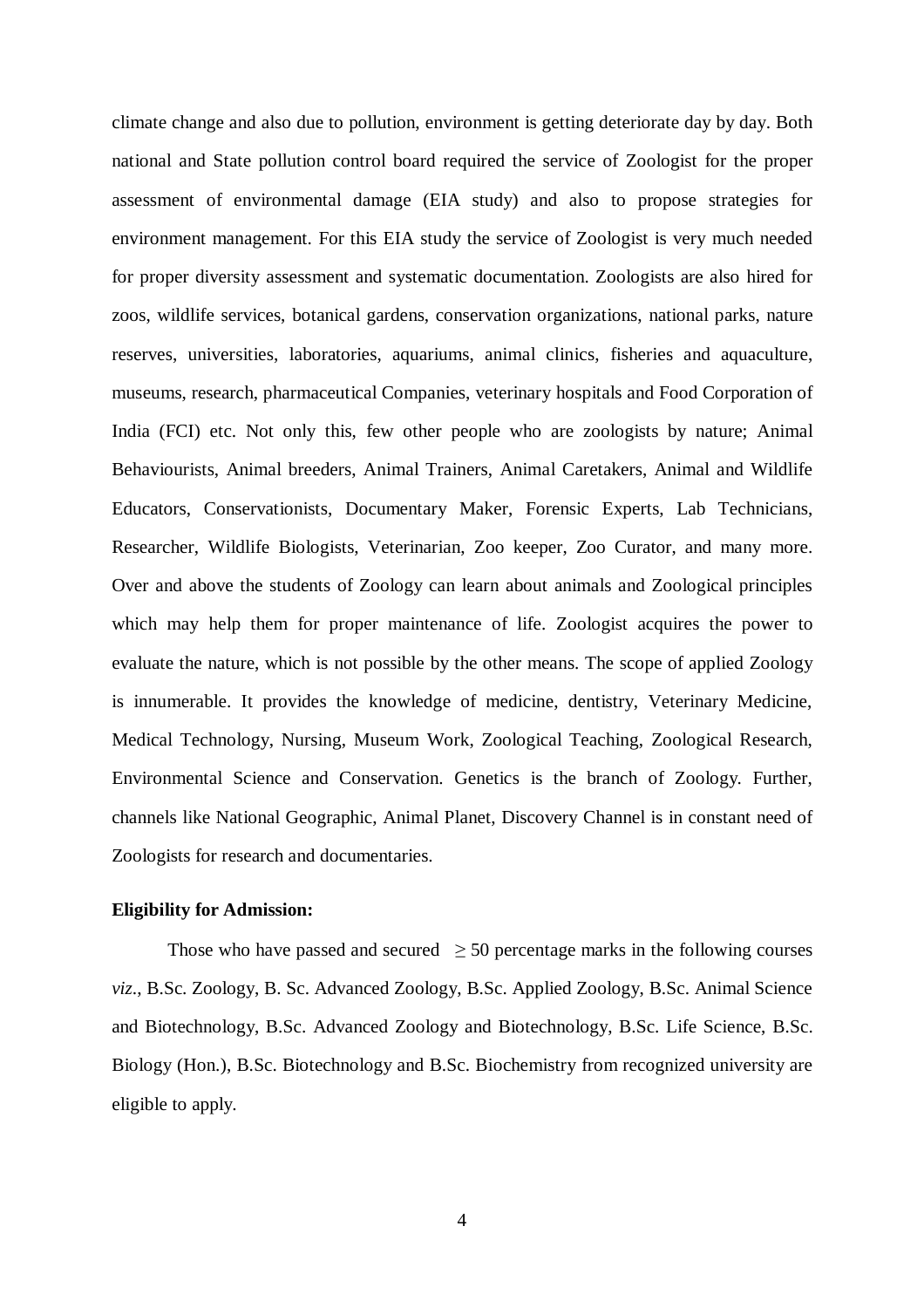#### **Course structure and Syllabus:**

The two years MSc Zoology programme is divided into four semesters. In the first three semester four core papers, two core practical and one elective papers are offering. This is the case for second and third semester. In fourth semester two core papers, one core practical and one optional paper are given. Additionally two other departmental papers are also accommodated as Extra departmental course (EDC) respectively on second and third semesters. Overall the syllabus of M.Sc. Zoology programme is prepared by giving due consideration to incorporate UGC-NET syllabus in the respective subject papers. Also eight optional papers are added so as to impart skill based education towards Animal husbandry techniques and also aquaculture techniques.

## **Duration of the course:**

Two years (Four semesters)

### **Date of Effect:**

For the students admitted during the academic year **2016-17** batch and onwards.

#### **Examinations**

#### **Practical Examination:**

M.Sc. Zoology Core Practical Examination having the following marks:

#### **Internal - 25**

| Major Practical                    |          | 15 marks |
|------------------------------------|----------|----------|
| <b>Minor Practical</b>             |          | 5 marks  |
| Spotters (ABC&D) $2x2 \frac{1}{2}$ | $=$      | 5 marks  |
| <b>Total</b>                       |          | 25 marks |
| External – 75                      |          |          |
| Major Practical                    | $\equiv$ | 20 marks |
| <b>Minor Practical</b>             |          | 15 marks |
| Minor Practical                    | $=$      | 15 marks |
| Spotters (ABC&D) 4x5               | $=$      | 20 marks |
| Record                             | $=$      | 5 marks  |
| <b>Total</b>                       |          | 75 marks |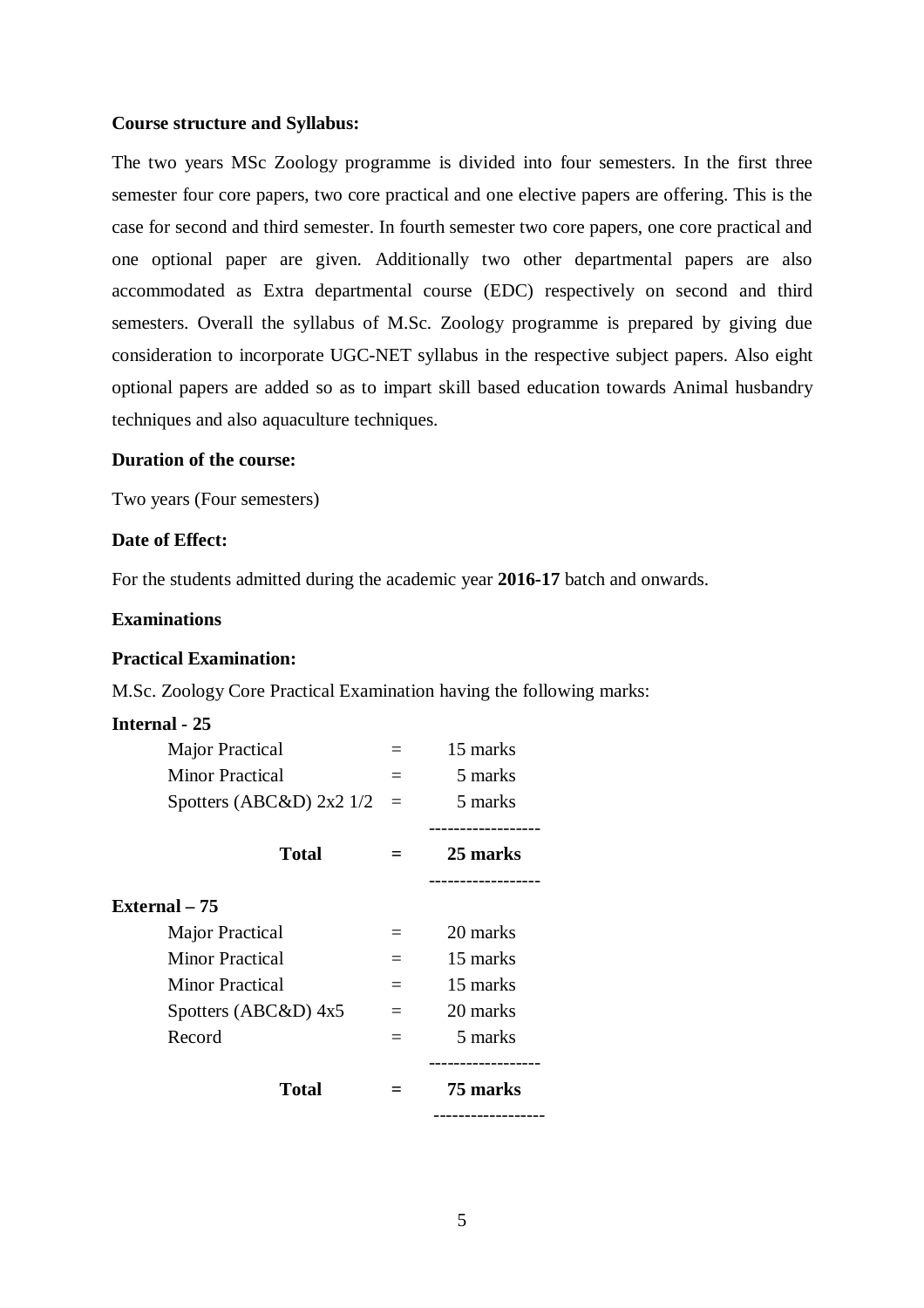# **Theory Examination:**

The M.Sc. Zoology core and Elective theory Examination having the following marks.

# **Internal Marks – 25**

| пистиат м <b>іа</b> гіў — 23                |              |     |          |
|---------------------------------------------|--------------|-----|----------|
| Test                                        |              |     | 15 marks |
| Assignment                                  |              |     | 5 marks  |
| Seminar                                     |              | $=$ | 5 marks  |
|                                             | <b>Total</b> | $=$ | 25 marks |
| <b>External Marks - 75</b>                  |              |     |          |
| Section A: 10x 1<br>(Q.No. 1 to 10)         |              | $=$ | 10 marks |
| Section B: $5 \times 5$<br>(Q.No. 11 to 15) |              | $=$ | 25 marks |
| Section C: $5 \times 8$<br>(Q.No. 16 to 20) |              | $=$ | 40 marks |
|                                             | <b>Total</b> |     | 75 marks |

------------------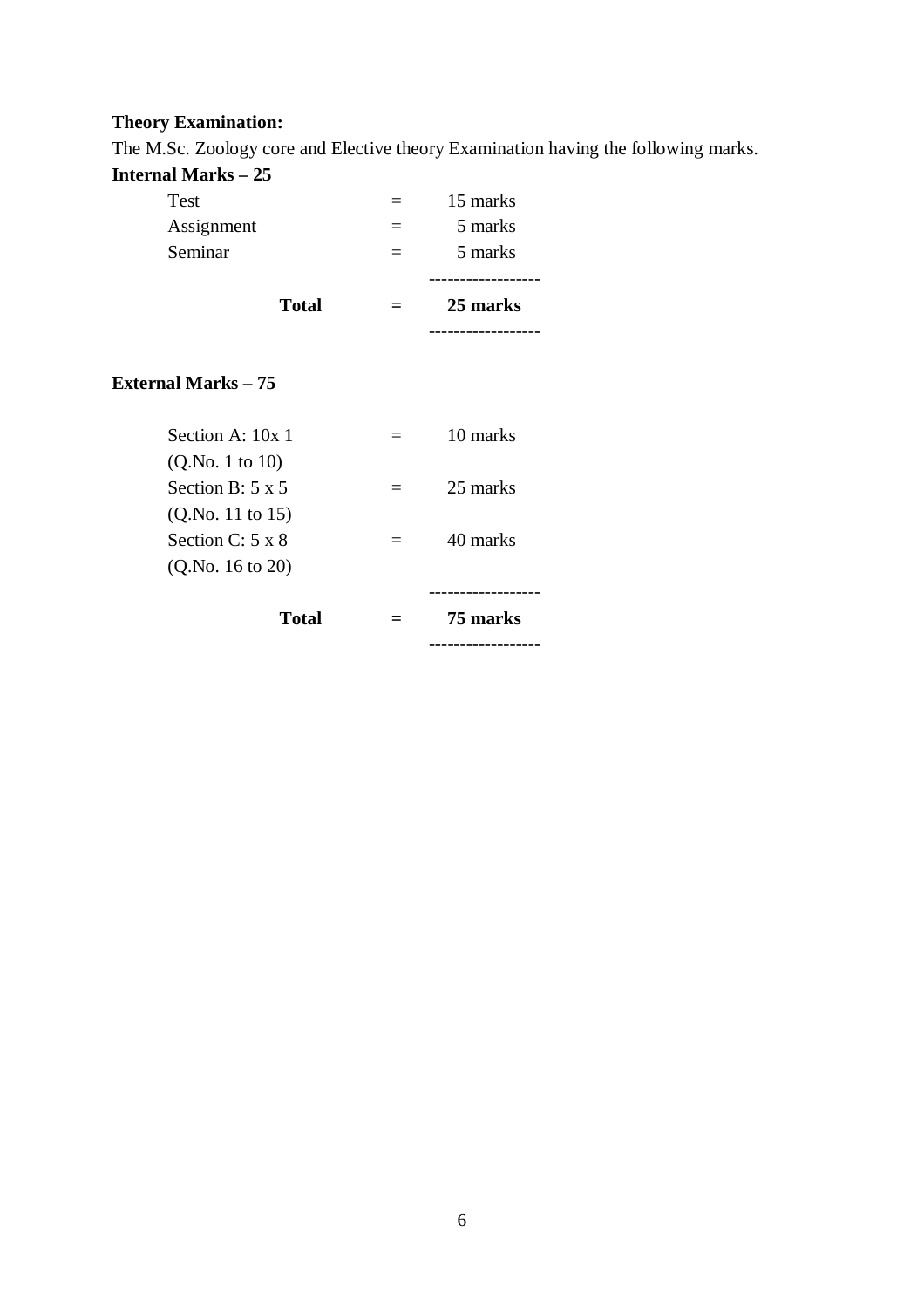#### **LZOC11: ANIMAL BIODIVERSITY**

| ш | __ | х. |
|---|----|----|
|   |    |    |

**Objective :** To provide knowledge on animal diversity, its significance in natural environmental and conservation strategies.

#### **Learning Outcome:**

- $\triangleright$  Understand the ecosystem, diversity of organisms and their ecological relationship.
- $\triangleright$  Know the genetic relationship of an animals, animal distribution and biological hotspot areas.
- $\triangleright$  Realize the importance of animal classification and taxonomy; species concept and their evolutionary significance.
- $\triangleright$  Inculcate conservation strategies of ecosystem and various enactments relating to conservation policy at national and international status.
- $\triangleright$  Learn the measurement of biodiversity richness, species evenness and geometric analysis.
- Unit I : **BIOLOGICAL DIVERSITY**: Species Origin of new species, Community and ecosystem diversity, Genetic diversity, Systematics in Diversity – Environment and Genetic Variations – Biological Classification – Phylogenetic Relationship – Ecological Biodiversity –Species Concept – Biological and Phylogenic Concepts; Species Inventory – Biodiversity hot spots.  $-15 h$
- Unit II : **SPECIES DIVERSITY**: Global distribution of species Tropical species diversity- Diversity in terrestrial, marine and fresh water – Species extinction and Endangered Species; Monitoring indicator species and habitats; Threats to biodiversity; Extinction – Past rate of extinction – Human caused extinctions – Endemic species –Man and animal conflicts. -15 h.
- **Unit III** : **CONSERVATION OF BIODIVERSITY**: Biodiversity conservation methods; *In-situ* conservation: Sanctuaries, Biospheres reserves, National parks, nature reserves - Ex-*situ* conservation and In-*situ* Conservation of threatened species - Germplasm maintenance - Biodiversity Management: International/National policies and conservation strategies: Role of MAB, International Union for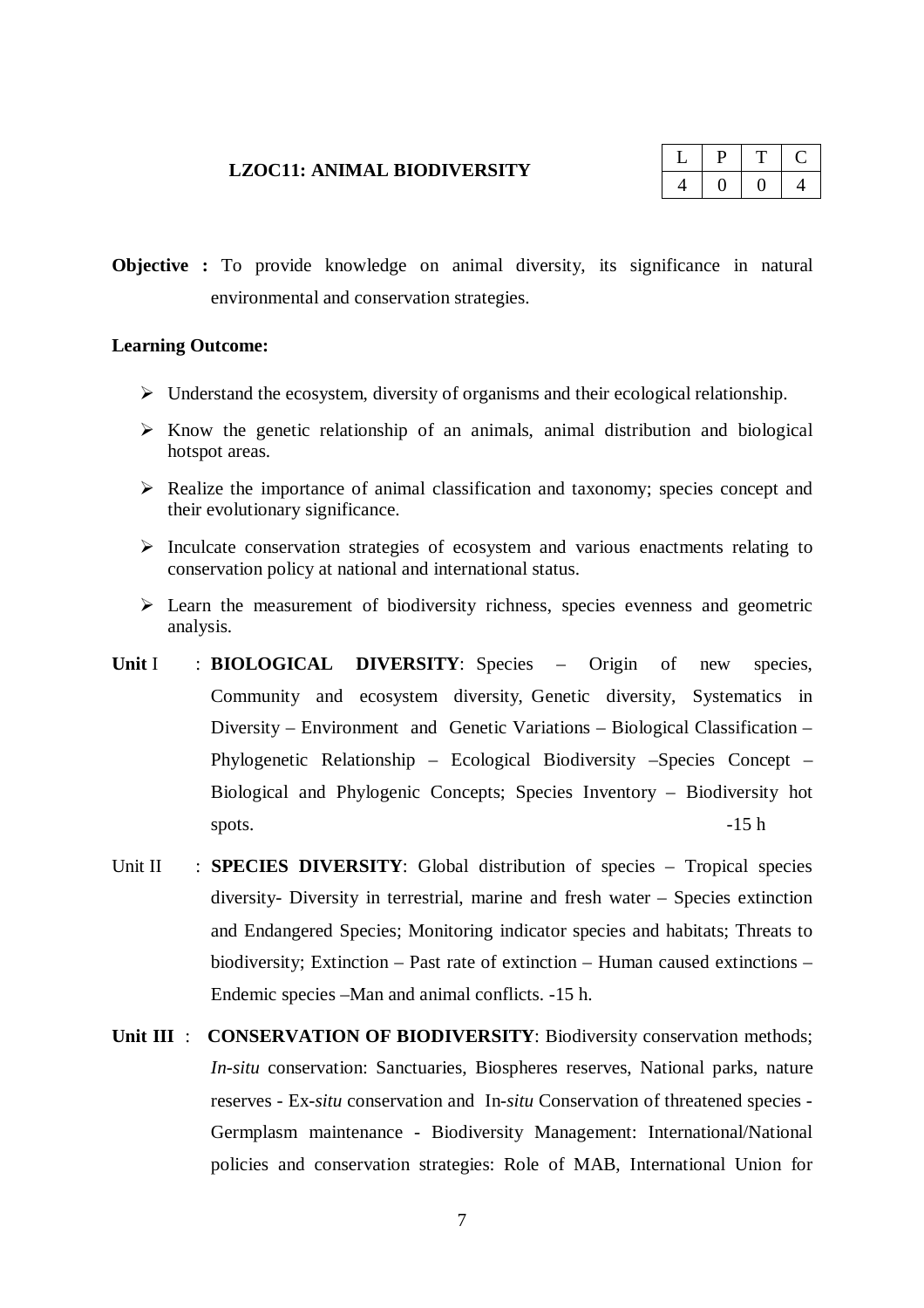Conservation of Nature (IUCN), Intellectual property rights – TRIPS, role of Indigenous Knowledge System (IKS). -18 h

- Unit IV : **BIODIVERSITY REGULATING AGENCIES**: National Biodiversity authority, function and powers of the national biodiversity authority. State biodiversity authority – Duties of central and State Government biodiversity management committees-Hurdles in enforcement of existing laws. -12 h
- Unit V : **BIODIVERSITY INDICES:** Basic Measurement methods, Computation of species richness, Biodiversity indices – Univariate method –Shannon Weiner Index, Simpson Index, Similarity and Dissimilarity index Graphical/distributional techniques. Multivariate Method – Cluster analysis. - 12 h

### **REFERENCE BOOKS:**

1. Barnes, R.D. 1982. Invertebrate Zoology  $(6^{th}$  edn). Toppan International Co., New York.

2. Barrington, E. J. W. 1969. Invertebrate Structure and Functions. English Language Book Society.

3. Benton, M.J.2005. Vertebrate Paleontology (3rd edn). Blackwell Publishing Com. Oxford, UK.

4. Hickman Jr., Cleveland, Larry Roberts, Susan Keen, Allan Larson, and David Eisenhour. 2011. Animal Diversity. McGraw-Hill Companies, Inc. New York.

5. Niles, E. 2000. Life on earth: an Encyclopedia of Biodiversity, Ecology and Evolution (Vol.1&II). ABCCLIO, Inc.CA, USA

7. Kotwal, P.C. and S. Banerjee. 2002. Biodiversity Conservation – In Managed forest and Protected areas, Agrobios, India.

8. Chaudhuri, A.B. and D.D. Sarkar, 2003. Mega diversity Conservation, flora, Fauna and Medicinal Plants of India's hot spots, Daya Publishing House, Delhi.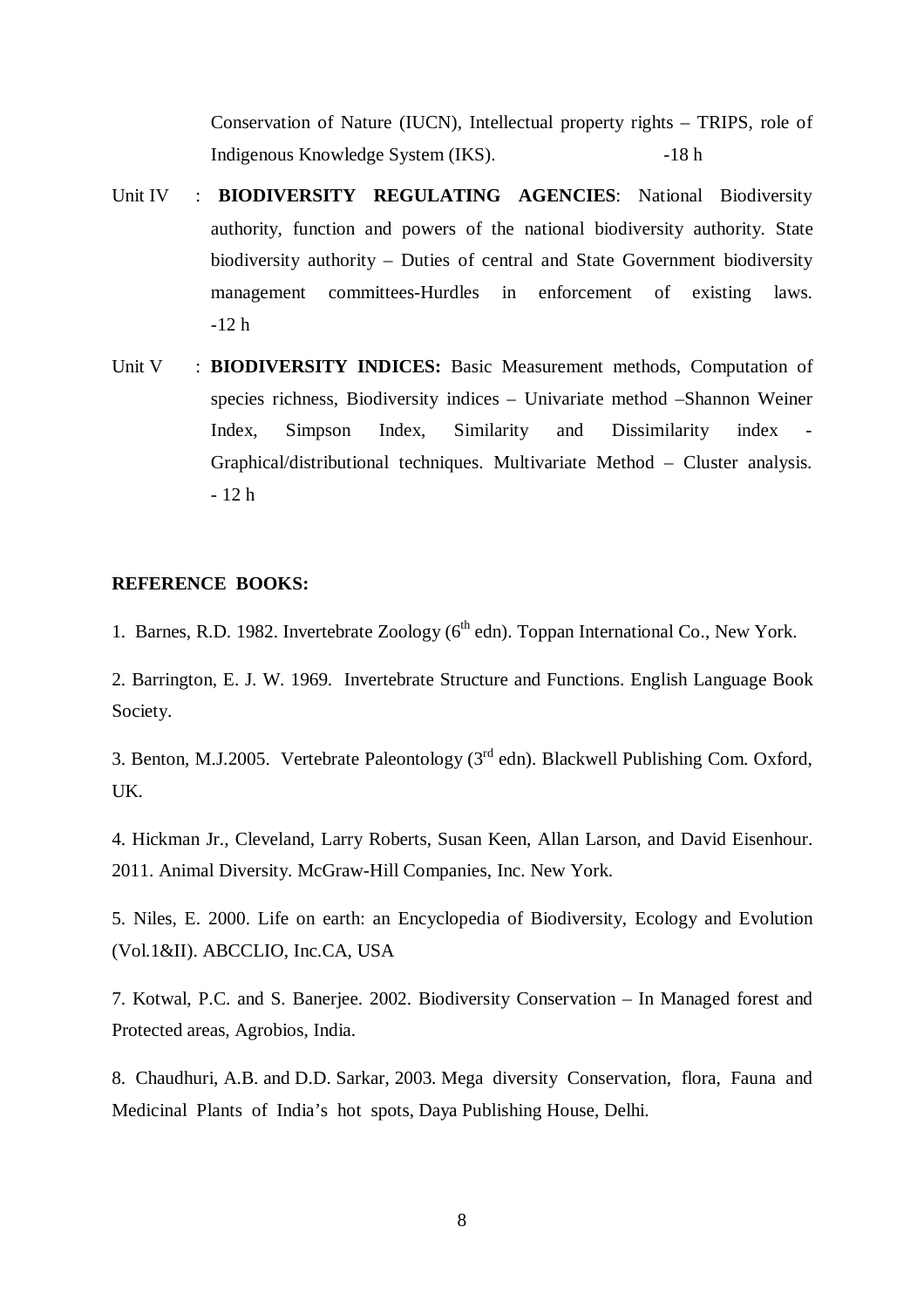9. Singh, M.P., B.S. Singh and Soma S. Dey, 2004. Conservation of Biodiversity and Natural Resources., Daya Publishing House, Delhi.

10. Dadhich, L.K. and A.P. Sharma, 2002.Biodiversity –Strategies for Conservation, APH Publishing Corporation, New Delhi.

11. David Eisenhour, Allan Larson, Susan Keen, Larry Robers and Cleveland Hickman Jr. 2009. Animal Diversity, McGraw Hill International, Boston.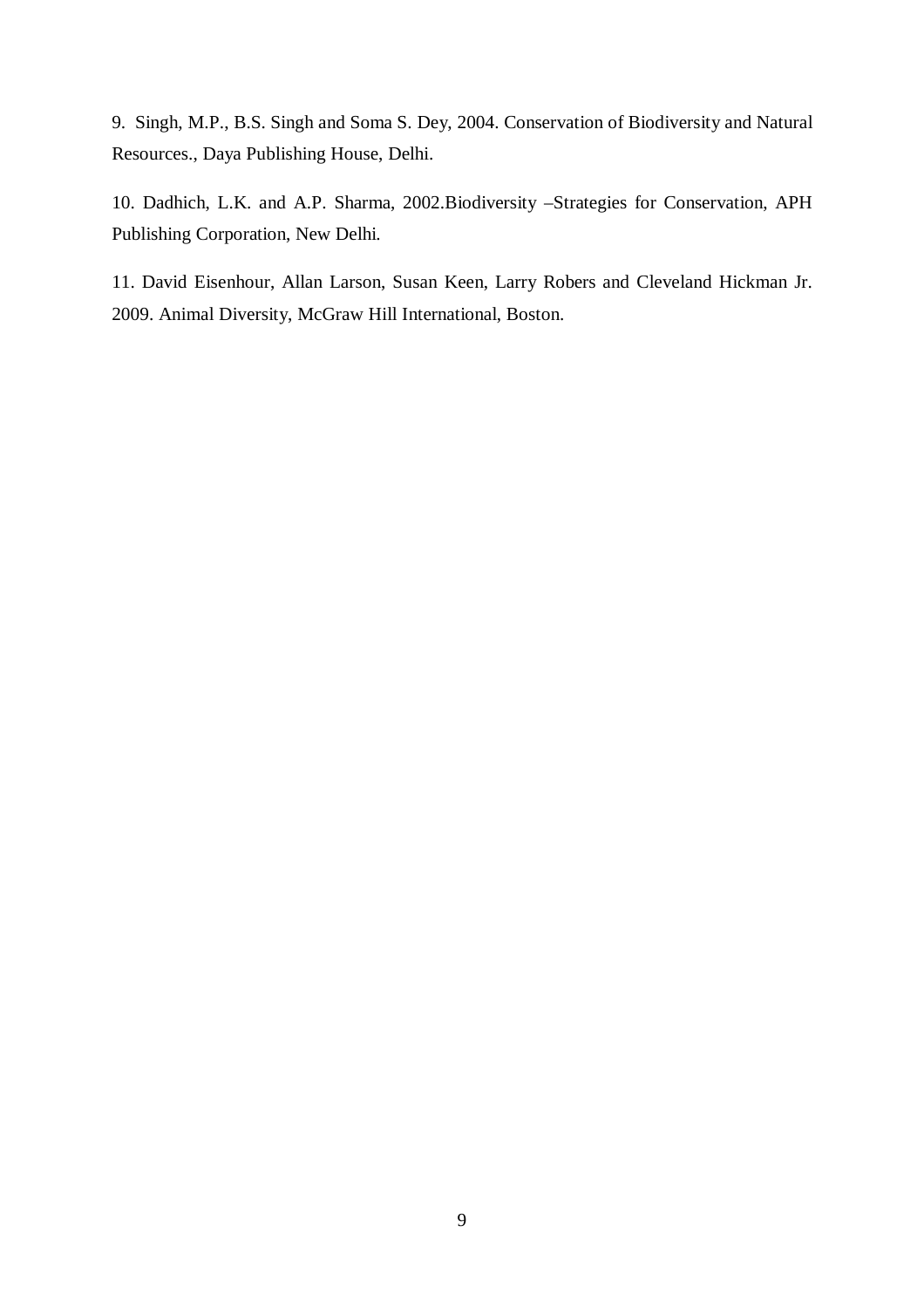## **LZOC12 : FUNCTIONAL MORPHOLOGY AND SYSTEMATICS OF INVERTEBRATES AND CHORDATES**

| ⊷ | ∽ | and the contract of |
|---|---|---------------------|
|   |   | 4                   |

## **Objective:**

To impart knowledge on functional morphology of invertebrates and chordates.

### **Learning outcome:**

- $\triangleright$  Understand the classification of animal kingdom.
- $\triangleright$  Learn the ecology, ethology and reproductive system of invertebrates and chordates.
- $\triangleright$  Know about the coral reefs and sponges and their biological significance.
- Understand the medical importance of various classes of invertebrates and chordates.
- $\triangleright$  Know the morphological features and reproductive biology of Pseudocoelomates, Eucoelomates and molluscs.
- $\triangleright$  Learn about the adaptive feature of invertebrates and chordates.
- $\triangleright$  Understand the origin and evolution of invertebrates and chordates
- $\triangleright$  Understand the structural peculiarities of Arachnida, Arthropoda and Archiannelida
- $\triangleright$  Appreciate the economic importance of each phylum of invertebrates and chordates.

Unit I : **BROAD CLASSIFICATION OF ANIMAL KINGDOM:** Principles involved. Protozoans and Parazoans . Nutrition, reproduction and respiration in protozoa. Origin and evolution of metazoa – Theories. Symmetry and its significance in animal organization. Porifera – Canal system – Symbionts. - 16h

- Unit II : **RADIATES AND ACOELOMATES: CNIDARIA** (Colenterates) Different classes – Reproduction, digestion and nervous system. Corals and coral reefs- structure of polybs -types and formation. CTENOPHORA:Structural peculiarities and affinities. Platyhelminthes – Classes – Functional morphology and adaptive biology for parasitic mode of life**. -16h**
- Unit III : **PSEUDOCOELOMATES AND EUCOELOMATES:** Aschelminthes Reproductive biology. Annelida – Archiannelida, morphological features. Arthropoda –xiphosuran – Structure and affinities. **MOLLUSCA**: General Morphology and Adaptive radiation. Echinodermata -phylogeny and evolution – Coelom and coelomocytes, water vascular system. -12 h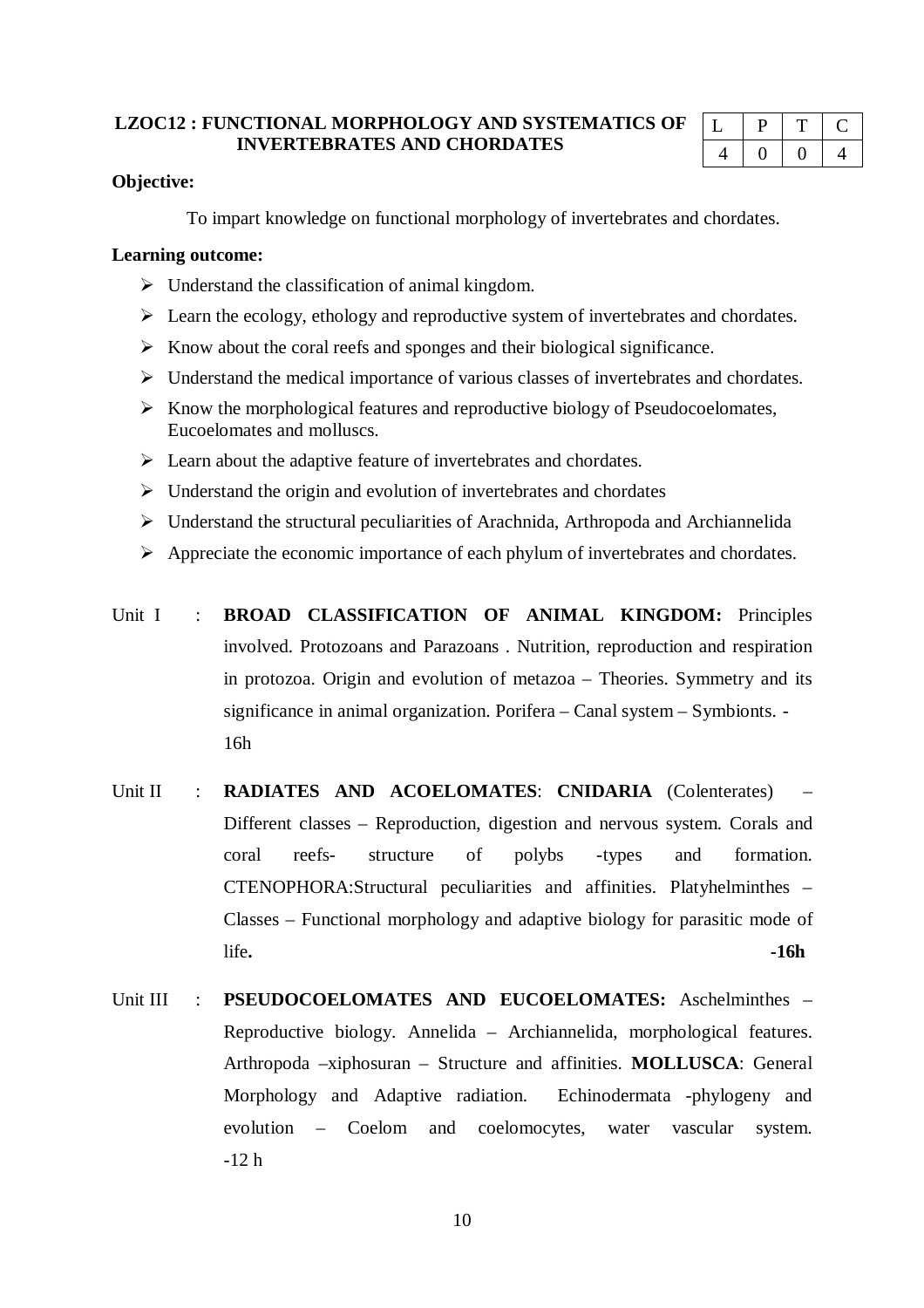- Unit IV : **PISCES AND AMPHIBIA**: Classification of chordates Origin and evolution of elasmobranchs – Adaptive radiation of elasmobranches and bony fishes – Migration in fishes- Dipnoi. Origin and evolution of Amphibia – Adaptive radiation in Amphibia – Terrestrialization. -12h
- Unit V : **REPTILES, AVES AND MAMMALS**: REPTILES: Evolution of the reptiles. **AVES:**–origin and evolution of bird –Migration of birds- Connecting links between reptiles, birds and Mammals. MAMMALS: Structural peculiarities of prototheria, metatheria and eutheria. origin and evolution of paired fins and limbs. Comparative anatomy – integumentary system, Urinogenital system, heart and aortic arches and brain of vertebrates. -16h

## **TEXT BOOKS:**

- 1. Barnes, R.D.1982. Invertebrate zoology, IV Ed., Holt Saunders International Edition.
- 2. Waterman, A.J. 1971. Chordate structure and function, the Macmillan company.

### **REFERENCE BOOKS:**

- 1. Hyman, G.H.1997. The Invertebrates, Vol. I to VII, McGraw Hill Book Co. Inc., New York.
- 2. Vasant, K.A. and Kashyap, 1997. Life of invertebrates, Vikas Publishing House Pvt. Ltd., New Delhi.
- 3. Colbert, H and Edwin, 1989. Evaluation of vertebrates, Wiley Eastern Limited, New Delhi.
- 4. Harrey Pough, John. B Heisher and W.N.Mc Farland.1990. Vertebrate life, Macmillan publishing co., New York.
- 5. Jollie, M. 1962. Chordate morphology, Reinholt publishing corporation, New York.
- 6. Romer, A.S. 1979. Hyman's Comparative Vertebrate Anatomy, III Ed., The University of Chicago Press, London.
- **7.** Young, J.Z. 1950. Life of Vertebrates, Clarendon Press, Oxford.
- 8. Barrington, E.J.W.1979.Invertebrate structure and functions, II Ed., ELBS and Nelson.
- 9. Moore, R.C., Lolicker and Fischer, A.G.1952. Invertebrate palaentology, McGraw Hill Book Co., Inc. New York.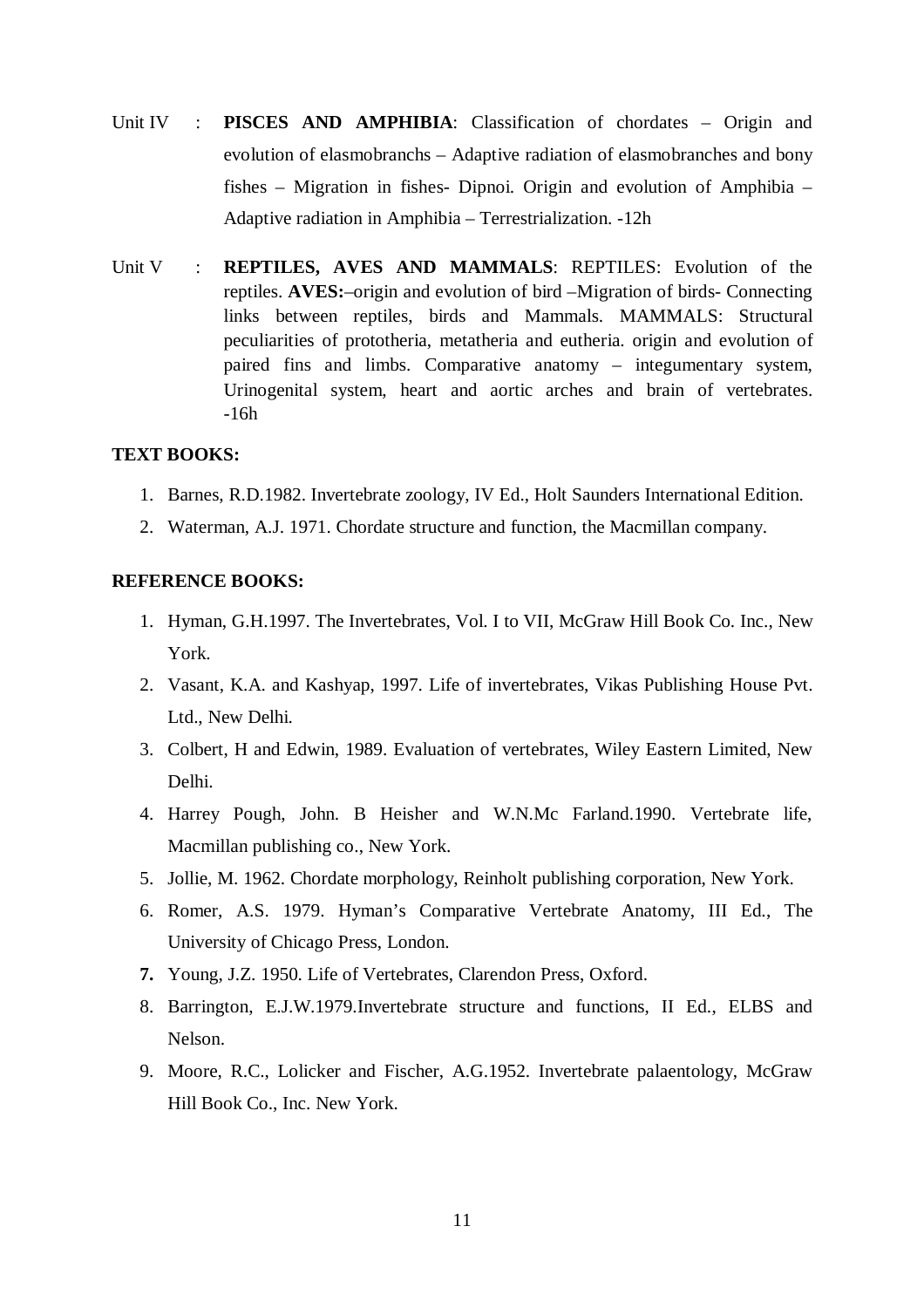#### **LZOC13 : BIOCHEMISTRY**

**Objective :** To impart knowledge on structure, synthesis, functions and metabolism of biomolecules, enzymes and hormones.

## **Learning outcomes:**

- $\triangleright$  Know the structure of atoms, bonding nature of molecules, pH and their molecular interactions.
- $\triangleright$  Understand the energy production, metabolism and catabolism of biological molecules, ATP synthesis and energy utilization of organisms.
- $\triangleright$  Learn the biosynthesis pathway, structure and function of proteins.
- $\triangleright$  Know the metabolism and catabolism of protein.
- $\triangleright$  Realize the classification, structure and function of carbohydrate and lipids.
- $\triangleright$  Learn the Glyconeogenesis, Glycolysis and oxidation of lipids and bioenergetics.
- $\triangleright$  Imbibe the knowledge on enzymes classification, biocatalytes and kinetics of enzymes.
- $\triangleright$  Enable to know the structure, function and classification of hormones,
- $\triangleright$  Know the biological mechanism of hormones.
- Unit I : **INTRODUCTION TO BIOCHEMISTRY**: Atoms, molecules, bonding Chemistry of water- Biological importance, pH and Acid base balance. Henderson-Hasselbech equation. Biological importance of buffers – Acidosis, alkalosis – electrolytes - Bioenergetics and strategy of metabolism: strategy of energy production in cell. Oxidation and reduction reactions- coupled reactions and group transfer - ATP production, Theories of ATP synthesis – Transport of free energy.
- Unit II : **AMINOACIDS AND PROTEINS**: Amino acids Structure, Classification and function. Isoelectric point, Zwitter ion – Protein structure, Classification. Protein biosynthesis and catabolism of proteins - Biological functions of proteins.
- Unit III : **CARBOHYDRATE AND LIPIDS** : Carbohydrates structure, classification and biological functions – Metabolism – Glycogenesis, Glycogenolysis, Glyconeogenesis, Glycolysis, HMP shunt – Lipid structure,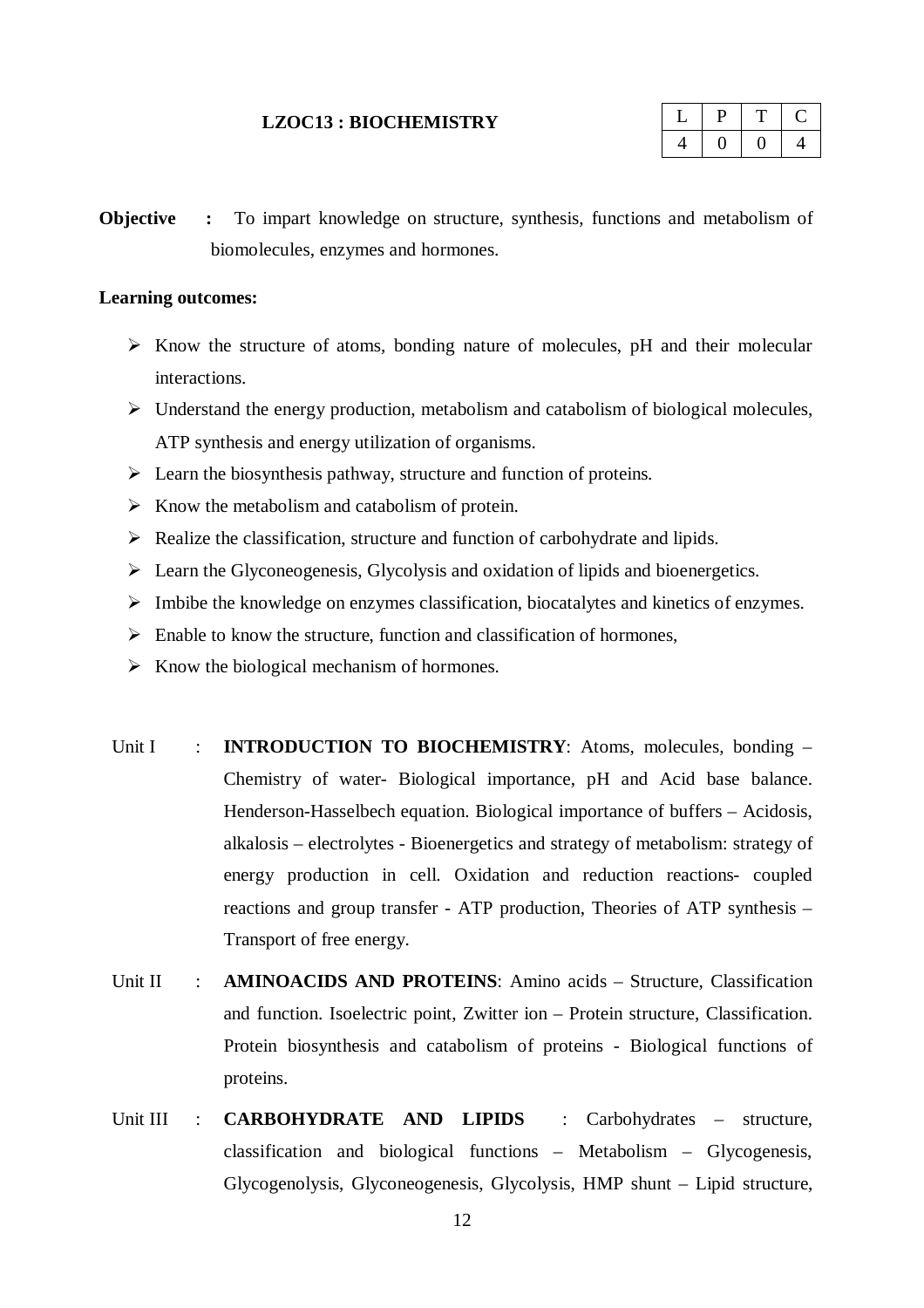classification and biological functions – Biosynthesis and oxidation of fatty acids – Bioenergetics.

- Unit IV : **ENZYMES:** Enzymes as biocatalysts, Enzyme classification Enzyme specificity, Active site, Co-enzymes – Activators and Inhibitors – Allosteric enzymes – Regulation of enzymatic activity - Enzyme Classification, Kinetics; Michaelis Menten equation – Factors affecting enzyme function.
- Unit V : **HORMONES**: Classification and general functions of hormones Steroid hormones, protein hormones, tissue hormones – Vasoactive peptide, Synthetic hormones – Mechanism of hormone action.

## **REFERENCE BOOKS:**

- 1. Lehninger, 2006. Principles of Biochemistry, 4<sup>th</sup> edition, D.L. Nelson and M.M. Cox, Macmillan worth Publishers.
- 2. D.Voet and J.G. Voet, 2004. Biochemistry, John Wiley & Sons, USA
- 3. D. Friefelder, 1982. Physical Biochemistry,  $(2^{nd}$  edition), W.H. Freeman & Company.
- 4. Jain, J. L. Jain, S. and Jain N. 2005. Fundamental of Biochemistry, S. Chandra Co. Ltd. New Delhi.
- 5. Ambika Shanmugam. 2005. Fundamentals of Biochemistry for Medical students  $(7<sup>th</sup>$ Ed.) Lippincott Williams and Williams.
- 6. S.C. Rastogi, Biochemistry, 2nd edition. 2003. Tata McGraw Hill Publishing Company Ltd., N. Delhi.
- 7. L. P. Adams, John T. Knowler and David P. Leader, 1992. The Biochemistry of Nucleic acid – Tenth Edition-Roger Chapman and Hall Publications.
- 8. R.K. Murray, D.K. Granner and V.M Rodwell., 2006. Biochemistry, Illustrated Harpers  $28<sup>th</sup>$  edition, The McGraw-Hill companies, Inc.
- 9. Thomas M. Devlin. 2006. Textbook of Biochemistry with Clinical Correlations,  $6<sup>th</sup>$ edition, John Wiley & Sons Inc., Publications.
- 10. Jeremy M. Berg, John L. Tymoczke and Lubert Stryer. 2007. Biochemistry, 5<sup>th</sup> edition, W.H. Freeman and Company, USA.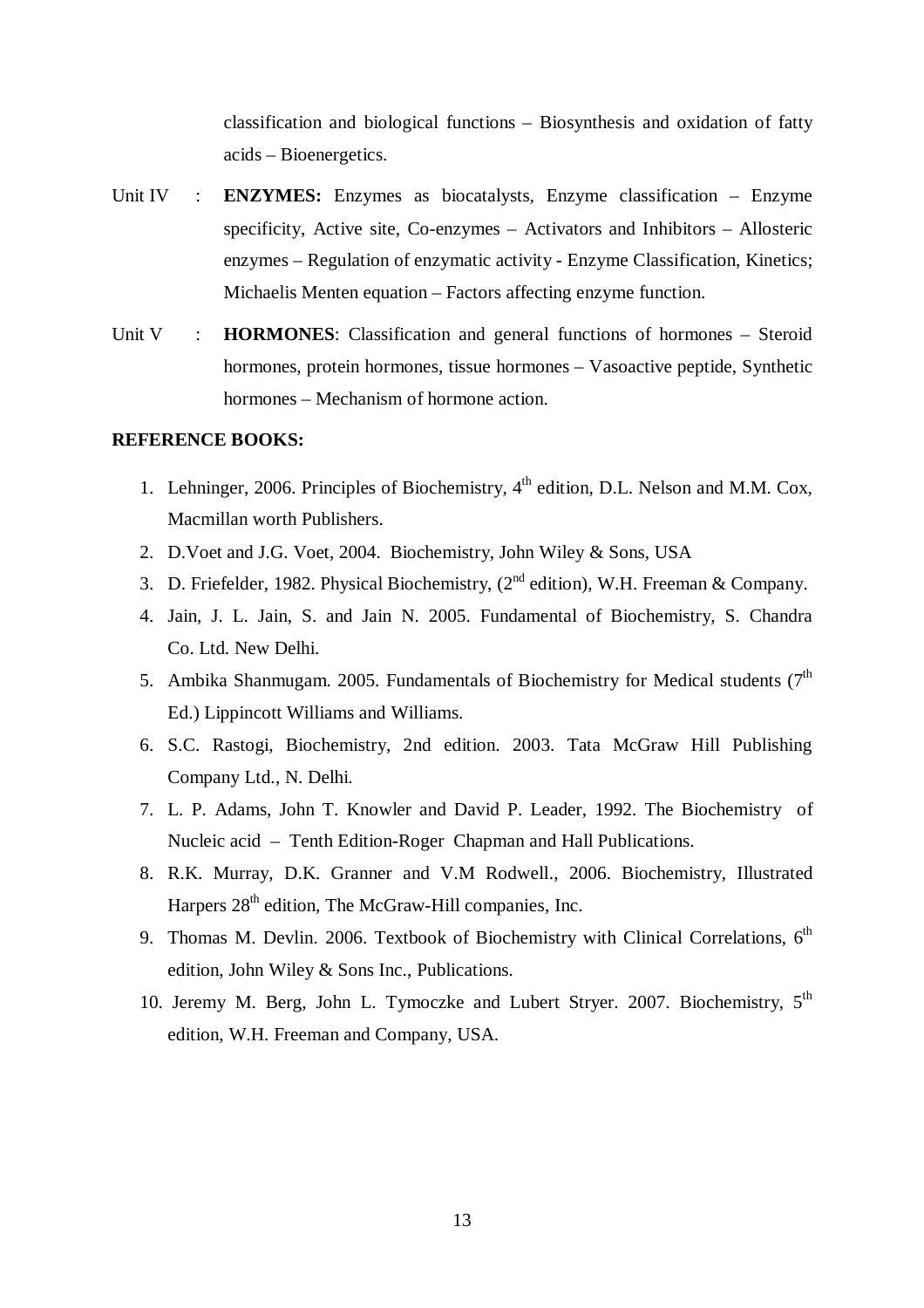### **LZOC14: CELL AND MOLECULAR BIOLOGY**

|  | L. |
|--|----|
|  | Ί. |

**Objective:** To equip the students on the structure and functions of cell, chromosome, nucleic acid and also in recombinant DNA technology and gene expression.

## **Learning Outcome:**

- Understand the structural and functional differentiation of eukaryotes and prokaryotes.
- $\triangleright$  Know the structure and function of various cell organelles.
- $\triangleright$  Acquire knowledge about the structure and function of chromosomes.
- $\triangleright$  Imbibe the knowledge about the cell cycle and related diseases.
- Enable to know the chemical and biological nature of DNA.
- $\triangleright$  Understand DNA repairing mechanism and protein synthesis.
- $\triangleright$  Know the construction method and application of rDNA.
- $\triangleright$  Learn the regulation of gene expression in prokaryotes and eukaryotes.
- $\triangleright$  Know the gene rearrangement and reversible protein posphorylation.
- Unit I : **STRUCTURE AND FUNCTION OF CELL**: Structure of eukaryotic cell Organelles –Ultrastructure and biological functions of plasma membrane – Endoplasmic Reticulum – Lysosomes – Golgi complex – Mitochondria - Ribosome. - 12 h
- Unit II : **CHROMOSOMES AND CELL CYCLES**: Structure and function of chromatin – Euchromatic and heterochromatin – unusual chromosomes (Polytene and Lampbrush) – Cell cycle stages G0 – G1– Check points -Cell cycle and cancer. Spindle organization – Regulation and synchronization of cell division. - 14 h
- Unit III : **NUCLEIC ACIDS AND THEIR FUNCTIONS**: Chemistry of DNA and RNA - Structure, Types and functions – Replication of DNA – DNA repair mechanism – Gene action and protein synthesis.  $-15$  h
- Unit IV : **RECOMBINANT DNA TECHNOLOGY**: Reverse transcription and cDNA synthesis – steps involved in rDNA technology – Construction of Chimeric DNA and cDNA Libraries. - 15 h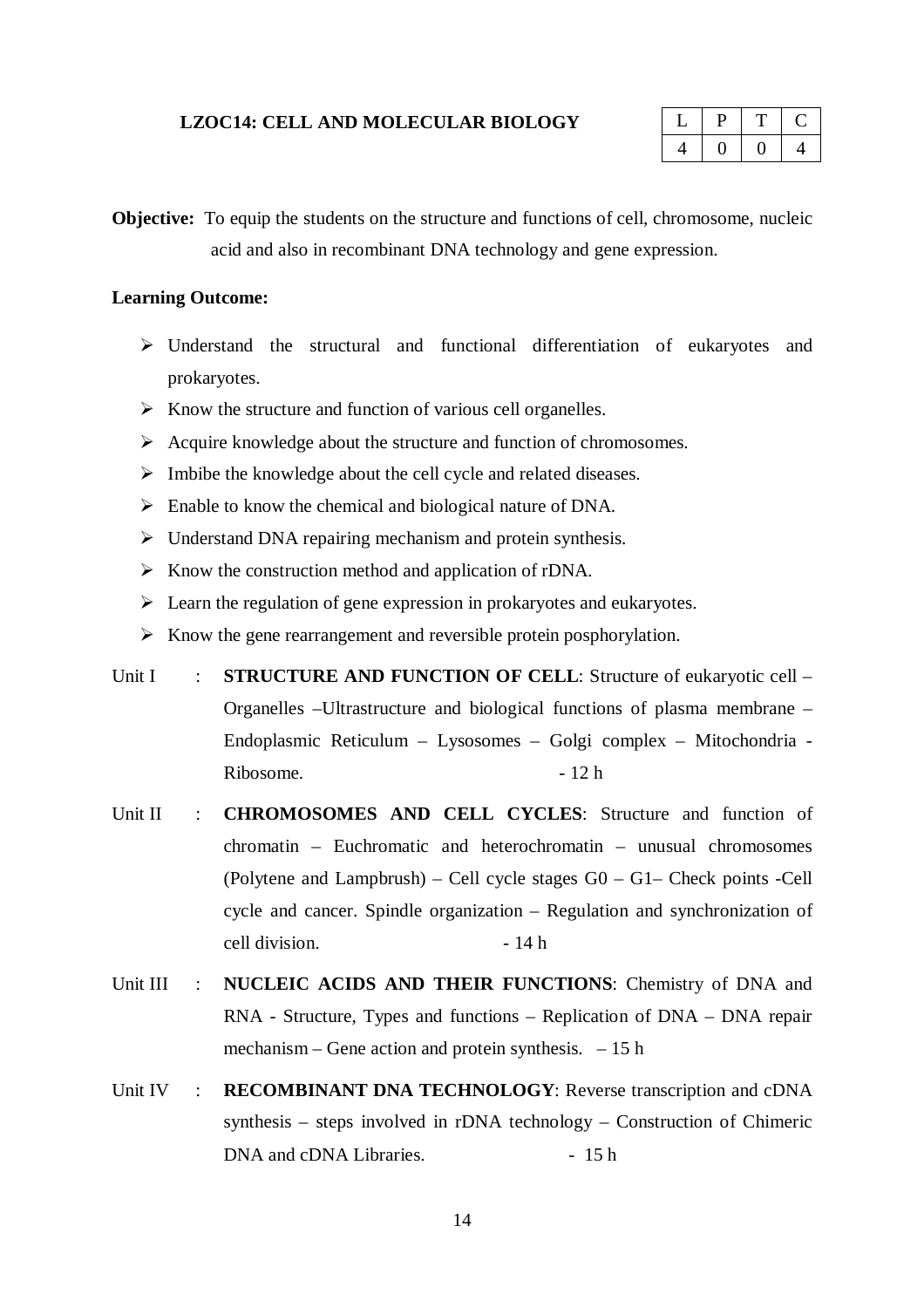Unit V : **REGULATION OF GENE EXPRESSION**: Regulatory mechanism in eukaryotes - Mechanism of positive and negative control of gene expression – Regulation at Transcriptional and Translational levels - Control of regulatory mechanism of gene expression – Gene rearrangement and Reversible Protein Phosphorylation. - 16 h

## **REFERENCE BOOKS:**

- 1. Gupta, P.K. 2004. Cell and molecular Biology. Rastogi Publications, Meerut.
- 2. Watson, J.D., Basker, T. A.,Bell, S.P., Gann, A., Levine, M. and Losick, R. 2004. Molecular Biology of the Gene. Pearson Education (Singapore) Pvt., Ltd.
- 3. Wilson, G.B. and Morrison, J.H. 1967. Cytology, II edition, Reinhold Publishing Corporation, New York.
- 4. Giese, A.C. 1979. Cell Physiology, W.B. Saunders Company, Philadelphia.
- 5. Harvey Lodish, 2000. Molecular Cell Biology 4th Edition, W.H Freeman and Company, New York

## **TEXT BOOKS:**

- 1. De Robertis, EDP and De Robertis EMF.1987. Cell and Molecular Biology. Lea and Febiger, VIII Edition, Philadelphia.
- 2. Powar, CB.1983. Cell Biology, Himalaya Publishing House, Bombay.
- 3. Weaver R.F.2008. Molecular biology, McGraw Hill higher education, USA.
- 4. Alberts B., A. Johnson, J. Lewis, M. Raff, K. Roberts, and P.Walter. 2007. Molecular biology of the cell, Garland publishing Inc, New York.
- 5. Hunter L. E. 2009. The Process of life An Introduction to Molecular Biology, The MIT press, USA.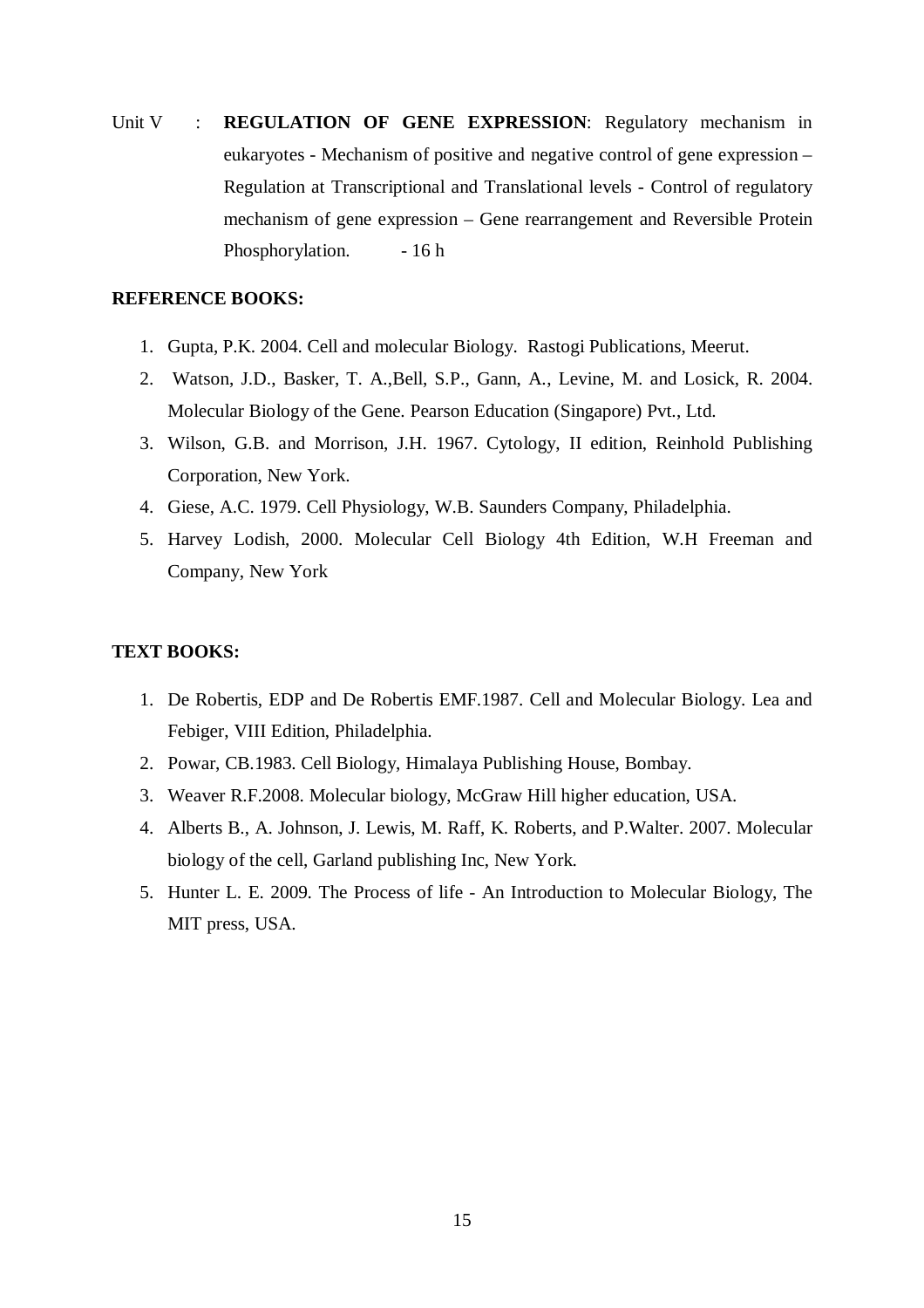## **LZOL11-Core Practical I**

| - 4 |  |  |
|-----|--|--|
|     |  |  |

## **Objectives:**

- $\triangleright$  To understand the biodiversity of phytoplankton and zooplankton, primary Productivity and diversity indices.
- $\triangleright$  To know the identification of larval forms and medical importance of major phyla of invertebrates.
- $\triangleright$  To know the structure of digestive, nervous and reproductive systems of fish, insects and prawn.
- $\triangleright$  To identify the amino acid compounds.
- $\triangleright$  To know the principles of Microtomy and photography.
- $\triangleright$  To observe the polytene chromosome of chironomous larva.
- $\triangleright$  To observe the mitosis in Onion root tip

## **Learning Outcome:**

- $\triangleright$  Analysis the biodiversity of phytoplankton and zooplankton.
- $\triangleright$  Learn the biodiversity indices
- Enable to understand the TLC, UV-Spectroscopy, Electrophoresis and Centrifuge.
- $\triangleright$  Learn the physiological process of digestive, nervous and reproductive systems of fish, insects and prawn.
- $\triangleright$  Learn the structure of polytene chromosome.
- $\triangleright$  Learn the mitosis process in onion.

## **Animal Biodiversity**

1. Plankton diversity: Phytoplankton – Zooplankton – Primary productivity.

2. Fish community study: Species Identification – Diversity **-**Density – Abundance distribution.

4. Study of museum specimens / lab specimens – Invertebrates and vertebrates (List the

studied items with brief description – Diagrams necessary)

## **Functional Morphology of Invertebrates and Chordates**

## **Invertebrates**

- 1. Identification and study of selected Protozoan and Helminthes of medical importance.
- 2. Identification and study of : Trochopore larva, Nauplius larva, Zoea larva and Bipinnaria larva.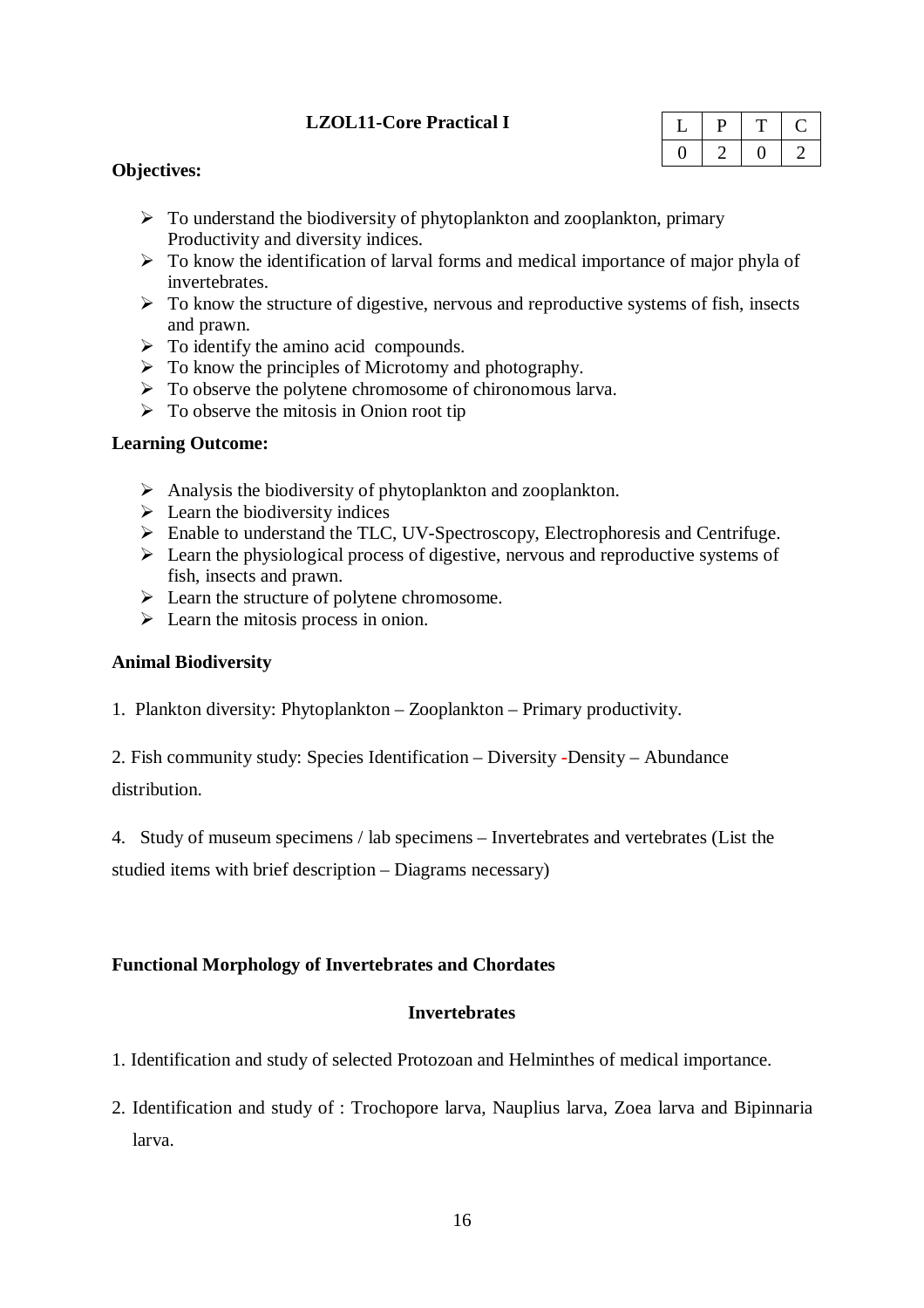- 3. Identification and study of larval forms from all major phyla of invertebrates.
- 4. Dissection of nervous system of Prawn, any insect (cockroach), Pila.
- 5. Dissection of reproductive system of any insect.
- 6. Mounting of :
	- a. Sting of Honey bee
	- b. Pedicellaria of Sea urchin
	- c. Aristotle lantern of Sea urchin

### **Chordates**

- 1. Dissection of aortic arches in Teleost.
- 2. Study of the following skull types with reference to jaw suspensions
	- a. Fish
	- b. Frog
	- c. Snake

3. Study of the following specimens with reference to their adaptive features for their respective modes of life.

- a. Echeneis
- b. Pigeon
- c. Bat.
- d. Types of feathers
- e. Types of fins in fish
- f. Adaptive radiation in the beak and hind limbs of birds

## **Biochemistry**

- 1. Preparation of buffers: Phosphate buffer and Citrate buffer.
- 2. Qualitative detection of proteins, carbohydrates and lipid in tissue samples.
- 3. Quantitative estimation of glucose, urea and creatinine in the serum of goat.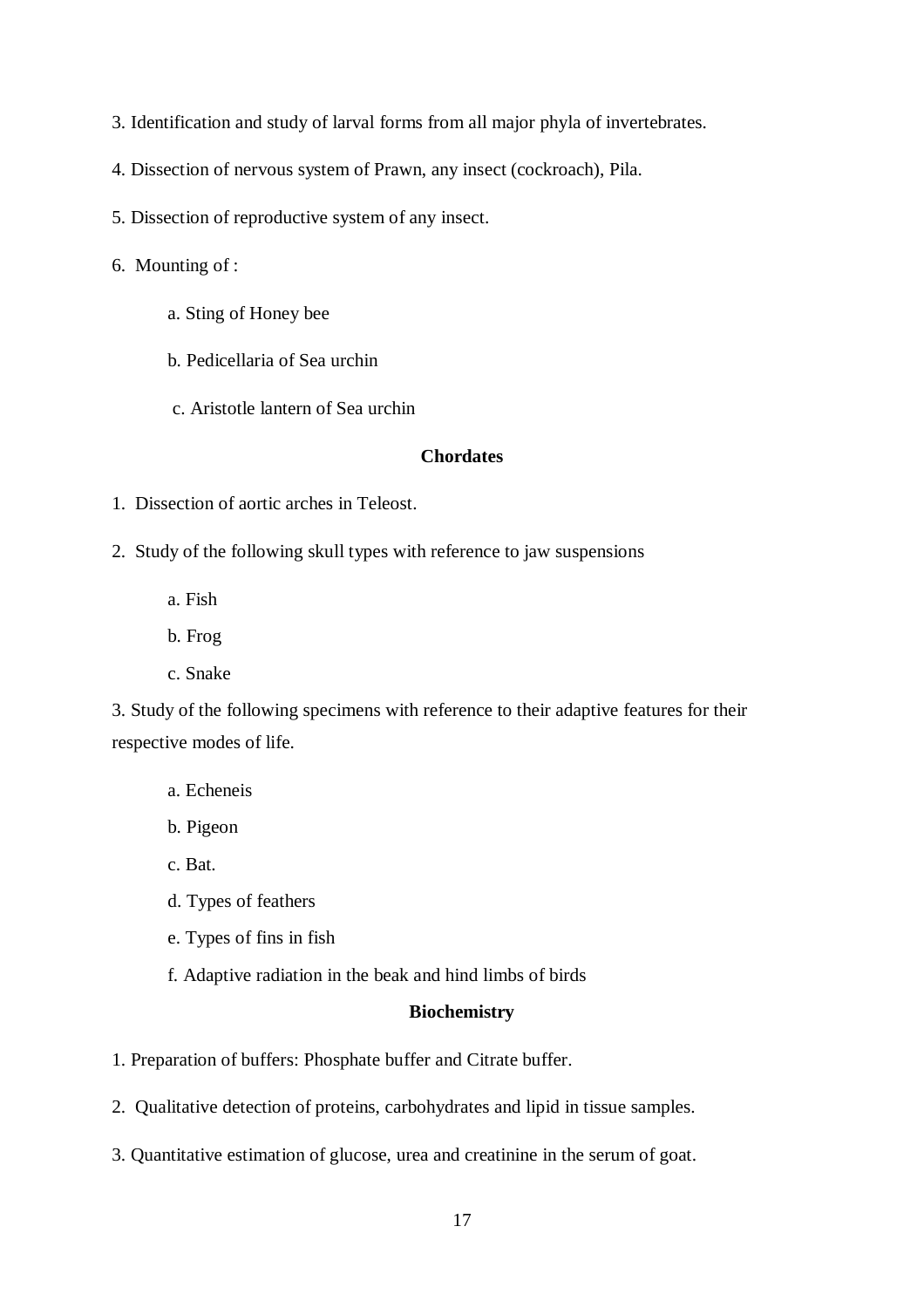4. Determination of aminoacids in body fluids of Cockroach or Goat using paper chromatography.

5. Separation of compound by TLC.

6. Principles and application of spectrophotometry or calorimetry, electrophoresis and Centrifuge.

## **Cell and Molecular Biology**

- 1. Principles of microscopy and optics.
- 2. Cell size determination.
- 3. Microtomy and photography.
- 4. Mounting of polytene chromosomes.
- 5. Preparation of mitosis in Onion root tip.
- 6. Electrophoretic separation of proteins.
- 7. Human Buccal smear.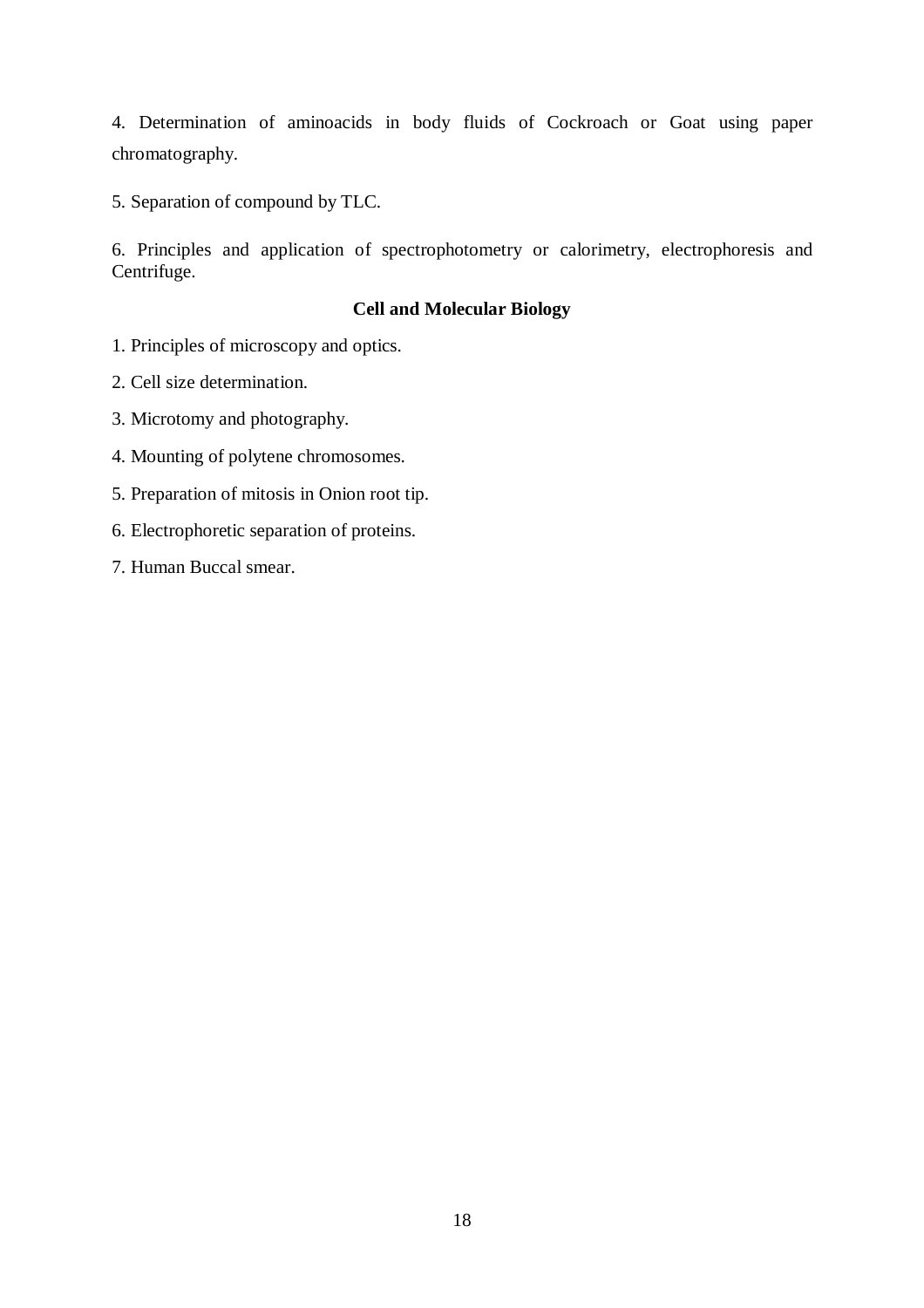## **LZOEA- AQUACULTURE**

**Objective:** To provide knowledge on important, status and significance of aquaculture practice and its management.

## **Learning outcome:**

- $\triangleright$  Learn the scope and importance of aquaculture at national and international level.
- $\triangleright$  Know the methods for construct the pond and different fish culture systems.
- Learn the Integrated farming and eco-friendly management of aquaculture.
- $\triangleright$  Acquired knowledge on the classification of cultivable fishes.
- $\triangleright$  Know the economic importance of fishes.
- $\triangleright$  Learn the artificial insemination process of fishes.
- $\triangleright$  Understand the hybridization technique and sex reversal process of fishes.
- $\triangleright$  Learn the method for the preparation of artificial fish feed and their storage technique.
- $\triangleright$  Know the preparation and maintenance of live feed culture.
- $\triangleright$  Understand the diseases diagnosis and management of fishes.
- $\triangleright$  Imbibe the post harvest process and marketing of fishes.
- Unit I : **INTRODUCTION**: Importance and need for aquaculture Indian and Global Scenario of aquaculture –Types of aquaculture-culture systems; Pond culture, Cage culture, raft Culture and Pen culture Eco-friendly aquaculture;Integrated farming.  $-6 h$
- Unit II : **CULTIVABLE SPECIES AND CULTURE SYSTEM**: Taxonomy and Characteristics of cultivable fish species – Criteria for the selection of cultivable species – Nutritional requirement of cultivable fishes. Selection of suitable site for aquaculture – Design and construction of culture ponds – Preparation and management of culture ponds-Hatchery and Nursery ponds. - 8 h
- Unit III : **BROOD STOCK AND INDUCED BREEDING**: Brooders-Brood stock management- Induced breeding in fin fish and shell fish-Selective Breeding-Hybridization (Androgenesis and Gynogenesis)-Sex reversal-Cryopreservation. - 7 h
- Unit IV : **LIVE AND ARTIFICIAL FEED**: Live feed culture (Microalgal culture, culture of Artemia, Rotifer and copepods – significance of live feed culture– Bioencapsulation-Artificial feed-Types of Artificial feed, Medicated feed -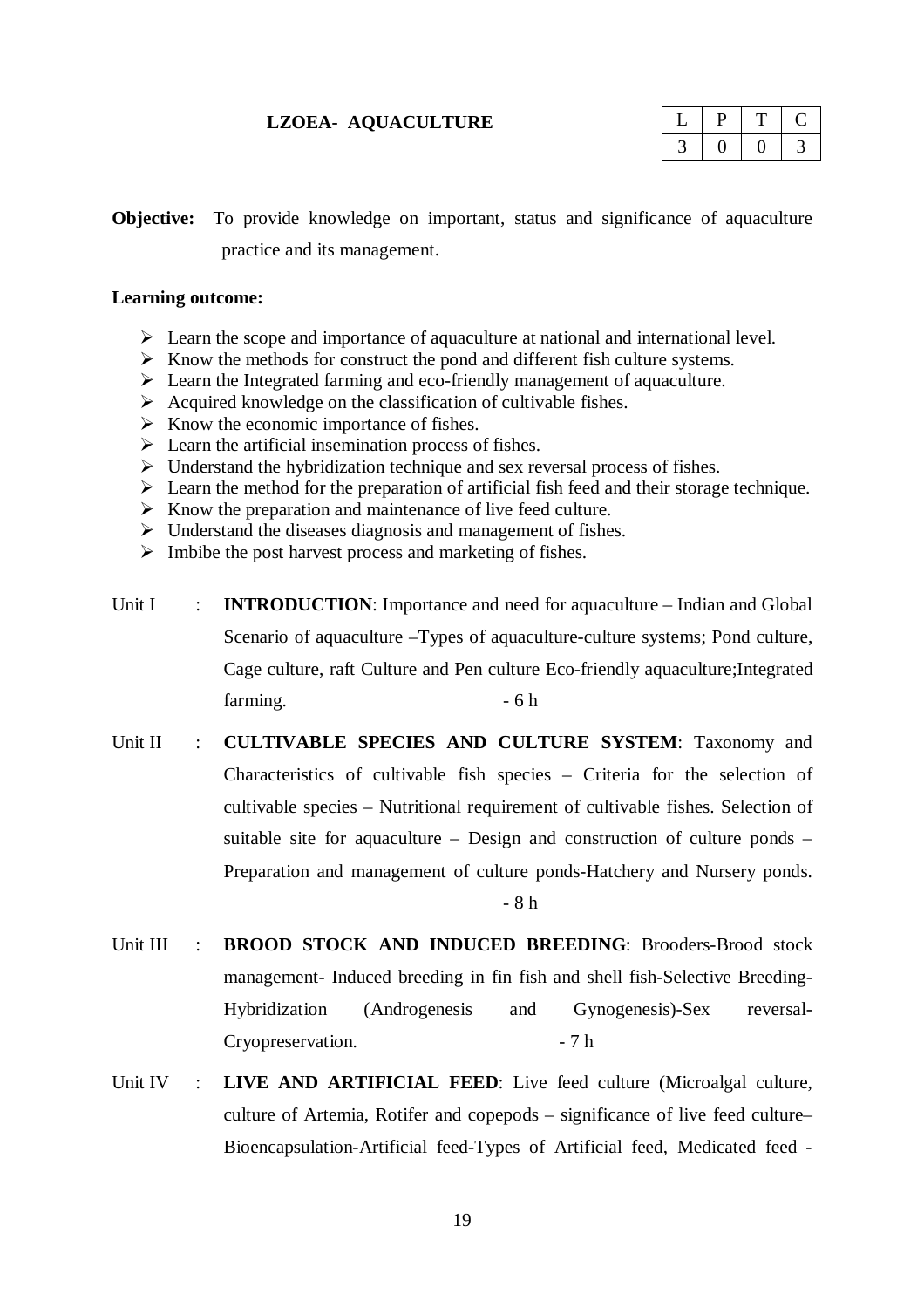FCR–Feeding strategies and feed dispersion and Management.

- 8 h

Unit V : **FISH DISEASES** : Bacterial, viral, fungal and parasitic diseases in fin and shell fishes – Diagnostics –Prophylactic measures- molecular diagnosis-Treatment measures – Predators – Harvesting methods – Post harvest technologies. - 7 h

#### **REFERENCE BOOKS:**

- 1. Balugut, E.A. 1989. Aquaculture system and practices. A selected review publishing House, New Delhi.
- 2. Michael, B.N. and Singholka, B. 1985. Freshwater Prawn Farming. A manual of culture of *Macrobrachium rosenbergii*. Daya Publishing House, New Delhi.
- 3. Pillai, TVR. and M. N. Kutty., 2005. Aquaculture: Principles and Practices, Wiley-Blackwell.
- 4. Bose, A.N., Yang, C.T., and Misra, A. 1991. Coastal Aquaculture Engineering. Oxford and IBH Publishing Co., PVt. Ltd., New Delhi.
- 5. Sinha, V.R.P. 1993. A Compendium of Aquaculture Technologies for Developing Countries. Center for Science and Technology and Oxford and IBH Publishing Co., Pvt., Ltd., New Delhi.
- 6. Robert R. Stickney., 2009. Aquaculture: An Introductory Text, CAB International Publishers.

#### **(or)**

### **LZOEB-POULTRY FARMING**

**Objective:** To provide knowledge on important, status and significance of poultry farming and management.

Learning Outcome:

- $\triangleright$  Learn the poultry farm management practices
- $\triangleright$  Know the disease diagnosis and prophylactic measures.
- $\triangleright$  Understand the poultry feed preparation and feed management.
- $\triangleright$  Enable to know the post harvest technology and value added poultry products.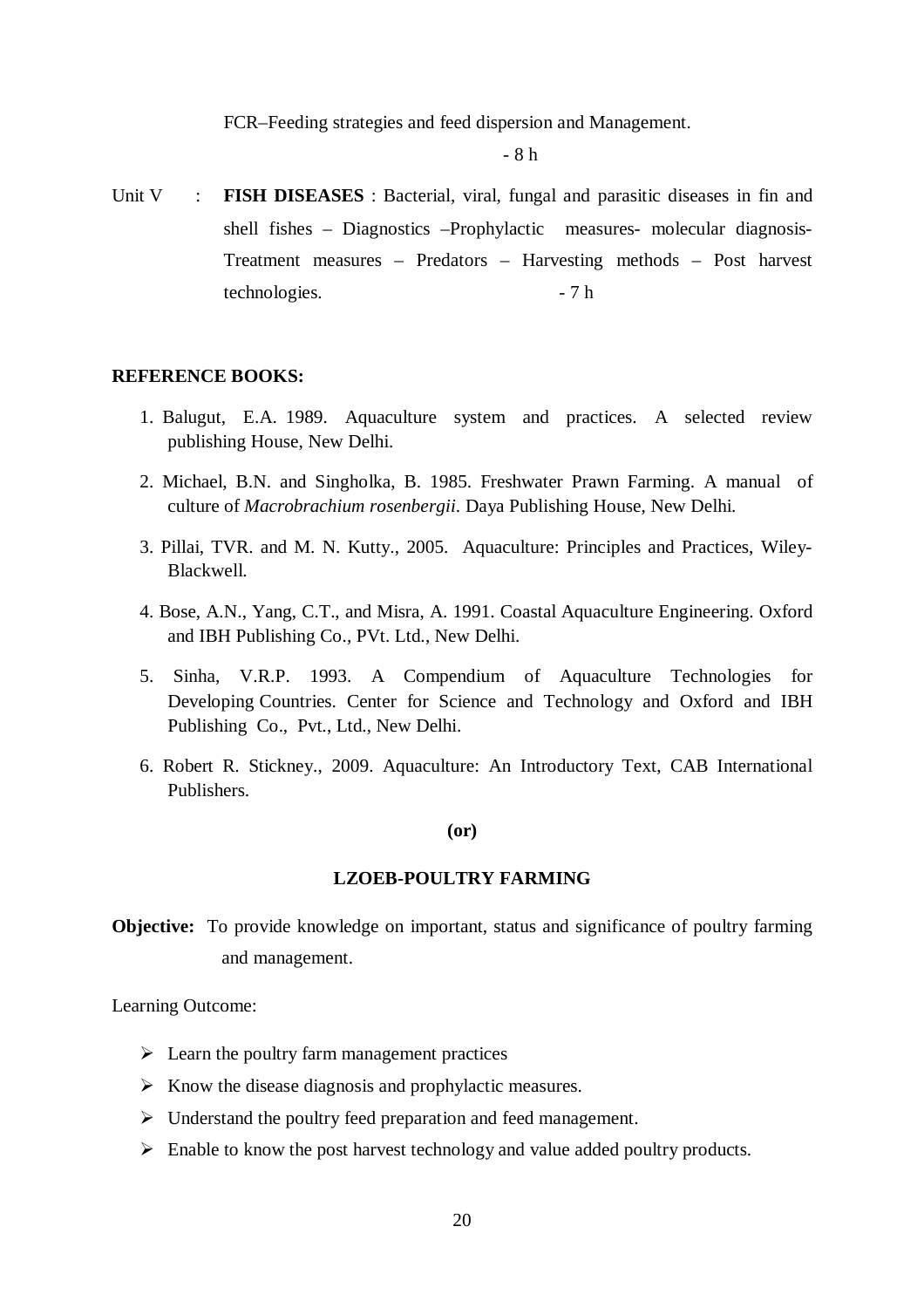- Unit I :**INTRODUCTION**: Status of Indian Poultry farming Classification of Poultry, Common breeds of Poultry – General Anatomy – Skin – Skeletal system – Digestive system – Reproductive system - Endocrine System – Habitat of Fowl – Food and Feeding of Fowls. - 6 h
- Unit II **POULTRY HOUSING**: Types of Poultry houses Brooder house Broiler house – Californian cages - Environmentally controlled housing: advantages and disadvantages – Equipments – Feeders, waterers – Nests – Hatchery and Hatchery equipments. General management of Poultry – sexing of one day old chicks, lighting, debeaking, and breeding.  $\overline{\phantom{a}}$  - 8 h
- Unit III : **POULTRY NUTRITION**: Classification, selection of common feed ingredients and their nutrient composition – Nutrient requirement for different age group – Feed formulation – Feed additives – Commercial mineral mixture - Non-nutritive feed additives including herbal, bio-enhancers, and antinutritional factors. Feed storage – Feed management.

- 7 h

- Unit IV : **COMMON POULTRY DISEASES**: Bacterial, fungal, viral, parasitic diseases – Vaccination principles types, methods, pre and post vaccination – Vaccination schedule – Types of administration – general principles and precautions with emphasis on administering medication through water and feed - commonly used drugs in poultry diseases. Disinfectants types - mode of action - recommended procedure, precaution and handling. - 8 h
- Unit V : **HARVESTING AND POST HARVESTING TECHNIQUES** Role egg in human nutrition - Nutritional value of poultry meat – Value added products in poultry meat - Export/import of poultry and poultry products. - 7 h

## **REFERENCE BOOKS:**

- 1. Gnaanamani, M.R. 2008. Modern Aspects of Commercial Poultry Keeping. Giri Publications, Madurai.
- 2. Prashad J. 2005. Poultry Production and Management. Kalyani Publishers, New Delhi.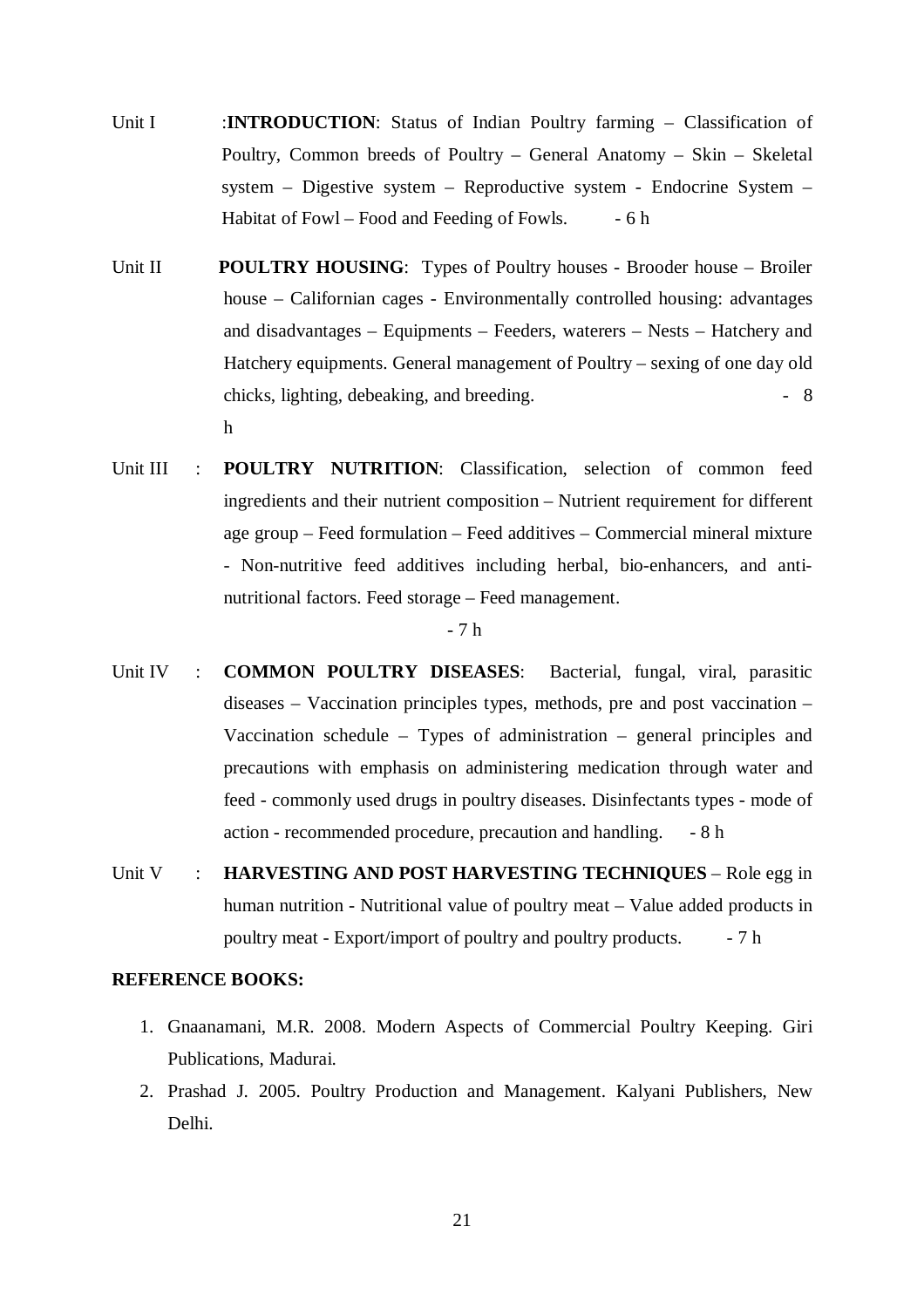- 3. G.S. Shukla and V.B. Upadhyay, 2000. Economic Zoology, Rastogi Publications, NewDelhi.
- 4. Scanes, C.G, Brant, G and Ensminger, M.E., 2004. Poultry Science, 4<sup>th</sup> Ed. Prentice Hall, USA.
- 5. Jull, M.A. 2003. Successful Poultry Management.
- 6. Leeson, S and Summers, J.D. 2005. Commercial Poultry Nutrition, International Pub. House.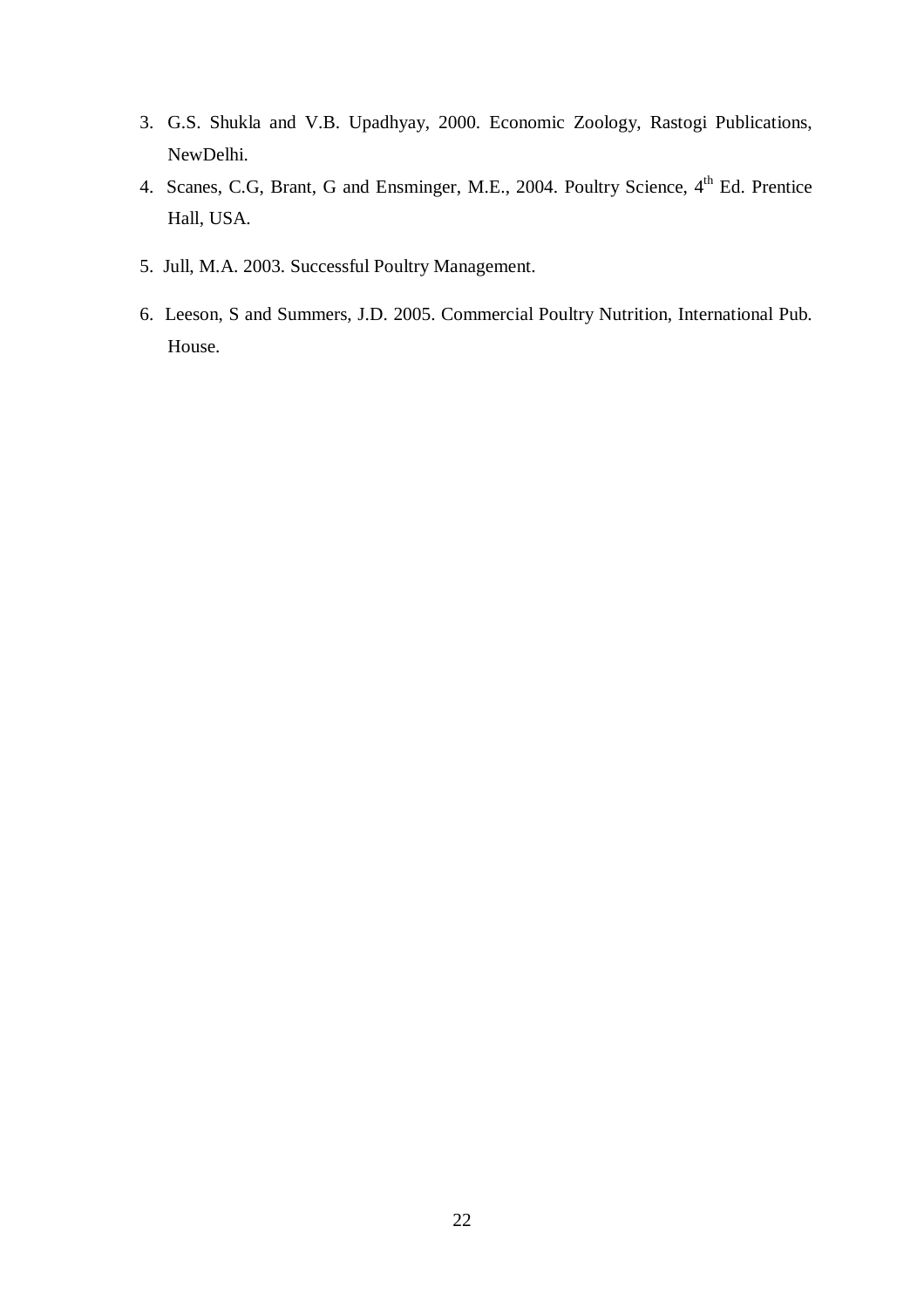### **Semester II**

## **LZOC21: EVOLUTION AND TAXONOMY**

**Objective:** To impart knowledge on evolution and taxonomy of animal with emphasize on theories and concepts of evolution, speciation and adaptation.

#### **Learning outcome:**

- $\triangleright$  Understand the evolutionary pattern of organisms and their historical significance.
- $\triangleright$  Know the modern methods of animal classification.
- $\triangleright$  Enable to prepare the check list for identification of organisms.
- $\triangleright$  Know the collection and preservation technique of specimens.
- $\triangleright$  Realize the pattern of isolation and formation of speciation.
- $\triangleright$  Understand the geological time scale for the origin of animals and their evolutionary significance.
- $\triangleright$  Acquire knowledge of the past, present and future evolution of humans.
- $\triangleright$  Know the adaptive radiation and geographic distribution of animals.
- Unit I : **THEORIES AND CONCEPTS OF EVOLUTION**-Gene pool, Gene frequency- Hardy-Weinberg law of genetic equilibrium – Detailed account of destabilizing forces - Natural selection, Mutation, Genetic drift, migration and Meiotic drive - Evolution of gene families– Assessment of molecular variation -Modern trends in taxonomy – Chemotaxonomy, Cytotaxonomy, Molecular taxonomy. - 13 h
- Unit II : **TAXONOMIC PROCEDURES**: Collection, preservation, curetting and process of identification – Taxonomic keys – different types of keys, their merits and demerits – Systematic publications – different kinds of publications – International code of Zoological Nomenclatures (ICZN) – its operative principles, interpretation and application of important rules – Zoological nomenclature, formation of scientific name of various taxa - Theories of biological classification - 16 h
- Unit III : **GENETICS OF SPECIATION** Isolation: Isolating mechanisms prezygotic and post zygotic isolating mechanisms – Factors affecting isolation and mechanism and role in evolution – Phylogenetic and biological concepts of species – Models of speciation (Allopatric, sympatric,, parapatric, peripatric) –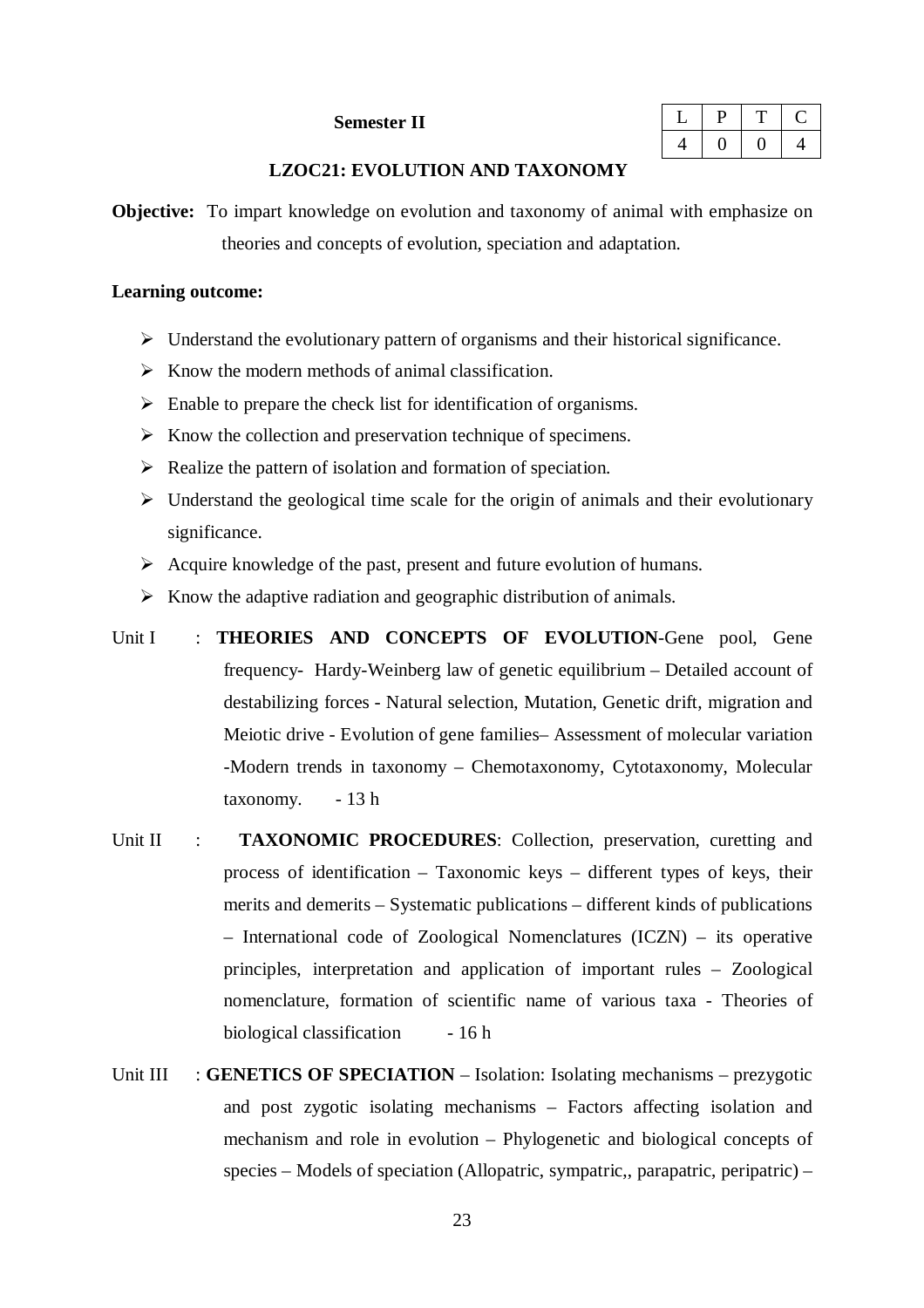Co-evolution and sexual selection, altruism, gradualism and punctuated equilibrium. - 16 h

Unit IV : **EVOLUTIONARY TRENDS** – Orthoselection, Patterns of evolution – Divergent evolution, Convergent evolution, Micro evolution, Macro evolution and Mega evolution. Geological Time scale, organic evolution at human level, culture and control of human evolution of man, future evolution.

- 15 h

Unit V : **ADAPTATION**: Adaptation and evolution – colouration of animals, nonadaptive characters -Animal distribution – evolutionary significance.

- 12 h

## **Reference Books**

- 1. Barton, N.H., Briggs, D.E.G., Eisen, J.A., Goldstein, D.B and Patel, N.H, 2007. Evolution. CSHL Press.
- 2. Dobzhansky, T., Ayala, F.J., Stebbins, G.L and Valentine, J.W. 1977. Evolution. Surjeet Publications, New Delhi.
- 3. Stebbins, G.L., 1969. Process of Evolution. Tata McGraw-Hill.
- 4. Volpe, E.P. and Rossenbaum, P.A. 1999. Evolution. Mc-Graw Hill Science Engineering.
- 5. Hall, B.K. and Hallgrimson, B. 2008. Strickberger's Evolution.  $4<sup>th</sup>$  edn. Jones and Bartlett.

### **Reference Books**

- 1. Kapoor, V.C. 1991. Theory and Practice of Animal Taxonomy. Oxford and IBH Publishing Co., Pvt. Ltd. New Delhi.
- 2. Narendran, T.C. 2008. An introduction to Taxonomy. Zoological survey of India.
- 3. Niles, E. 2000. Life on earth: an Encyclopedia of Biodiversity, Ecology and Evolution (Vol.1&II). ABCCLIO, Inc. CA, USA.
- 4. Strickberger, M.W. 2005. Evolution. Jones and Bartett Publishers, London.
- 5. Hickman Jr., Cleveland, Larry Roberts, Susan Keen, Allan Larson, and David Eisenhour, 2011. Animal Diversity. McGraw-Hill Companies, Inc. NY.
- 6. Arthur, W. 2011. Evolution A Developmental Approach, Wiley-Blackwell, Oxford,UK.
- 7. Brian K. Hall., 2010. Evolution: Principles and Processes, Jones & Bartlett Learning.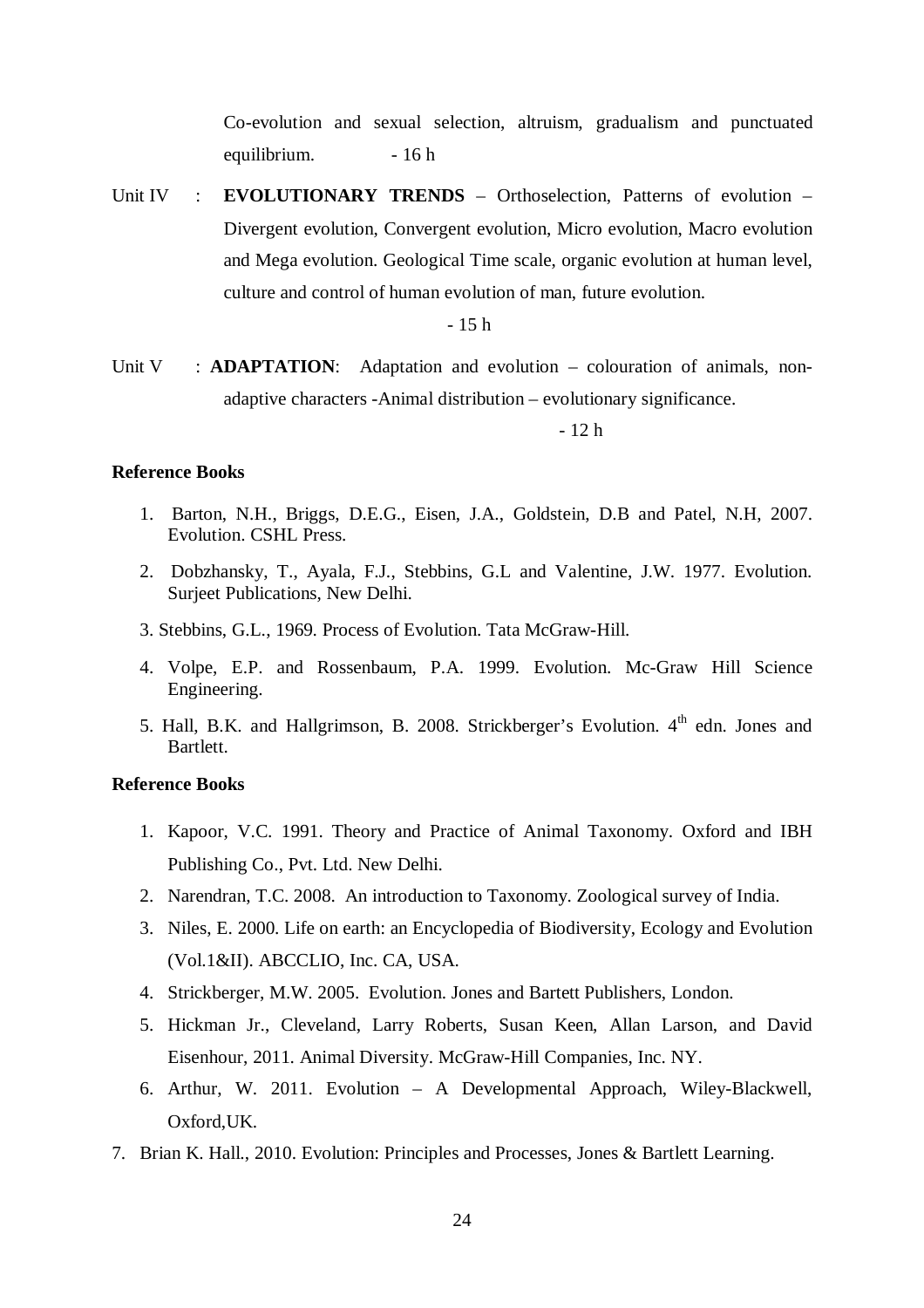#### **LZOC22 : MICROBIOLOGY**

|  | - |  |
|--|---|--|
|  |   |  |

Objective: To provide knowledge on history and development of microbiology, distribution of microorganisms in environment and industrial application of microbes.

Learning Outcome:

- $\triangleright$  Identify standard protocol for the isolation, identification, culturing and characterization of microorganisms
- $\triangleright$  Enable to know the isolation, identification of microbes for commercial application.
- $\triangleright$  Carry out experiments to evaluate microbial quality of food products, water and soil.
- Unit I :**HISTORY AND DEVELOPMENT OF MICROBIOLOGY:** Classification of bacteria, fungi, yeast and virus – Structure and function of bacteria and viruses. **- 12 h**
	- Unit I :**STERILIZATION**: Dry heat, moist heat, filtration, pasteurization, radiation Media preparation – Methods of collection of sample – Methods of estimation of microorganisms in soil, water and air – Isolation and identification of bacteria – Biochemical tests – staining techniques and fermentation tests.

- 14 h

- Unit III : **MICROBIAL PATHOGENESIS:** bacterial, viral, fungal and protozoan diseases – Mode of transmission – Control and preventive measures – Antimicrobial therapy – Source, Classification and mode of action. – 14 h
- Unit IV :**MICROORGANISMS DISTRIBUTION:** Distribution of microorganisms-soil, water and air – Factors influencing the distribution of microorganisms – Microbial interactions between plant and animals – Role of microorganisms in the productivity of ecosystem. - 16 h
- Unit V :**INDUSTRIAL MICROBIOLOGY:** Industrially important microorganisms Fermentation-Definition, types-upstream and downstream process. Bioconversion –Bioremediation–Production of industrial microbial products – Penicillin, ethanol, vinegar, vitamin B12 – Citric acid and glutamic acid production.

- 16 h

## **Text Book**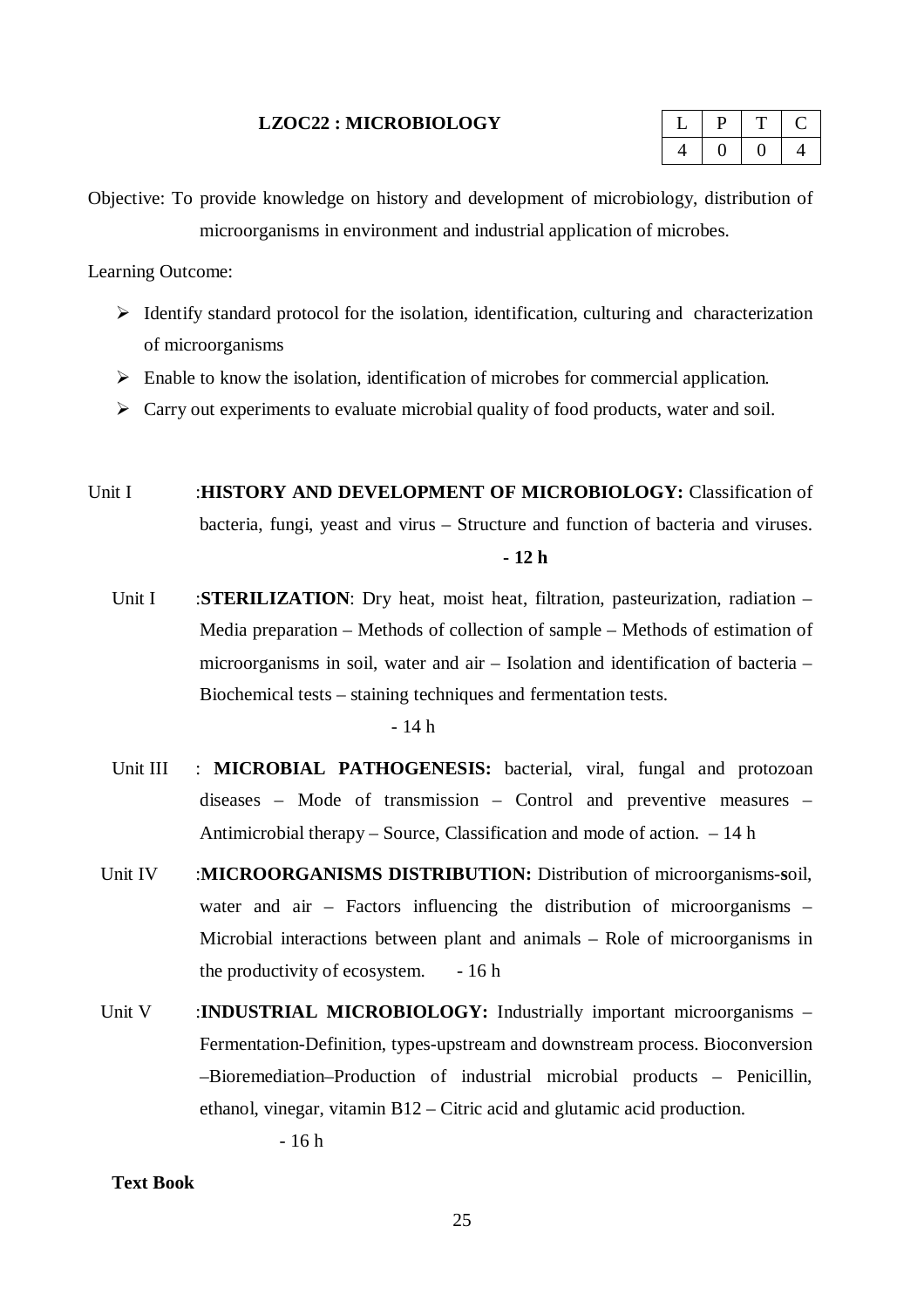- 1. Pelzar, M.J.J., Chan, ECS and Kerig, NR. 1993. Microbiology Concepts and Applications.
- 2. Prescott, L.M., Harley, J.D and Klein, D.A. 1999. Microbiology, WEB Mc Graw Hill.
- 3. Dubey, H.C., 2004. A text book of fungi, bacteria and viruses, Vikas Publishing House.
- 4. Atlas, R.M. 1995. Principles of Microbiology. Mosby Year Book Inc.
- 5. Ananthanaryanan, T and Paniker, J.C.K. 2000. Text Book of Microbiology Oriental Longman Ltd., Madras

## **Reference Books**

- 1. Rheinhemer, G. 1980. Aquatic Microbiology, John Wiley and Sons.
- 2. Davis, D., Dulbecco, R., Eisen, H.N and Ginsberg, H.S. 1980. Microbiology, Third Ed., Harper and Row Publishers, Hagertown.
- 3. George, W. Burns. 1980. The Science of Genetics: An introduction to Heredity, Fourth Edition, Mc Milan Publishing Co., Inc., New York.
- 4. Tewari, 2000. Advances in Microbial Technology, APH, New Delhi.
- 5. Rajni Gupta and Mukherji, 2001. Microbial Technology, APH, New Delhi.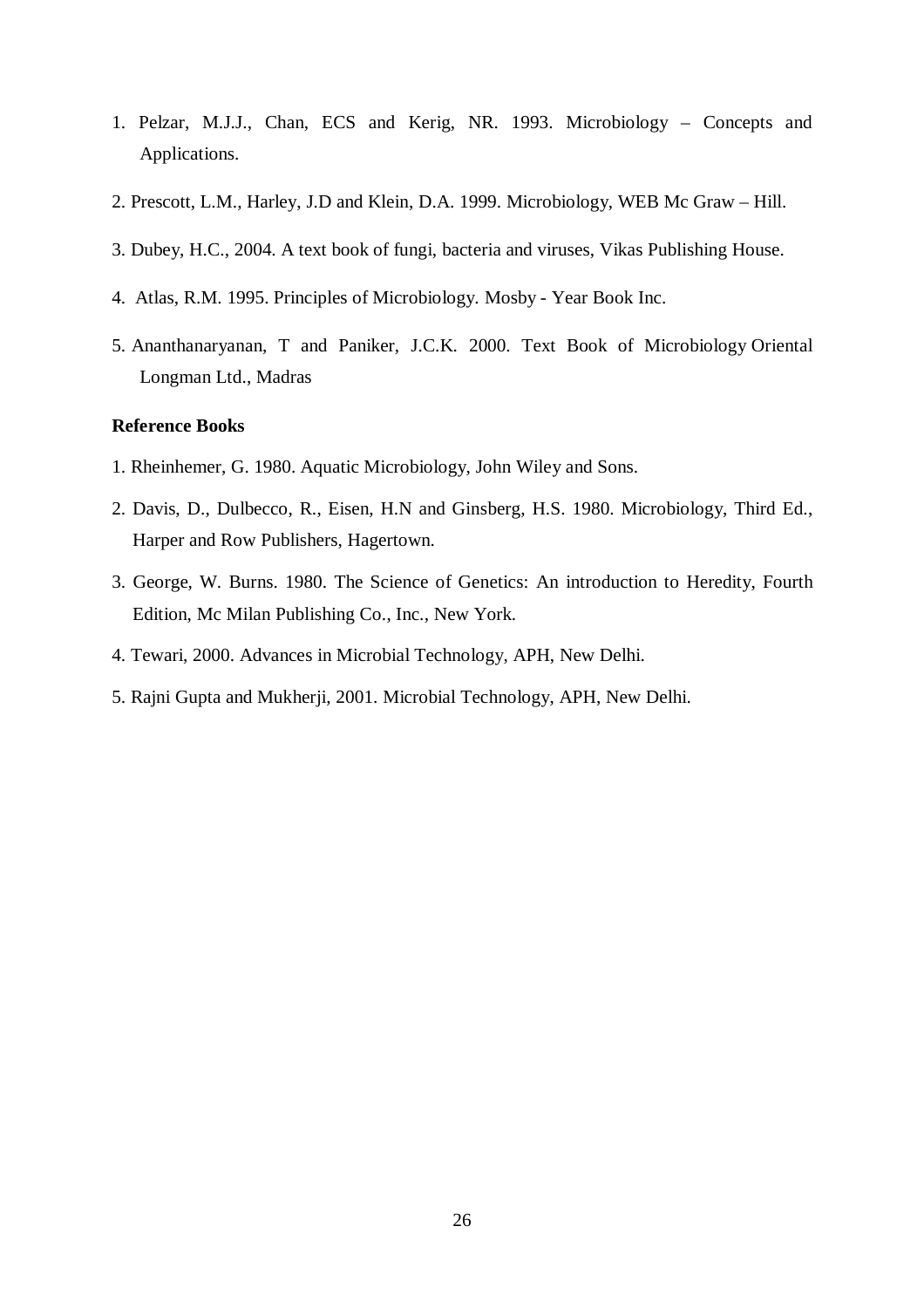#### **LZOC23 : ANIMAL PHYSIOLOGY**

**Objective**: To provide knowledge on vital physiological process, muscle and endocrine of animals.

### **Learning outcome:**

- $\triangleright$  Understand the structure and function of muscles.
- $\triangleright$  Know the biological functions, structural arrangement of nervous system.
- $\triangleright$  Enable to know the structure and function of various systems of human body.
- $\triangleright$  Know the biological significance of hormones.
- $\triangleright$  Acquired knowledge on the respiration, circulatory process and BMR.
- $\triangleright$  Learn to maintain the cardiac rhythm and maintain, measure the blood pressure.
- $\triangleright$  Understand the excretory system and eliminate the metabolic byproducts.
- $\triangleright$  Enable to understand the biological clock mechanism of organisms.
- $\triangleright$  Know the mechanism of hormonal action.
- **Unit I : GENERAL STRUCTURE AND TYPES OF MUSCLES** Ultra structure of the skeletal muscle. Mechanism of muscle contraction. Actin-myosin interaction – Chemical changes during muscle contraction. Neurons: Nature of nerve impulse – resting potential and action potential – Neuroanatomy of brain, spinal cord – Central and peripheral nervous system. Structure of synapse, mechanism of synaptic  $transmission - electrical and chemical transmission.$   $-16 h$
- **Unit II:NUTRITION IN ANIMALS**: Different mechanism of food intake in different animals – Organization of alimentary canal – Role of salivary glands, liver, pancreas and intestinal glands in digestion. Digestion and absorption of proteins, carbohydrates and lipids. Role of gastrointestinal hormones in digestion. - 15 h
- **Unit III: RESPIRATION:** Respiratory organs and their ventilation Respiratory pigments and their functions – Exchange of gases – Transport of oxygen and carbon-di-oxide - Regulatory mechanisms -Basal metabolic rate and its measurement. Circulation: Types of hearts – control of heart beat – Pace maker and specialized conducting fibres - cardiac cycle – factors controlling circulation of blood – blood pressure.

- 17 h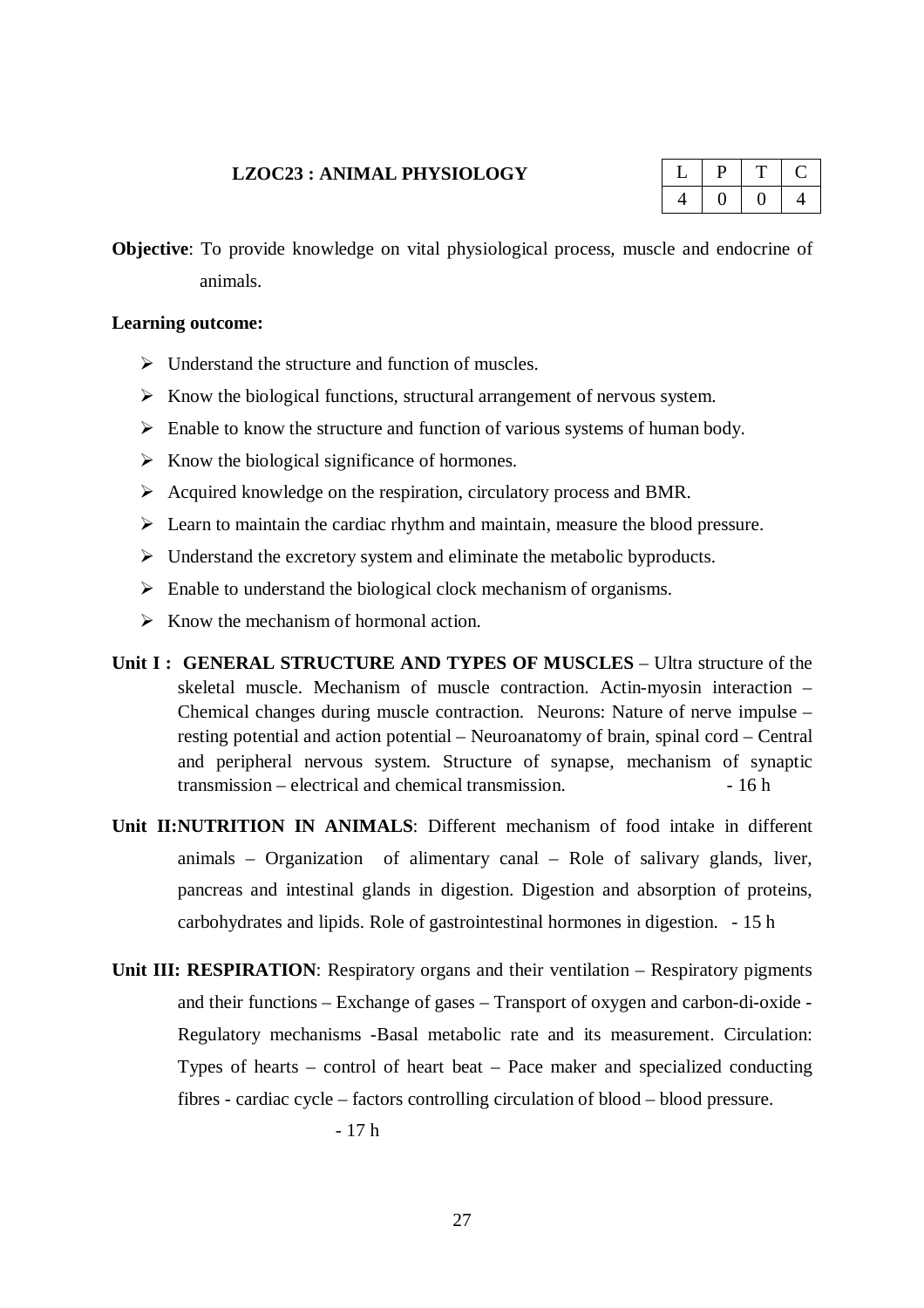- **Unit IV: EXCRETION:** Excretion in different animal groups vertebrate kidney urine formation - Urine formation – Nitrogenous wastes – acid base regulatory mechanisms – Endocrine regulation of water and mineral balance. – 12 h
- Unit V: ENDOCRINE GLANDS Basic mechanism of hormone action; hormones and diseases – Reproductive process – neuroendocrine regulation. Animal behavior: Biological clock – Cardiac rhythm – Circannual and lunar periodicity. - 12 h

#### **Reference Books:**

- 1. Gordon, A., Wyse, Marget Anderson., 2008. Animal Physiology, 2<sup>nd</sup> edition, Richard W. Hill.
- 2. P.S.Verma, B.S. Tyagi and U.V.Agarwal, 2005. Animal Physiology. S.Chand and Company Ltd, New Delhi.
- 3. S. T. Rastogi, 1988. Essentials of Animal Physiology. Wiley, Eastern Limited, Madras.
- 4. Shier, D., Butler, J. and Lewis, R., Hole"s, 2003. Human Anatomy and Physiology,  $(10<sup>th</sup>$  edition) WCB/McGraw Hill, Boston.
- 5. Wilson. A, 1979. Principles of Animal Physiology. Macmillan Publishing Co., Inc. New York
- 6. Neville G. Gregory., 2005. Physiology and Behavior of Animal Suffering (UFAW Animal Welfare),  $1<sup>st</sup>$  edition, Wiley – Blackwell.
- 7. Hoar, W.S.1991. General and Comparative Physiology. Prentice Hall of India, New Delhi.
- 8. Herkat, P.C and Mathur, P.N.1976. Text Book of Animal Physiology, S. Chand Co. Pvt, Ltd., New Delhi.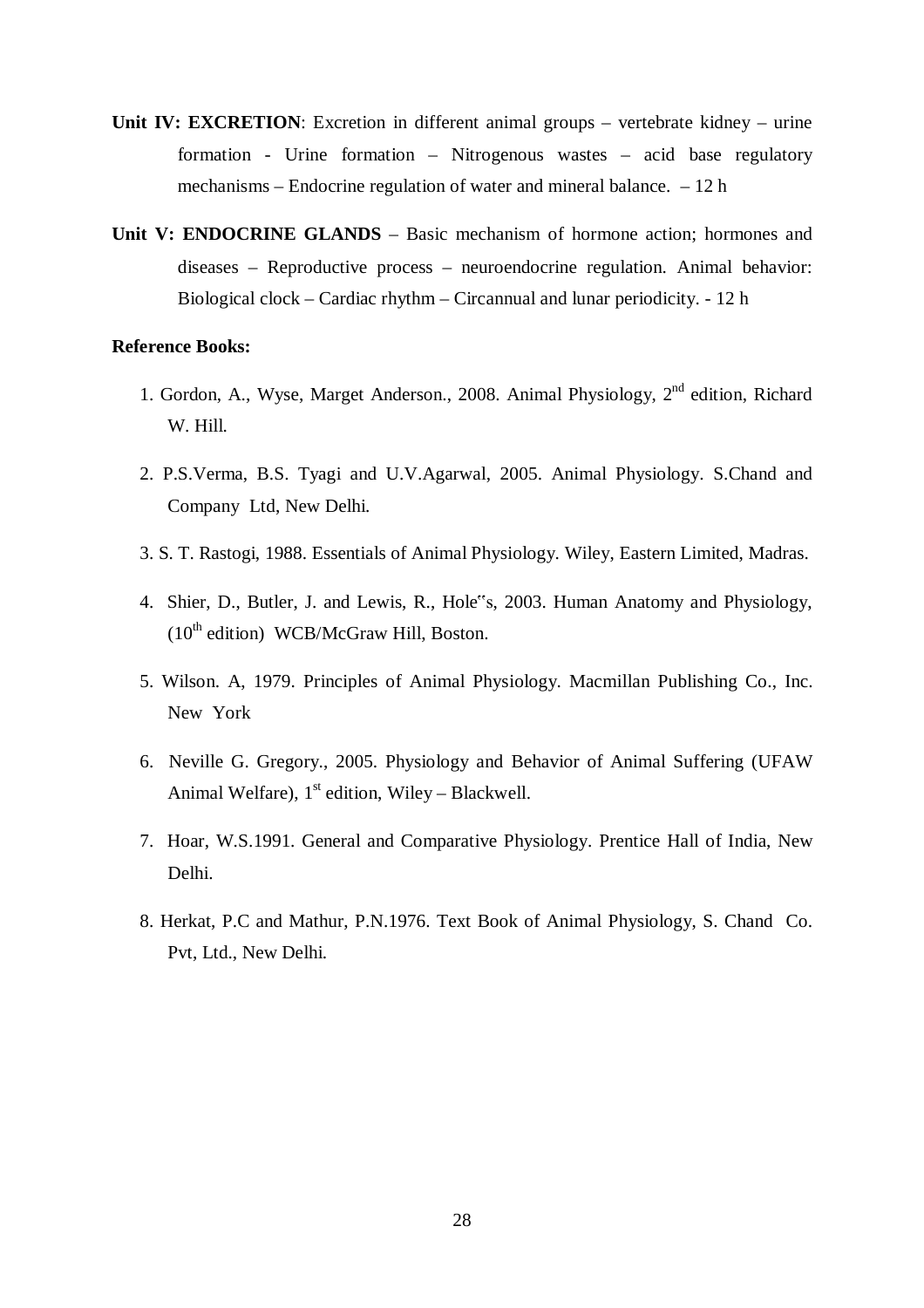#### **LZOC24 : BIOINSTRUMENTATION**

| u |  |
|---|--|
|   |  |

**Objective**: To provide knowledge on instruments used in Biological research and their significant applications.

### **Learning Outcome:**

- $\triangleright$  Understand the working mechanism of major and advanced instruments and microscopes.
- $\triangleright$  Know the macro and micromoles separation techniques by using advanced instrumentations (TLC, HPLC, CCMS, LCMS and FPLC)
- Learn the electrophoresis technique, PCR amplification, SDS-PAGE, Blotting techniques.
- $\triangleright$  Know to isolate and analyze the DNA and RNA molecules.
- $\triangleright$  Understand the instrumentation and application of spectroscopy.
- $\triangleright$  Enable to know the radio isotope and their medical applications.
- Unit I : **MICROSCOPIC TECHNIQUES**: Principles and application of light, phase contrast, fluorescence microscopy – Scanning and Transmission Electron Microscopy. Preparation of animal and microbial samples for microscopy – pH meter – Centrifuge – Types of centrifuge.  $-12 h$
- Unit II :**CHROMATOGRAPHY:** Principles and applications of Chromatography-Thin layer (TLC) - Ion exchange and affinity chromatography –High performance liquid chromatography (HPLC), Gas chromatography (GC), Liquid chromatography – Mass spectrometry (LC-MS) and Fast protein liquid chromatography (FPLC).  $-16 h$ 
	- Unit III : **ELECTROPHORESIS** General principles Electrophoresis of proteins: SDS – PAGE, Native gels, Two dimensional gel Elecrophoresis – Isoelectro focusing – Detection and estimation of proteins – Western Blotting – Electrophoresis of nucleic acids: Agarose gel electrophoresis of DNA, DNA sequencing – PCR techniques.  $-16$  h
	- Unit IV : **PRINCIPLES AND APPLICATIONS OF SPECTROSCOPY** UV and Visible spectroscopy – Raman spectroscopy – Flourescence spectroscopy,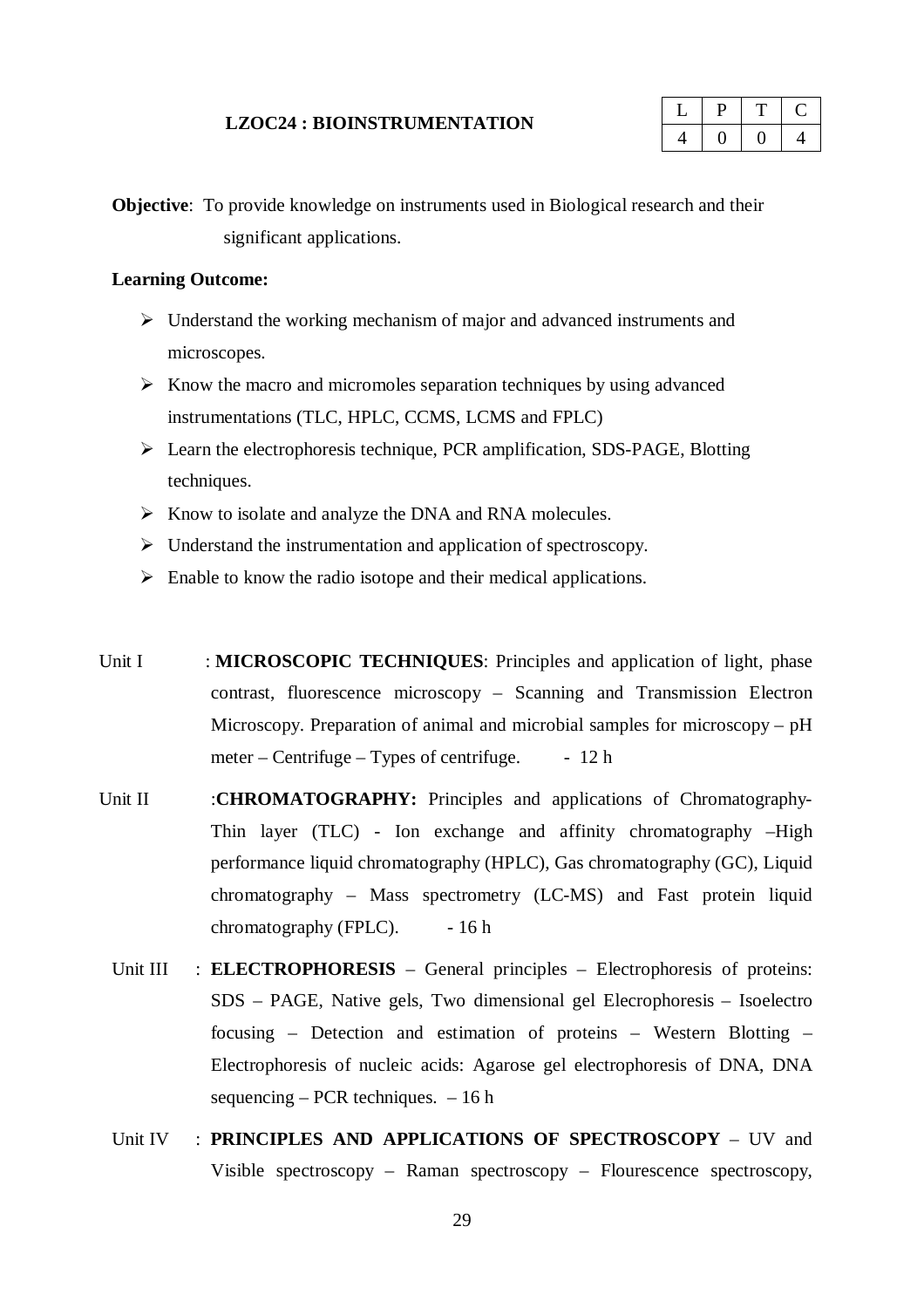Atomic absorption spectroscopy – Nuclear Magnetic Resonance Spectroscopy – Turbidometry – Nephlometry. - 12 h

Unit V : **RADIOISOTOPES** :Introduction- Radioactive decay – Types and measurement – Principles and applications of Geiger – Muller (GM) counter – Solid and Liquid Scintillation Counter – Autoradiography – Radioimmunoassay – Radiation Dosimetry. - 16 h

## **REFERENCE BOOKS**

- 1. Kothari, C.R., Second Edition, 2004. Research methodology -methods and techniques. New Age International (P) Limited publishers, New Delhi.
- 2. Ernster, L. 1985. Bioenergetics. Elsevier, New York, USA.
- 3. Gupta, A. 2009. Instrumentation and Bio-Analytical Techniques. Pragati Prakashan, Meerut.
- 4. Alonso, A. and Arrondo, J.L.R., 2006. Advanced Techniques in Biophysics, Springer, UK
- 5. Varghese, T. and Balakrishna, K.M. 2012. Nanotechnology-An Introduction to Synthesis, Properties and Applications of Nanomaterials. Atlantic Publishers and Distributors. (P) Ltd. New Delhi.
- 6. Ghatak, K.L. 2011.Techniques and Methods in Biology. PHI Learning Pvt. Ltd. New Delhi.

#### **Text Books**

- 1. Ghatak, K.L. 2011.Techniques and Methods in Biology. PHI Learning Pvt. Ltd. New Delhi.
- 2. Keith Wilson and John M. Walker. 2010. Principles and Techniques of Biochemistry and Molecular Biology, Cambridge University Press.
- 3. David, T. Plummer, 2008. An introduction to practical biochemistry  $(2^{nd} Ed.)$ . New Delhi: Tata McGraw- Hill Publishers
- 4. Hawk and Oser Bernard, 1995. Hawk's Physiological Chemistry, Tata McGraw-Hill Publishing Company, Ltd. Bombay - New Delhi,  $14<sup>th</sup>$  ed. 112-118.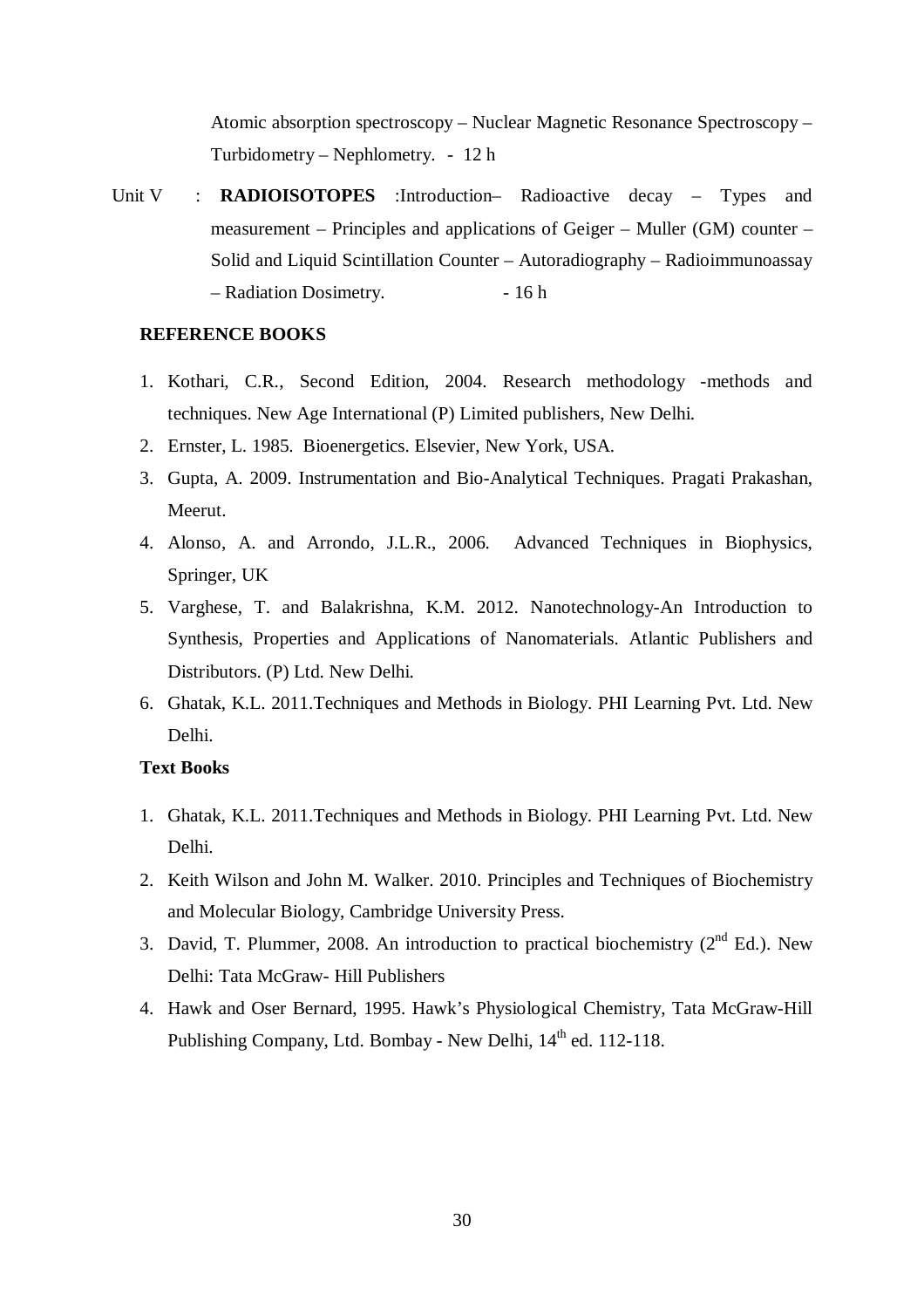#### **LZOEC- ANIMAL FEED TECHNOLOGY**

|  | - |  |
|--|---|--|
|  |   |  |

**Objective**: To impart knowledge on significance formulation, processing and evaluation of animal feed.

### **Learning outcome:**

- Acquire knowledge on feed ingredient resources and nutritional status.
- $\triangleright$  Understand the techniques of processing of feed ingredients
- $\triangleright$  Imbibe the knowledge on digestibility of feed ingredients
- $\triangleright$  Learn the various types of feed additives.
- $\triangleright$  Understand the various methods of feed formulation and and feed process of feed manufacturing including basis of feed mill.
- $\triangleright$  Know the various types of artificial feed, feeding methods and strategies and feed storage

 $\blacktriangleright$ 

- Unit I : **FEED INGREDIENTS**: Feed ingredients of plant and animal origin-Nutritional Values of feed ingredients-Protein, Carbohydrate, lipid, fatty acids, amino acids-Energy values-Feed ingredients resource. - 8 h
- Unit II: **PROCESSING OF FEED INGREDIENTS**-Processing methods of feed ingredients- Digestibility of feed ingredients-factors affecting digestability of feed ingredients-conversion of feed ingredients (Bioconversion and chemical  $treatment$ ).  $-8 h$
- Unit III : **FEED ADDITIVES**: Feed Additives-Binders (Natural and artificial). Antioxidants- Immunostimulants-Preservatives- Antinutritional factors-Exoenzymes-Probiotics-Prebiotics and synbiotics. - 7 h
- Unit IV: FEED FORMULATION: Need for feed formulation-Square method-Linear programming-feed manufacturing (Basis of feed mill).Feed stability -feed storage-feed spoilage (Bacterial and Fungal toxins)-factors affecting feed storage and nutrient loss.  $-7 h$
- Unit V : **ARTIFICIAL FEED**: Types of artificial feed-Methods of feeding and feed dispersion-feeding strategies-feed efficiency(FCR and AFCR)-Factors influencing FCR- Feed economics. - 6 h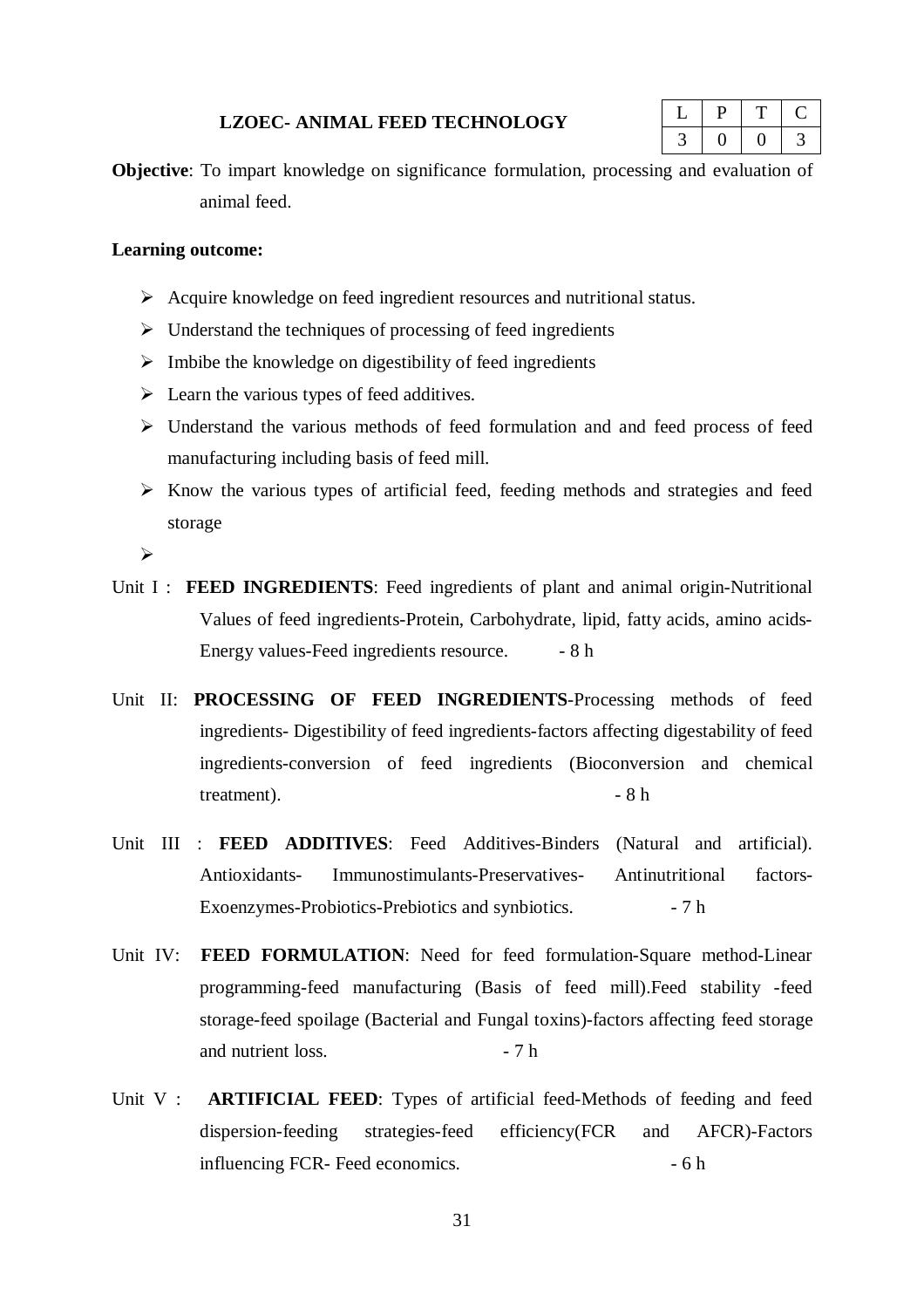## **Reference Books:**

- 1. Pillai, TVR. and M. N. Kutty., 2005. Aquaculture: Principles and Practices, Wiley-Blackwell.
- 2. Michael, B. New. 1985. Feed and feed technology.
- 3. CMFRI Bulletin-1: Feed Technology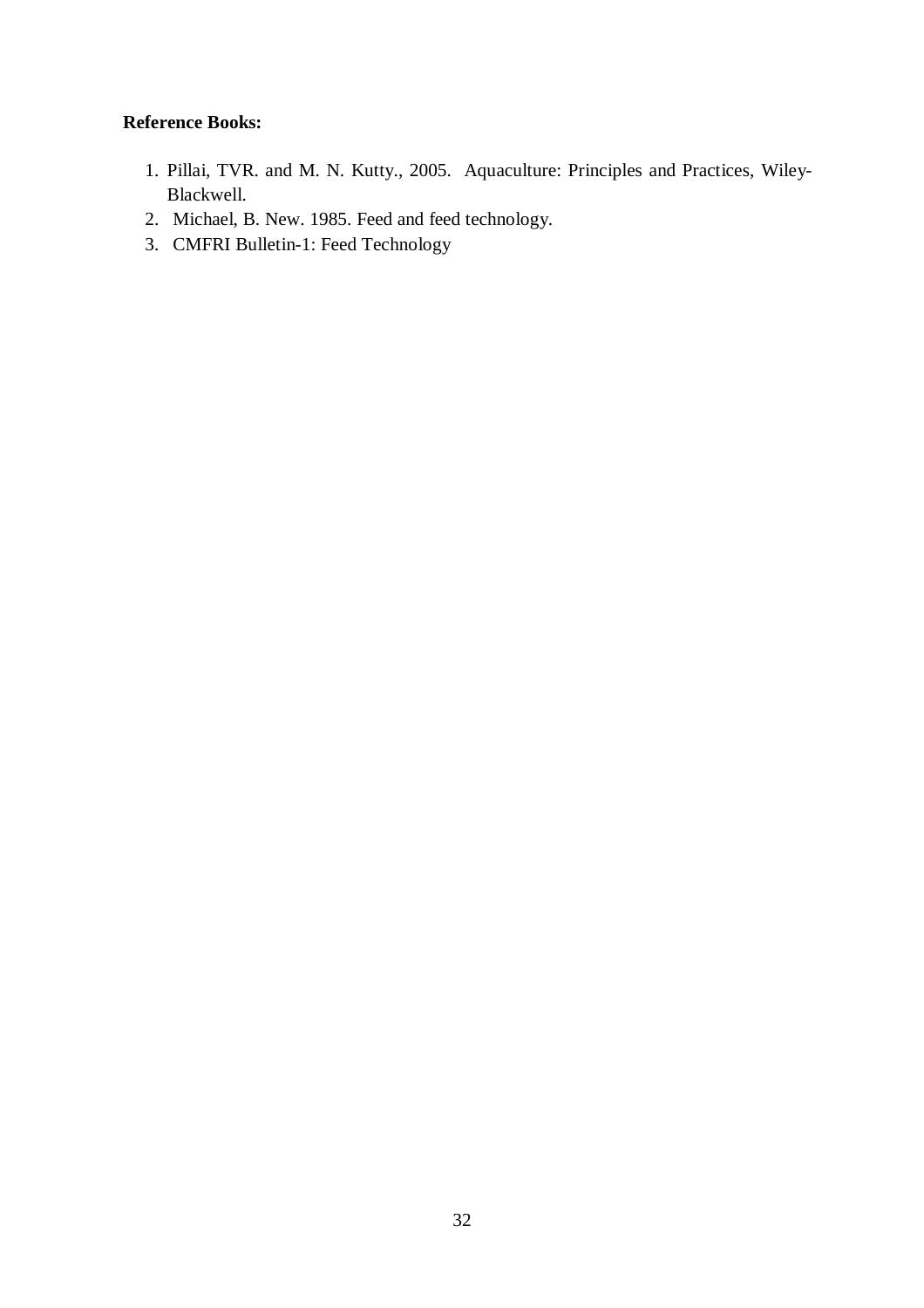## **LZOL21-CORE PRACTICAL – II**

### **Objectives:**

- $\triangleright$  To impart knowledge on the evolutionary significance of analogy and homology structure.
- $\triangleright$  To acquire knowledge on the isolation, identification and culturing of microbes.
- $\triangleright$  To estimate the RQ value and salt loss and salt gain of fish in different medium.
- To acquire knowledge the instrumentation of TLC, SDAS-PAGE, Electrophoresis, Spectrophotometer and Elisa.

### **Learning Outcome:**

- $\triangleright$  Understand the structural peculiarities and adaptive characteristic of organisms.
- $\triangleright$  Acquire Knowledge on the identification and taxonomy of microbes.
- $\triangleright$  Learn the antibiotic and enzymatic assay of microbes.
- $\triangleright$  Understand the physiological functions of animals (Osmoregulation, excretion and respiration etc.)

## **EVOLUTION AND TAXONOMY**

- 1. Observation of forelimbs and hindlimbs of vertebrates (Frog, bird and mammals).
- 2. Observation of fossils to study paleontological evidences of evolution.
- 3. Observation of leaf insects and stick insects in the museum to study adaptation by cryptic colouration and natural selection.

#### **MICROBIOLOGY**

- 1. Preparation of Non-Selective and Selective culture media.
- 2. Enumeration of microorganisms through spread plate and pour plate method.
- 3. Staining methods: Preparation of smears for staining Simple staining, Negative staining, Gram staining.
- 4. Identification of bacteria Staining method Gram positive and Gram negative bacteria.
- 5. Measurement of bacteria through microscopy.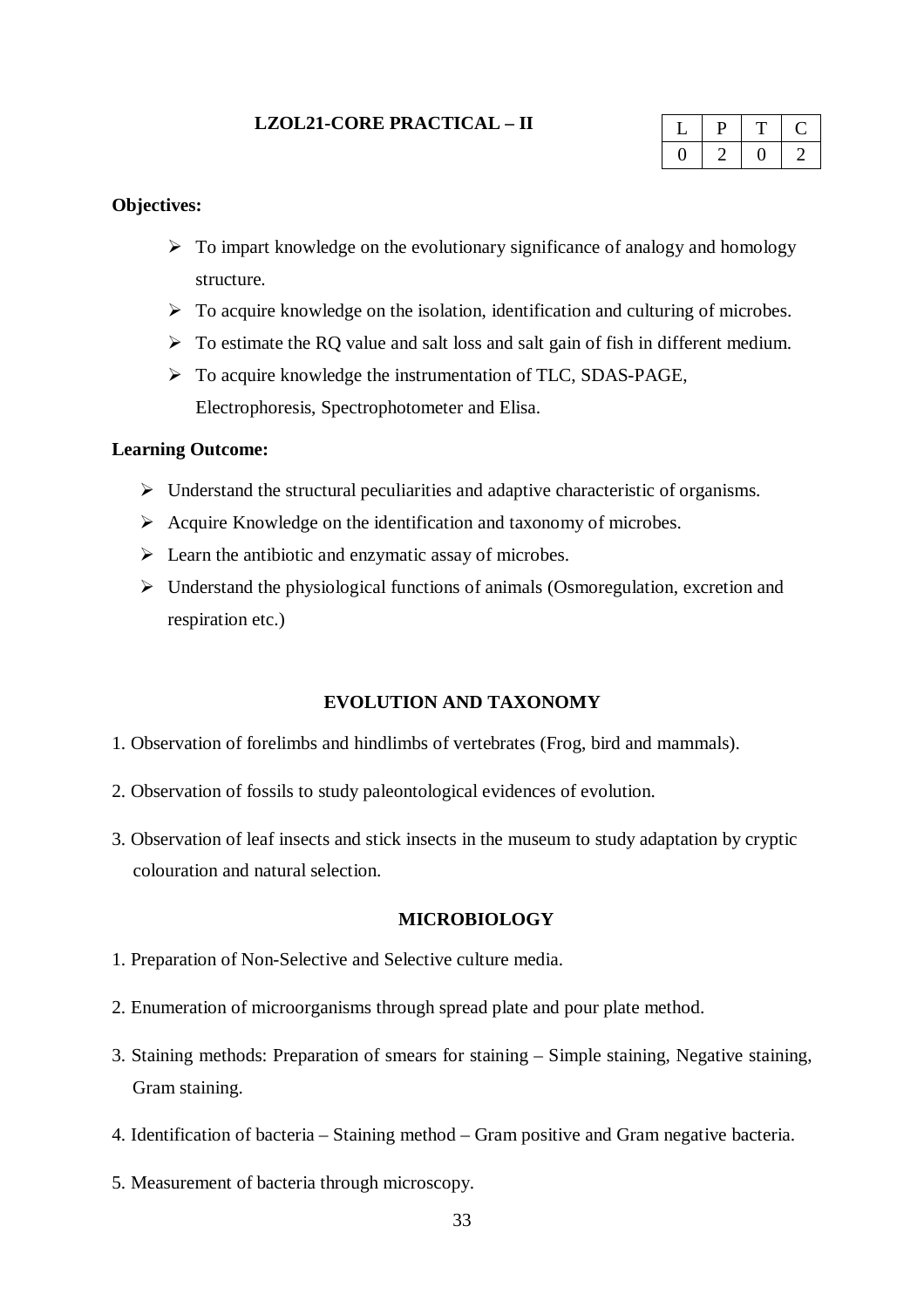- 6. Bacterial growth curve Counting.
- 7. Antibiotic susceptibility test.

### **ANIMAL PHYSIOLOGY**

- 1. Estimation of RQ in fish with reference to temperature.
- 2. Rate of salt loss and salt gain in fish using different experimental media.
- 3. Qualitative study of digestive enzymes in cockroach.
- 4. Principles and application Sphygmomanometer, Kymograph and Haemoglobino meter.

## **BIOINSTRUMENTATION**

- 1. Spectrophotometer Estimation of biomolecules.
- 2. Centrifugation Demonstration and working.
- 3. Separation techniques Paper and Thin layer chromatography.
- 4. SDS-PAGE electrophoresis Demonstration and usage.
- 5. Theories and principles of Atomic absorption spectrophotometer, HPLC and ELISA reader.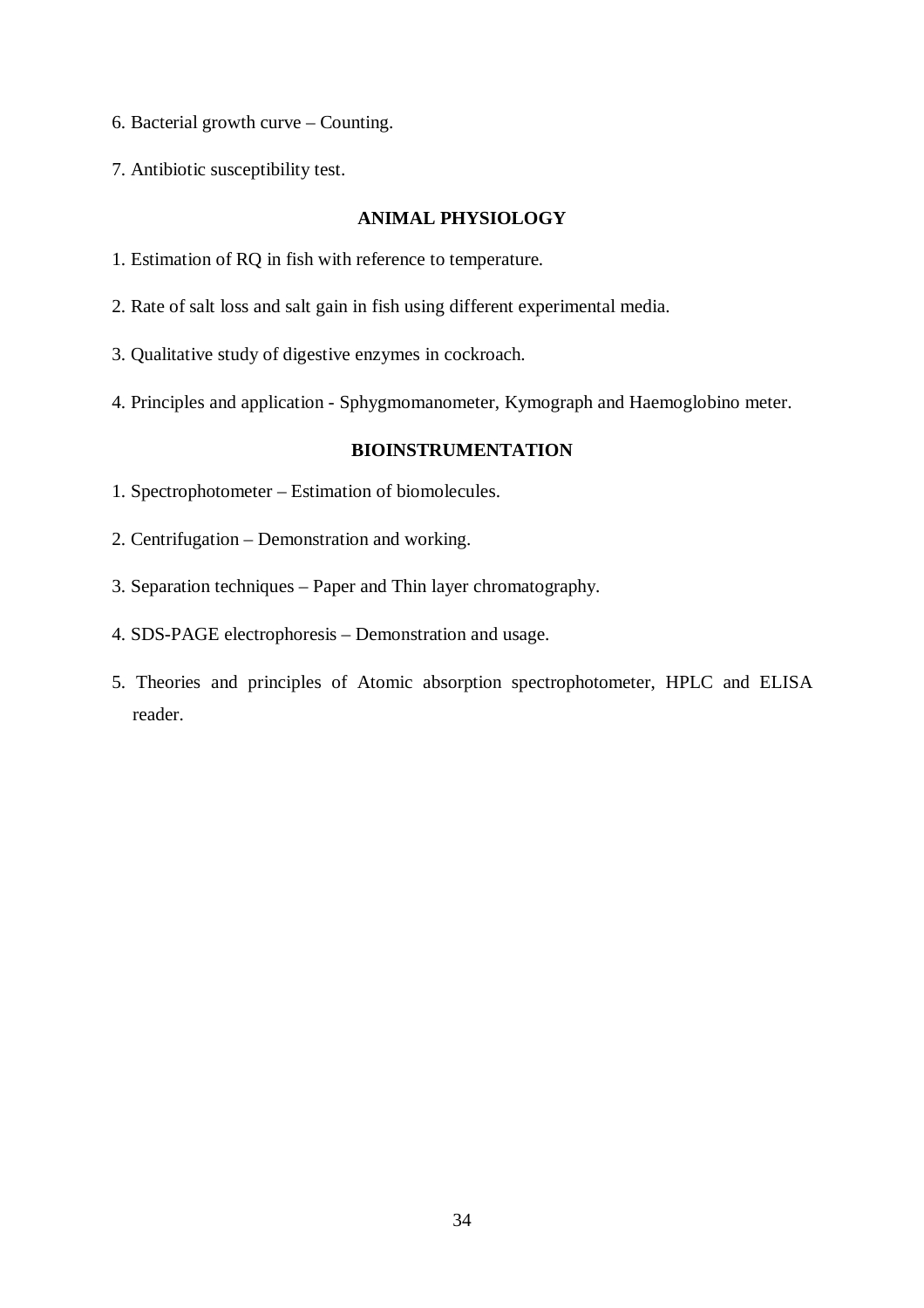### **EDOC - SUPPORTIVE COURSE**

#### **LZOSA-SERICULTURE**

**Objective**: To provide knowledge on scope, importance of rearing and management practice of silkworm.

## **Learning Outcome**:

- $\triangleright$  Enable to construct small and large scale silkworm industry.
- $\triangleright$  Enhance the self employability and generate income for uplifting the poor family.
- $\triangleright$  Acquire knowledge on the mass rearing of silkworm and cultivation practices of mulberry.
- $\triangleright$  Know the research activities and opportunities in sericulture industry in private as well as government sectors.
- $\triangleright$  Evolve the pests and diseases management practices of silkworm and mulberry plantation.
- $\triangleright$  Understand the silk reeling process and marketing of raw silk.
- **UNIT 1 : INTRODUCTION :** Scope and Importance of sericulture-sericulture in India-Role of central Silk Board-Life Cycle of *Bombyx mori-* Classification based in number of larval moults and voltinism and cocoon colour shape-Morphology of *Bombyx mori* (egg-larval-pupa-adult)-Silk gland –Non mulberry Silkworm.

#### $-10<sub>h</sub>$

- **UNIT II: MORICULTURE :** Morphology of mulberry plant-High yielding varietiesoptimum conditions for mulberry growth-planting –irrigation- manuring – pruning –harvesting and storing of mulberry leaves-Common diseases of mulberry (causative agent, symptoms and treatment).  $-12 h$
- **UNIT III: GRAINAGE TECHNOLOGY :** Egg breeding stations-procedure in Grainagesilkworm rearing –rearing house- rearing appliances-rearing operations.

## - 8 h

**UNIT IV: DISEASES OF SILKWORM :** Causative organism, symptoms and treatment for Bacterial diseases (Flacherie, Septicemia, Sotto)-fungal diseases (muscardine)Viral diseases (infectious flacherie, Gattine, Grasserie) and protozoan disease (Pebrine)-Genetic reistance of the silk worm, Bombyx mori to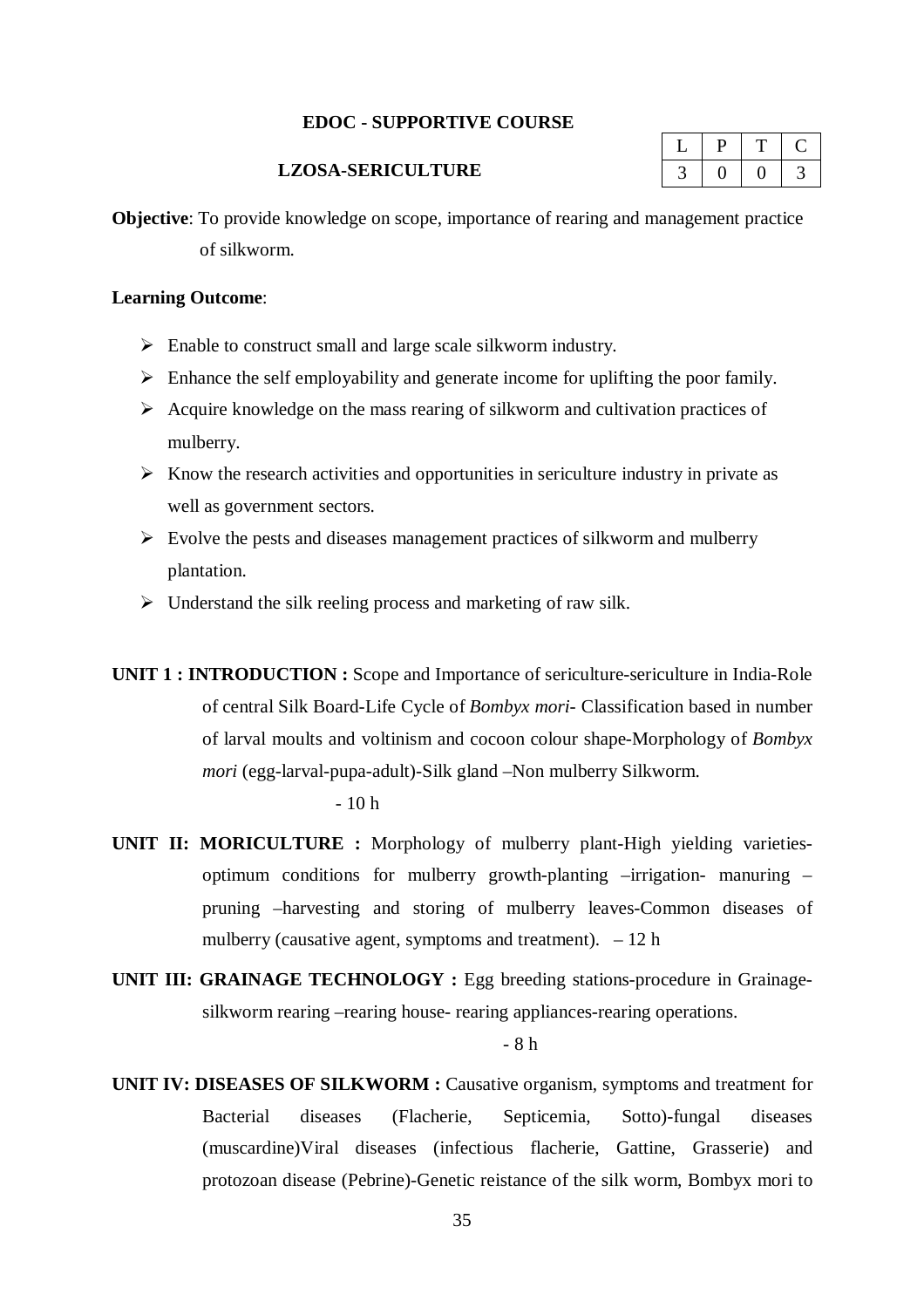bacterial and viral diseases-silkworm transgenesis and application.

- 12 h

**UNIT V: SILK REELING :** Cocoon marketing-characteristics of cocoon-cocoon stifling-Types and storage of stifled cocoons-reeling operations-reeling appliances (country charka, cottage basin)-raw silk testing.- 10 h

## **REFERENCES**:

- 1. Ganga,G and Sulochan Chetty, 1991.An Introduction to Sericulture. Oxford IBH Publ. PVT. LTD., New Delhi.
- 2. Hisao Aruga. 1996. Principles of Sericulture. Oxford IBH Publ. PVT. LTD., New Delhi.
- 3. G. Rangasamy, 1972. Mulberry cultivation-Central Sericulture Research and Training Institute, Mysore.
- 4. Ullal, S. and Narasimhana, M.N. 2003. Hand Book of Practical Sericulture-CSB, Bombay.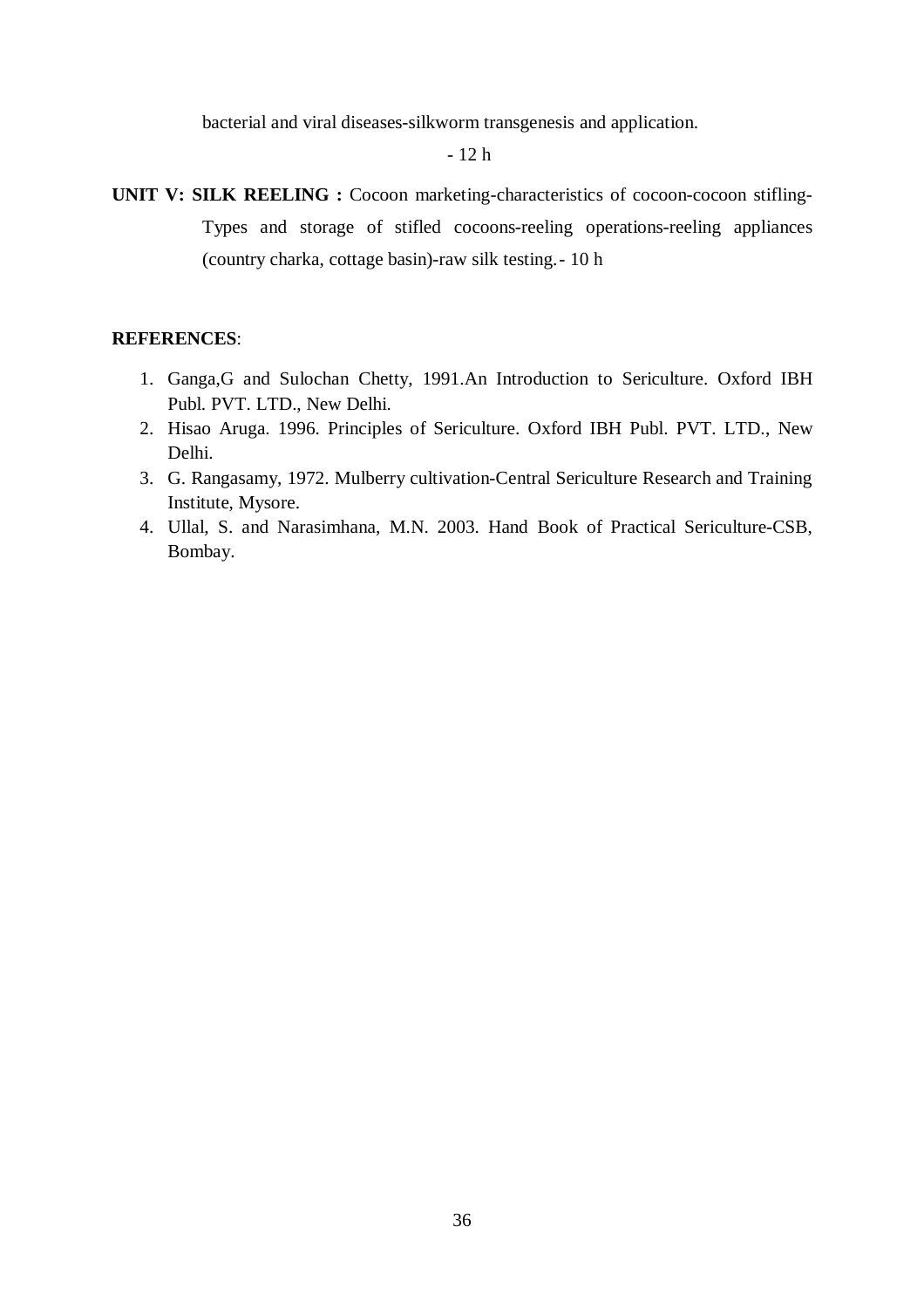## **Semester III**

## **LZOC31- Biostatistics and Computer Application**

## **Objective:**

To learn the application of statistical tool in research and other surveillance programme**.**

## **Learning outcome:**

- $\triangleright$  Learn the sampling pattern, collection, maintenance and analysis of data.
- $\triangleright$  Enable to construct the experimental design before starting the experiments.
- $\triangleright$  Know the needs and handling of statistical package with the aid of computer.
- $\triangleright$  Acquire the knowledge on computer operations and database management by using statistical software packages.
- **UNIT I :**Definition Development of Biostatistics, Data in Biostatistics Samples and population, variables, accuracy and precision, derived variables, frequency distribution, handling of data. Graphical representation of data using simple statistics, univariate and multivariate analysis, spatial data representation.-12 h
- **UNIT II** : Statistical Methods Measures of central tendency and dispersal Probability distributions {Binomial, Poisson and normal} - Sampling distribution - Difference between parametric and non-parametric statistics - Confidence Interval – Errors - Levels of significance. – 16 h
- **UNIT III :** Test of significance Regression and Correlation Analysis of frequencies ttest - Analysis of variance – Chi square test - Statistics analysis of variance (One-ANOVA) - Two way analysis of variance (two-ANOVA).

 $-20h$ 

**UNIT IV :** History of computers - Classification of computers - Hardware components - Input devices – Output devices - Memory devices – Auxillary storage devices - Microprocessors; Software - Computer languages - Industrial application, Library Information System, Digital information processing.

- 12 h

**UNIT V :** Operating system – Windows - Computer applications - Office automation (MS Word, MS Excel, MS Power point), Database management - Internet and its applications. Software packages-SPSS, MSTAT, ORIGIN PRO

- 12 h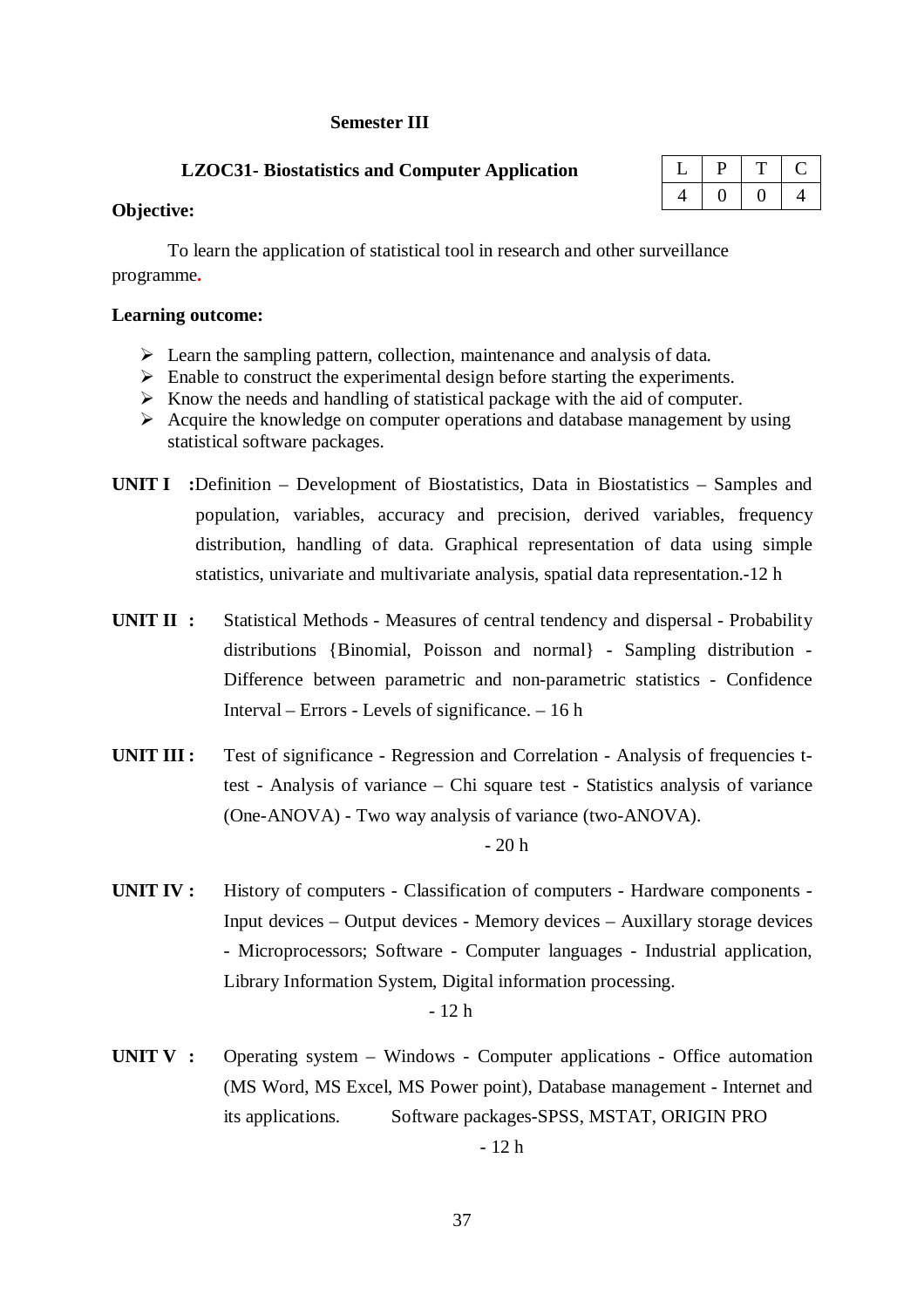#### **References**

- 1. Sokal, R. and F. James. 1973. Introduction to Biostatistics, W.H. Freeman and Company Ltd., Tokyo, Japan.
- 2. Zar, J.H. 1984. Biostatistical analysis. (2<sup>nd</sup> Edn.), Prentice Hall International Inc.
- 3. Stansfield, W.O. 1984. Theory and Problems of genetics (including 600 problem) Schaum's outline series. Mc Graw - Hill Book, Co., New York.
- 4. Daniel, W.W. 1987. Biostatistics: A foundation for analysis in the health science. John Wiley and Sons, New Delhi.
- 5. Hunt, R. and J. Shelley.1988. Computers and common sense. Prentice-hall of India Pvt. Ltd. New Delhi.
- 6. Bailey, N.T.J. 1997. Statistical Methods in Biology, III Ed., Cambridge University Press, New York.
- 7. Milton, J.S. 1992. Statistical methods in Biological and Health Sciences. Mc Graw Hill Inc., New York.
- 8. Rajathi. A. and P.Chandran.2010. SPSS for you. MJP Publishers, Chennai 600005.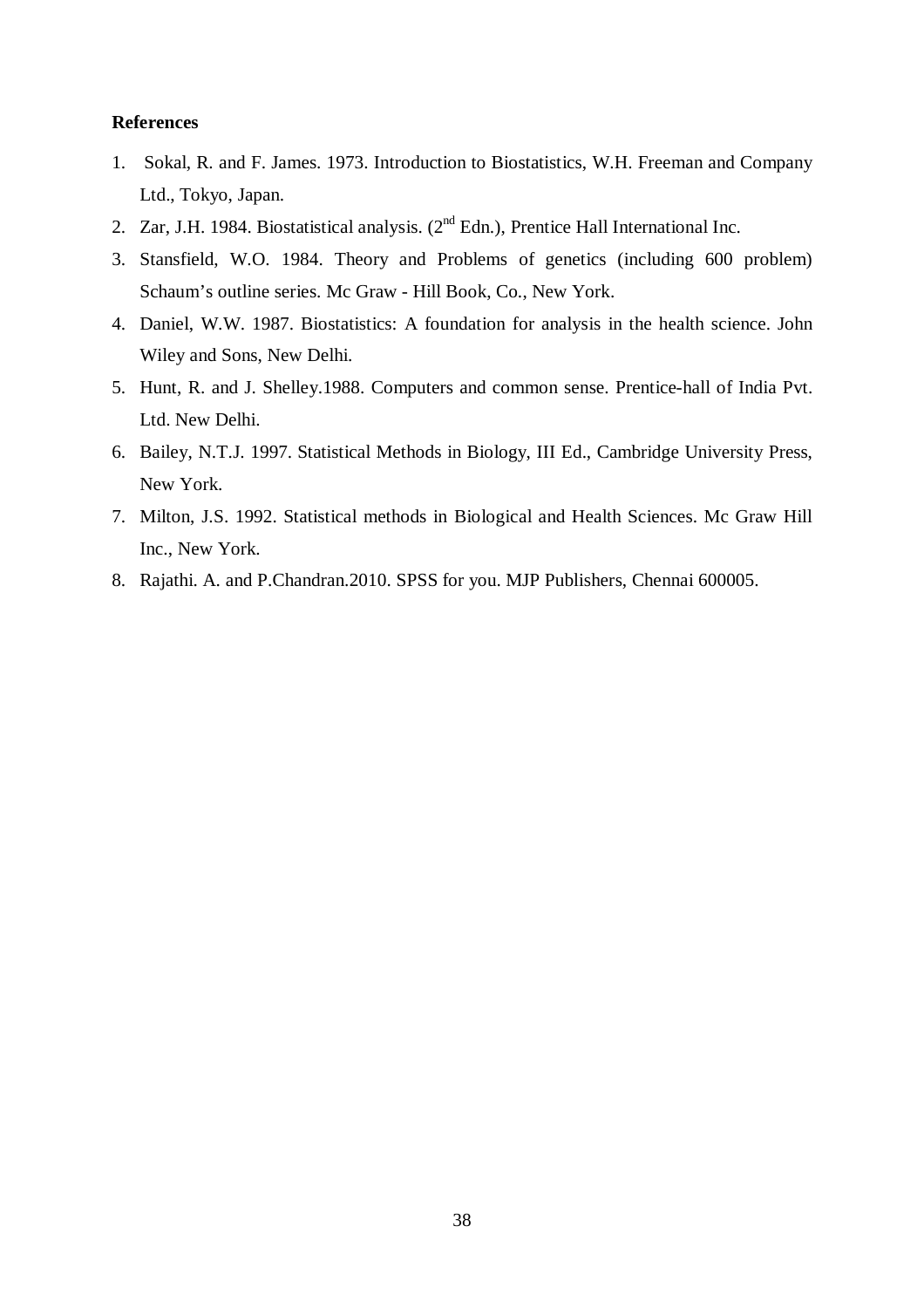## **LZOC31- Developmental Biology**

### **Objective:**

To study metamorphosis , development and growth of organisms.

## **Learning Outcome**:

- $\triangleright$  Learn the history in the field of embryology.
- $\triangleright$  Understand the reproductive system and fertilization process of living organisms.
- $\triangleright$  Enable to know the organogenesis pattern of organisms.
- $\triangleright$  Learn the role of hormone on metamorphological changes of organisms.
- **UNIT I :** History and basic concepts: The origin of developmental biology- cell theory, mosaic and regulative development, discovery of induction, genetics and development; basic concepts of developmental biology- cell division, cell differentiation, signaling, patterning. Model systems: Fish, Frog, Chick, Mouse and Drosophila. - 13 h
- **UNIT II :** Introduction to Gametogenesis Spermatogenesis Regulation of sperm motility (tail fiber complex and role of dyenin ATPase), role of pH and divalent cation - Oogenesis: synthesis and storage of maternal transcripts, proteins and cell organelles, transcription lampbrush chromosomes, vitellogenesis. - 13 h
- **UNIT III** : Fertilization: Species specific sperm attraction, recognition of egg and sperm, acrosome reaction, signal transduction, molecular strategy to ensure monospermy and species specificity in fertilization. Types of eggs and cleavage patterns**:** Concepts in Pattern formation, animal vegetal axis, gradients, origin, and specification of germ layers – Blastulation - Gastrulation – Morphogenetic movements – Fate maps – Principles, patterns and physiology of gastrulation (Amphibians, Chick and Mammals).

- 15 h

**UNIT IV :** Organizer: Role of Spemann's primary organizers in frog and Hensen's node in bird – analysis of nature and mechanism of induction. Organogenesis - Formation of organ rudiments, differentiation and development of heart and kidney in different mammals. Mesoderm induction in *Xenopus:* Role of signals in dorsal, intermediate and ventral mesoderm induction. Pattern formation in *Drosophila*.: Bicoid, Nanos and Torso Morphogen gradients and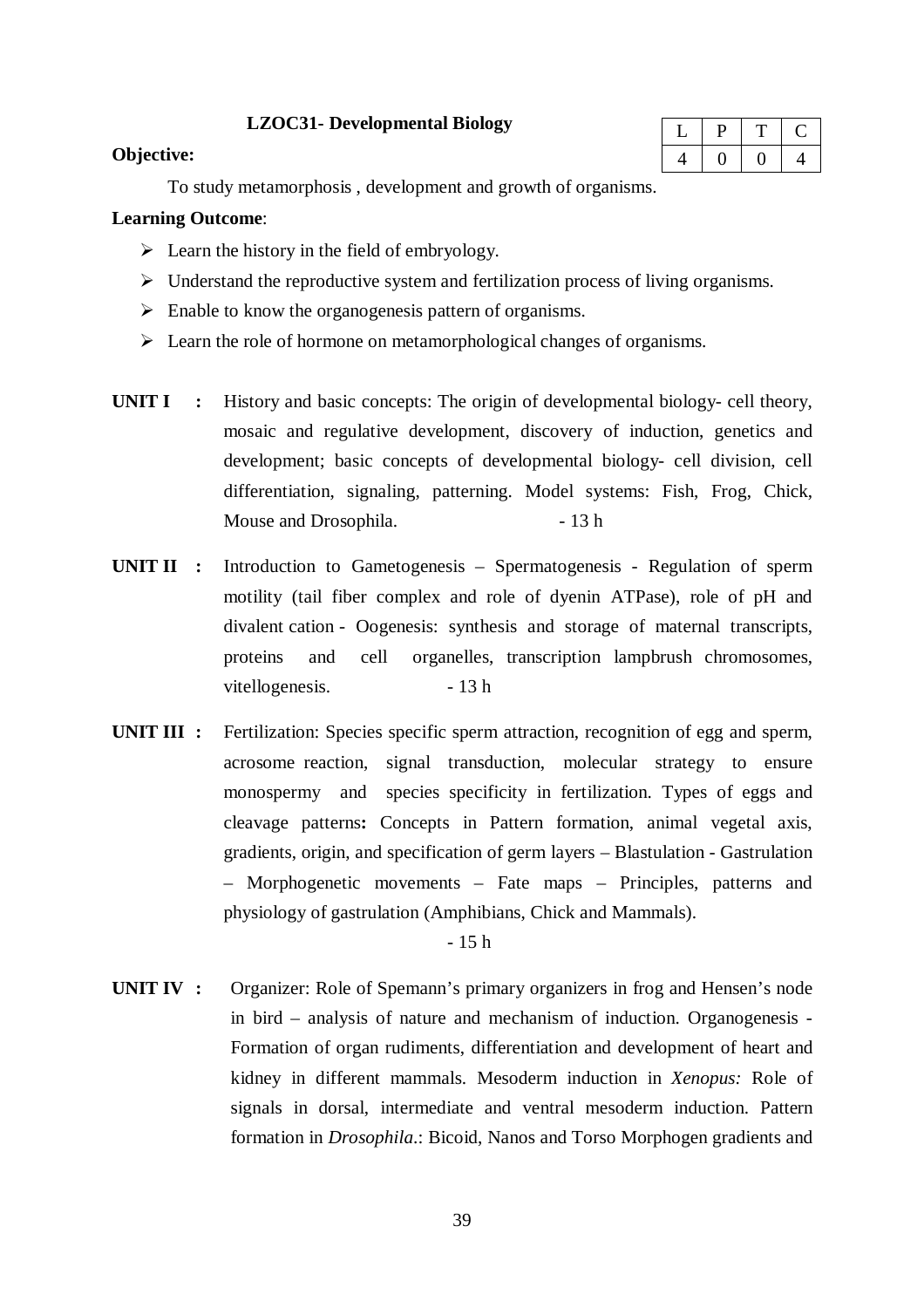regulation of Hunchback. Neural competence and molecular signaling during neural induction.  $-15 h$ 

**UNIT V :** Organogenesis in vertebrates – Derivatives of ectoderm, mesoderm and endoderm – Development of Brain, Eye, Heart, Reproductive system, Alimentary canal – Regeneration ability in animals – Types – Autotomy, reparative and physiological regeneration – Mechanism of Salamander limb, factors affecting regeneration – Metamorphosis in amphibians, Insects, Hormonal regulation of metamorphosis **-** Growth and post embryonic development events: Metamorphosis in Amphibians – Morphogenetic and biochemical mechanisms – Hormonal control – Regeneration in vertebrates: tail, limb, lens and retina. Apoptosis - Mechanism and Significance – Ageing and Senescence Hayflicks experiment. Cryopreservation of Gametes and Embryos. - 16 h

#### **References**

- 1. Rover, C.P. 1968. An Outline of Developmental Physiology, Pergamon Press.
- 2. Saunders, J.W. 1982. Developmental Biology-Patterns, Principles and Problems. Macmillan Publishing Co., New York.
- 3. Kalthoff, K. 1996. Analysis of Biological Development, McGraw-Hill Publishers, New York.
- 4. Wolpert L. and C. Tickle. 2011. Principles of Development. (4<sup>th</sup> Edn). Oxford University Press, Oxford, UK.
- 5. Gilbert, S.F. 2011. Developmental Biology, Sinauer Associates, Inc. Publishers, Sunderland, Massachusetts.
- 6. Balinsky, B.I. 2012. Introduction to Embryology, Holt Saunders International,  $(5^{th}$  Edn), Philadelphia.
- 7. Todd Streelman, J. 2013. Advances in Evolutionary Developmental Biology. Wiley-Blackwell Publishers.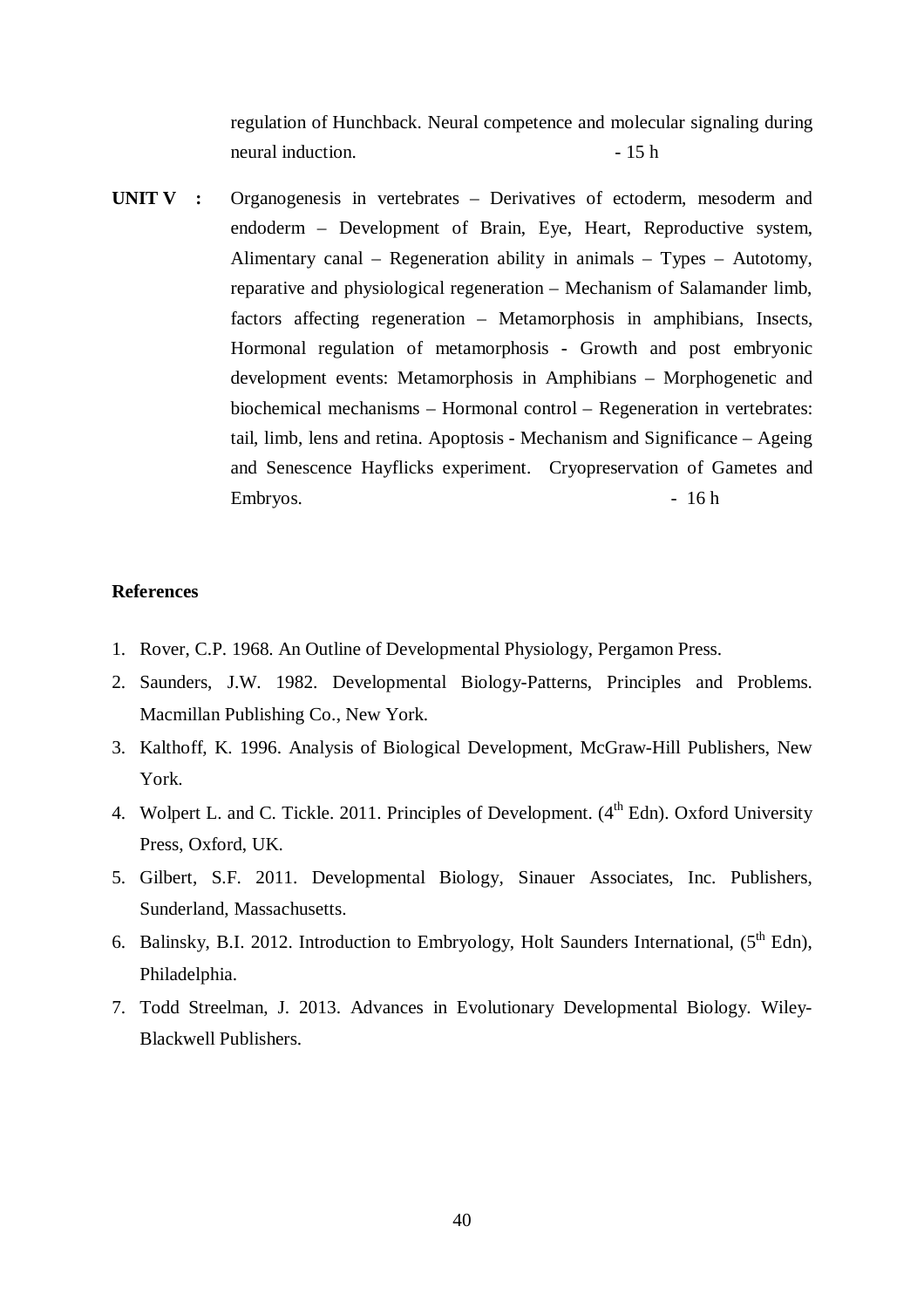## **LZOC33: Immunology**

## **Objective:**

## **To study the immune system of organism and their function.**

## **Learning outcome:**

- $\triangleright$  Understand the function of immune system.
- $\triangleright$  Enable to know the Antigen –Antibody interaction.
- $\triangleright$  Learn the synthesis, transport and mode of action of Immunoglobulins.
- $\triangleright$  Know the Hybridomo technology and their use in cancer treatment.
- $\triangleright$  Realize the principle for vaccine production and vaccination for various kinds of diseases.
- $\triangleright$  Imbibe the knowledge on disease diagnosis and treatment.
- **UNIT I :** Historical perspectives and early theories of Immunity Components of the immune system, cells, tissues and organs involved in immune system – Principles of innate and acquired immunity, the recognition and effector mechanisms of the adaptive immunity- antigen and immunogenicity, clonal selection theory.  $-12 h$
- **UNIT II** : Antigen Classification Antigen recognition by immune cells: Adaptive immunity- antibody structure, antigen recognition by B lymphocytes, TCR, antigen recognition by T- cells, co- receptors – Antibodies: Immunoglobulins – Domain structure – classes – IgG, IgA, IgM, IgD, IgE Characteristics- Isotypes– Allotypes – Idiotypes – Humoral mediated immunity. Antigen–Antibody interactions: Cross-reaction, Agglutination, Precipitation - Kinetics of antibody response - Hybridoma Technology – Monoclonal Antibodies – Applications. – 15 h
- **UNIT III :** Complement system Classical pathway, alternate and lectin pathways Biological consequences of complement activation; Major Histocompatibility Complex (MHC) - Types, Antigen processing and presentation; B lymphocyte development and survival, humoral immune response - T lymphocyte development and survival, production of effector T- cells, cytotoxic T- cell effector mechanisms; NK and NKT - Mucosal immunity - Immunological memory - Regulation of immune response: cytokines and chemokines, leukocyte activation and migration, APC regulation of the immune response. - 16 h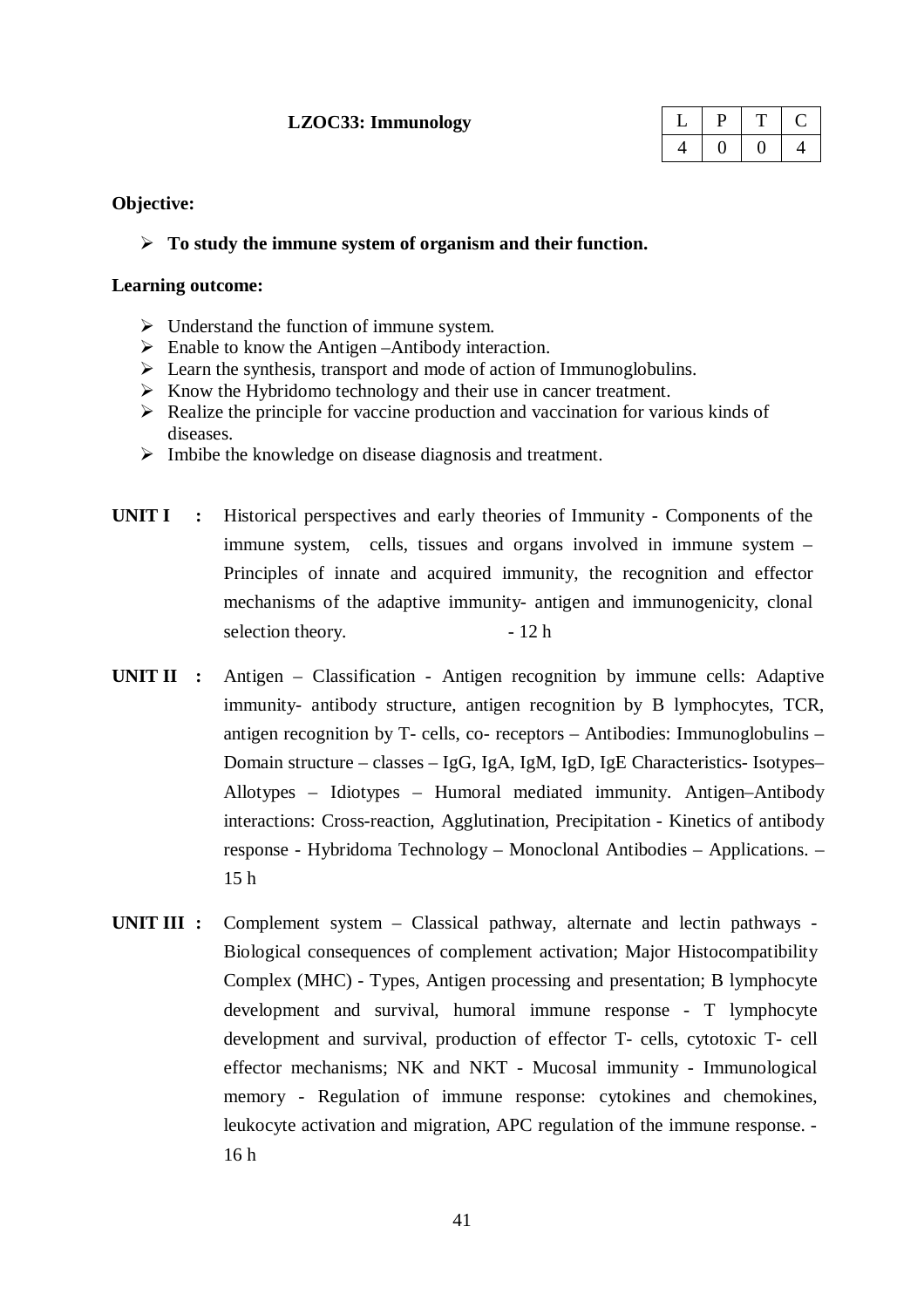**UNIT IV :** Immunity in health and disease: Introduction to infectious disease, innate immunity to infection, adaptive immunity to infection, evasion of the immune response by pathogens. Immunodeficiency diseases- inherited immunodeficiency diseases, acquired immune deficiency syndrome; Allergy and hypersensitivity reactions – types – diseases; Autoimmunity- responses to self antigens; Transplantation Immunology- Tissue typing and organ transplantation; Tumor Immunology.

- 16 h

**UNIT V :** Immunization – active and passive – Vaccines: Types of vaccines – Principles and methods of vaccine preparation – Immunological techniques: Detection of molecules using ELISA, ELISPOT, RIA, Western blot, Immunoprecipitation, flowcytometry, immunoflourescence and RIA. - 13 h

### **References**

- 1. Springer T.A. 1985. Hybridoma technology in Biosciences and Medicine, Plenum Press, New York.
- 2. Paul, W.E.M. 1989. Fundamentals of Immunobiology. Current Biology Ltd., London.
- 3. Janeway, C., Travers, P., Walport, M., Shlomchik, M. and M.J. Shlomchik. 2004. Immunobiology: The Immune System in Health and Disease. Garland Publication.
- 4. Kuby, J. 2006. Immunology (4<sup>th</sup> Edn.), Goldsby, R.A., Kindt, T.J., Osborne, B.A., W.H. Freeman and Company.
- 5. Roitt, I.M, 2006. Essential of Immunology  $(12<sup>th</sup>$  Edn.), ELBS, Blackwell Scientific Publication
- 6. Abbas, A. K., Lichtman, A. H. and S. Pillai. 2006. Cellular and molecular Immunology (6<sup>th</sup> Edn). W.B.Saunders Company.
- 7. Chakraborthy, A.L. 2006. Immunology and Immunotechnology. Oxford University Press, New Delhi.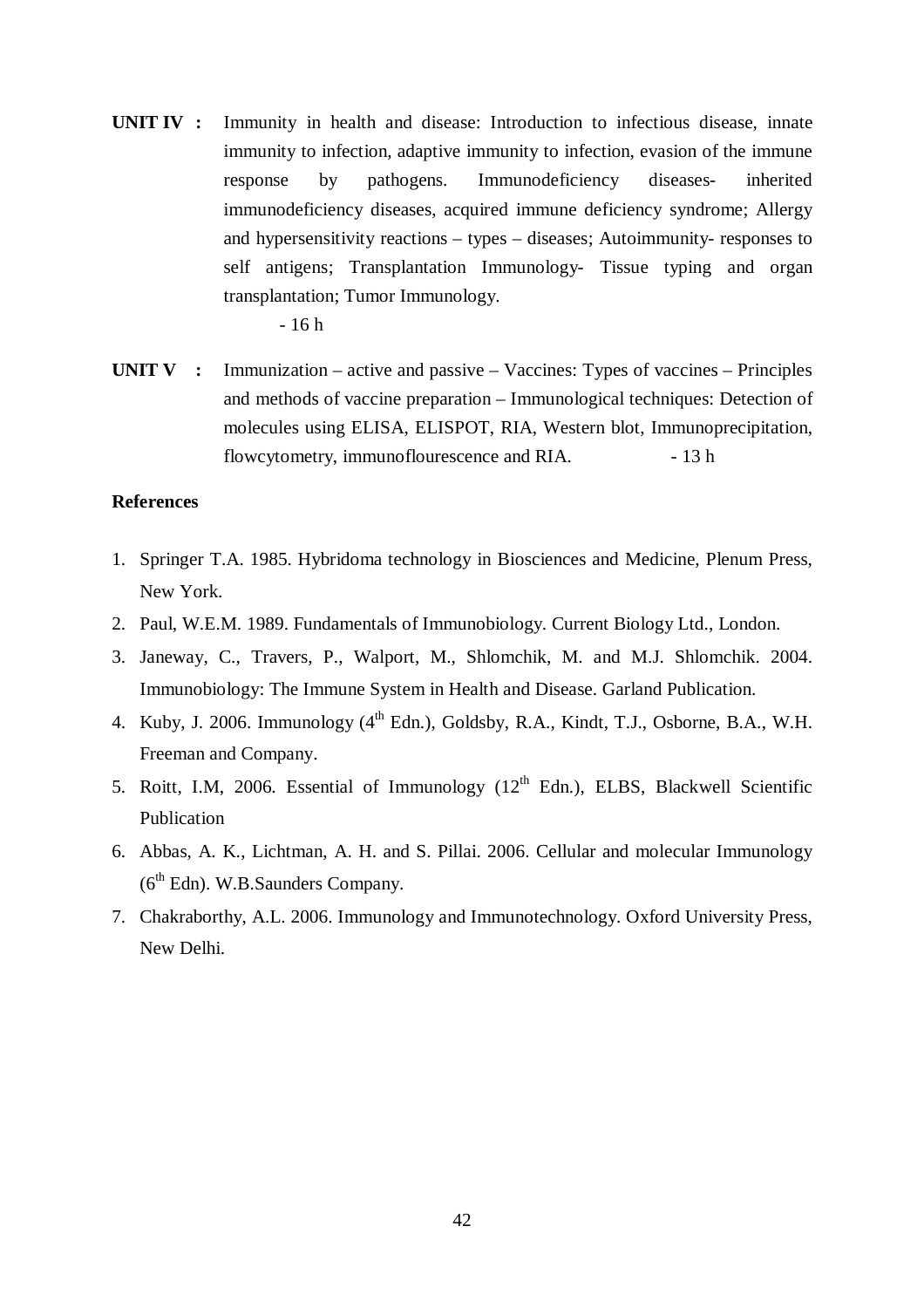## **LZOC34- Genetics**

|  | - |  |
|--|---|--|
|  |   |  |

## **Objective:**

To study the hereditary process, concept of gene and genic interactions.

## **Learning Outcome:**

- $\triangleright$  Understand the transmission of hereditary characters in populations.
- $\triangleright$  Know the phenotypic and genotypic expression of gene.
- Exercise 2 Learn the structure and function of genome of organisms.
- $\triangleright$  Enable to know the mutagenic substance and their biological impacts.
- $\triangleright$  Realize the structural and numerical aberrations of chromosomes.
- $\triangleright$  Understand the concept sex determination pattern of organisms.
- $\triangleright$  Know the gene expression for protein synthesis and post transcriptional modifications of protein products.
- **UNIT I :** Definition and scope of Genetics Mendel's laws and their chromosomal basis; extension of Mendel's principles: allelic variation and gene functionincomplete dominance and co-dominance, allelic series, testing gene mutations for allelism; Gene action- from genotype to phenotype– penetrance and expressivity, gene interaction, epistasis, pleiotropy; Methods of gene mapping: 3- point test cross in *Drosophila*, gene mapping in humans by linkage analysis in pedigrees – Tetrad analysis in *Neurospora*. - 13 h
- **UNIT II :** Gene mutation and DNA repair: Types of gene mutations Methods for detection of induced mutations - P- element insertional mutagenesis in *Drosophila* - DNA damage and repair; Regulation of gene activity in *lac* and *trp* operons of *E. coli*; General introduction to gene regulation in eukaryotes at transcriptional and Post-transcriptional levels, organization of a typical eukaryotic gene, transcription factors, enhancers and silencers, non coding genes.  $-15 h$
- **UNIT III :** Sex determination and dosage compensation: Sex determination- in humans, *Drosophila* and other animals; Dosage compensation of X-linked genes – hyperactivation of X-linked gene in male *Drosophila*, inactivation of X-linked genes in female mammals; Human genetics- karyotype and nomenclature of metaphase chromosome bands; chromosome anomalies and diseaseschromosomal anomalies in malignancy (chronic myeloid leukemia, Burkitt's lymphoma, retinoblastoma and Wilms' tumor); Genetic analysis of complex traits - complex pattern of inheritance, quantitative traits, threshold traits.**18 h**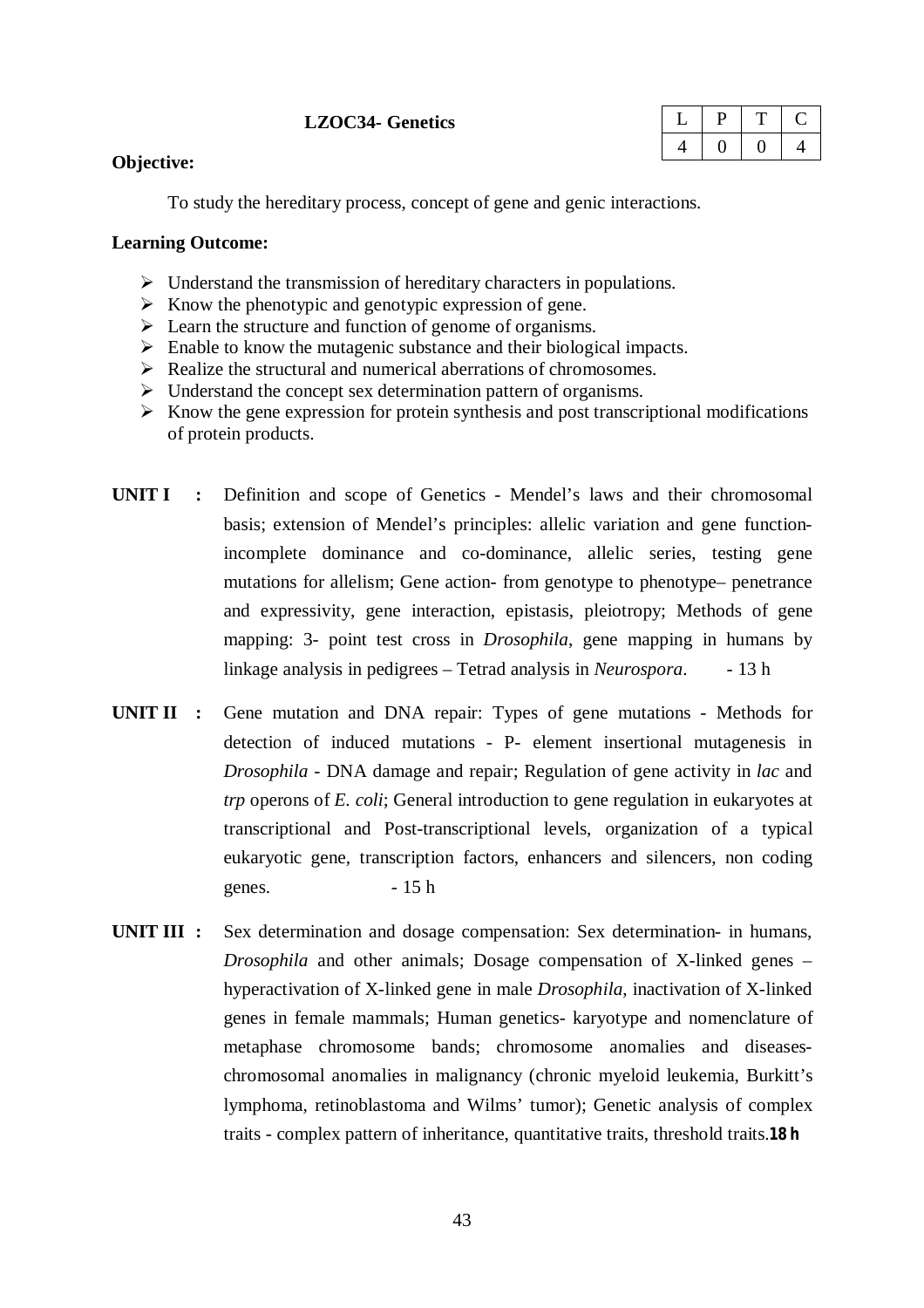- **UNIT IV :** Chromosomal aberrations Numerical Euploidy (Monoploidy, Haploidy and Polyploidy) - Polyploidy – Autopolyploidy and allopolyploidy. Aneuploidy – Monosomes, Nullisomes and Trisomes. Structural aberrations: Deletions, Duplications, Translocations and Inversions. Evolutionary significance of chromosomal aberrations – 12 h
- **UNIT V :** Concept of gene Gene expression and control in eukaryotes; Genetic regulation of development and differentiation – Sequential expression of genes with model organisms: Drosophila and Zebra fish - Genetics and cancer: Oncogenes- tumor inducing retroviruses and viral oncogenes; chromosome rearrangement and cancer; tumor suppressor genes- cellular roles of tumor suppressor genes, pRB, p53, pAPC, genetic pathways to cancer.

## - 14 h

## **References**

- 1. Demirc, 1950. 'Biology of Drosophila'. John Wiley and sons Inc. New York.
- 2. Sinnot. E.W., Dunn. L.C. and T. H. Dobzhansky. 1973. Principles of Genetics. McGraw Hill Co., New Delhi.
- 3. Gardner, E.J., Simmons, M.J. and D.P. Snustad. 1991. Principles of Genetics John Wiley  $&$  Sons, Canada,  $8<sup>th</sup>$  Edn.
- 4. Strickberger, M.W. 1996. Genetics (3<sup>rd</sup> Edn.), Prentice Hall, India Ltd., New Delhi.
- 5. Griffths, A.J.F., Miller, J.H., Suzuki, D.T., Lewontin, R. C. and W.M. Gelbart. 2000. An Introduction to Genetic Analysis ( $7<sup>th</sup>$  Edn.). W.H. Freeman & Co.
- 6. Hartl, D.L. and E.W. Jones. 2001. Genetics: Analysis of Genes and Genomes  $(5^{th}$  Edn.), Jones and Bartlett Publishers, Sadbury, Massachusetts.
- 7. Snustad, D.P. and M.J. Simmons. 2008. Principles of Genetics  $(5^{th}$  Edn.). John Wiley & Sons Ltd. New York.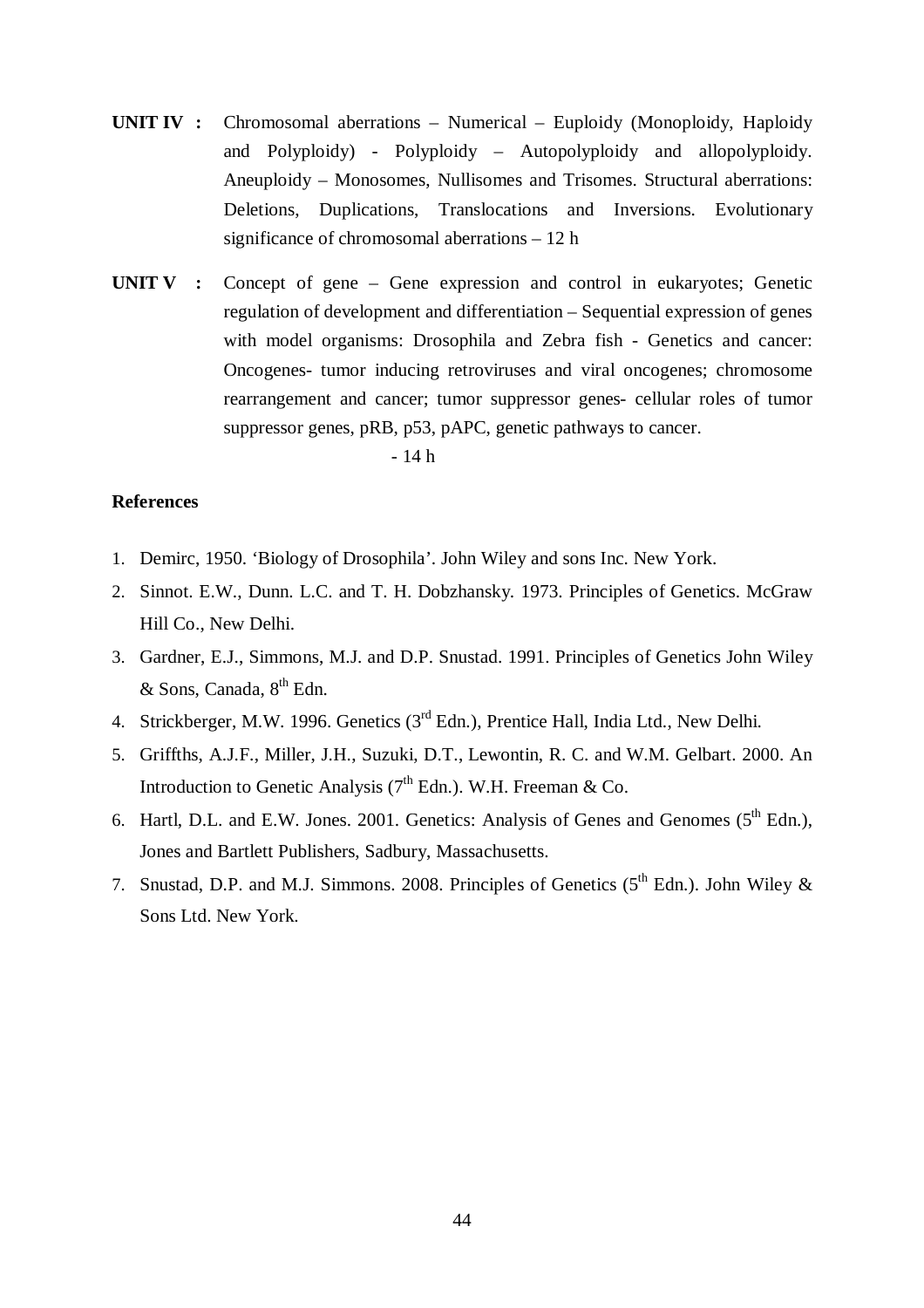### **Optional paper**

## **LZOEE- Population ecology and animal behaviour**

| . . |  |  |
|-----|--|--|
|     |  |  |

### **Objective:**

To study the ecology, population growth and behaviour of organisms.

### **Learning outcome:**

- $\triangleright$  Understand the population dynamics and demography of organisms.
- $\triangleright$  Know the behavior ecology of organisms.
- $\blacktriangleright$
- **UNIT I :** Ecology of Population and communities- Population dynamics Model presentation and assumptions, predictions and variations – Metapopulation structure - Theories on metapopulation - Metapopulation and extinction Characteristics of a population - population growth curves- population regulation-life history strategies (r and K selection). Demography : Life tables, generation time, reproductive value.  $-6 h$
- **UNIT II** : Biodiversity Conservation -Biodiversity laws- significance and management approaches - Case studies in population dynamics with two examples from areas such as fisheries and wildlife. Adaptation - Levels of adaptation, mechanisms and significance of body size. Biogeography - Major terrestrial biomes - biogeographical zones of India.

- 7 h

- **UNIT III :** Types of behavior Innate and learned behaviour Role of behavioural study in animal conservation. Analysis of behaviour (ethgoram) - Biological rhythms- Foraging behavior-Avoiding predation-Reproductive behavior-Mating types- Sex ratio - Causes of tilt in operational sex ratio- Sexual selection - Male rivalry - female choice - Epigamic qualities-Hypotheses explaining sexual selection. - 7 h
- **UNIT IV :** Neural and hormonal control of behaviour Genetic and environmental components in the development of behavior- Bioluminescence - Electric organs and behaviour - Biological rhythms- Circadian and circannual rhythms - Orientation and navigation - Migration of fishes, turtles and birds - Learning and memory-Conditioning, habituation, insight learning, association learning, reasoning - Fisher's hypothesis and Handicap hypothesis. - 8 h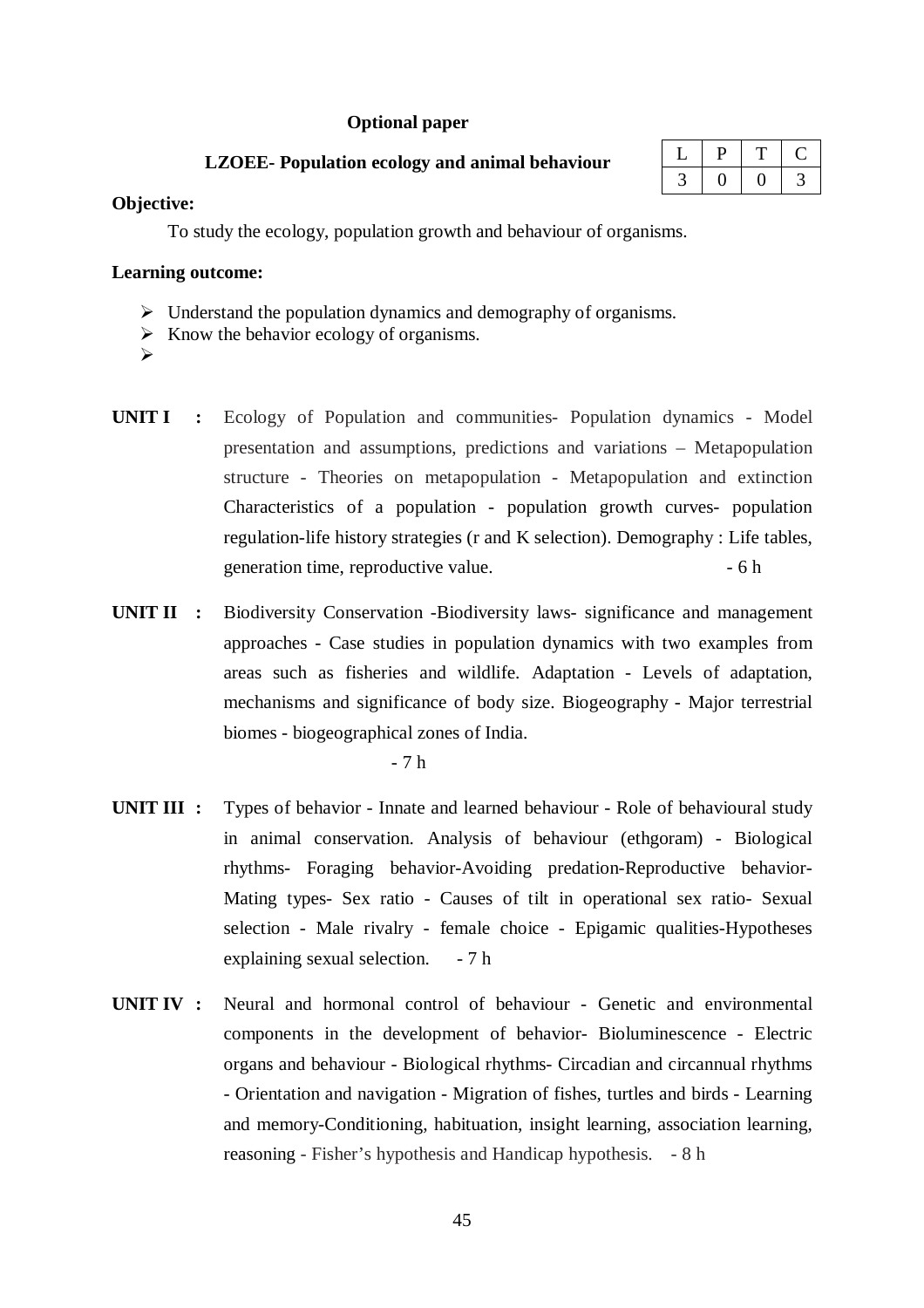**UNIT V :** Social behavior- aggregations, schooling in fishes, flocking in birds, herding in mammals - Group selection- kin selection – Altruism, reciprocal altruism, inclusive fitness - Social organization in insects -Social Organization in primates - Homing, behaviour, dispersal, host-parasite relations - Language of communication in invertebrates and vertebrates. Role of visual and auditory systems, hormones and pheromones. - 8 h

## **References**

- 1. Krebs, J. R. and N.B. Davis. 1987. An Introduction to Behavioral Ecology, Blackwell Scientific publications, Oxford.
- 2. McFarland, D. 1985. Animal Behaviour, Psychobiology, Ethology and Evolution, Pitman publication Ltd. London.
- 3. Cherret, J. M. 1988. Ecological Concepts: The contribution of ecology to an understanding of the natural world. Blackwell Science Publication, Oxford, U.K.
- 4. Eckert, R.R.D. and G. Augustine. 1988. Animal Physiology; Mechanisms and adaptations. (3rd Edn.). W.H. Freeman and Company, New York.
- 5. Aubrey M. and M.S. Dawkins. 1998. An Introduction to Animal Behavior. Cambridge University press, U.K.
- 6. Bradbury, J.W. and S.L. Vehrencamp. 2011. Principles of Animal Communication (2nd Edn.). Sinauer Associates Inc. Sunderland, USA.
- 7. Alcock, J. 2013. Animal Behavior: An Evolutionary approach. Sinauer Associates Inc. Sunderland, USA.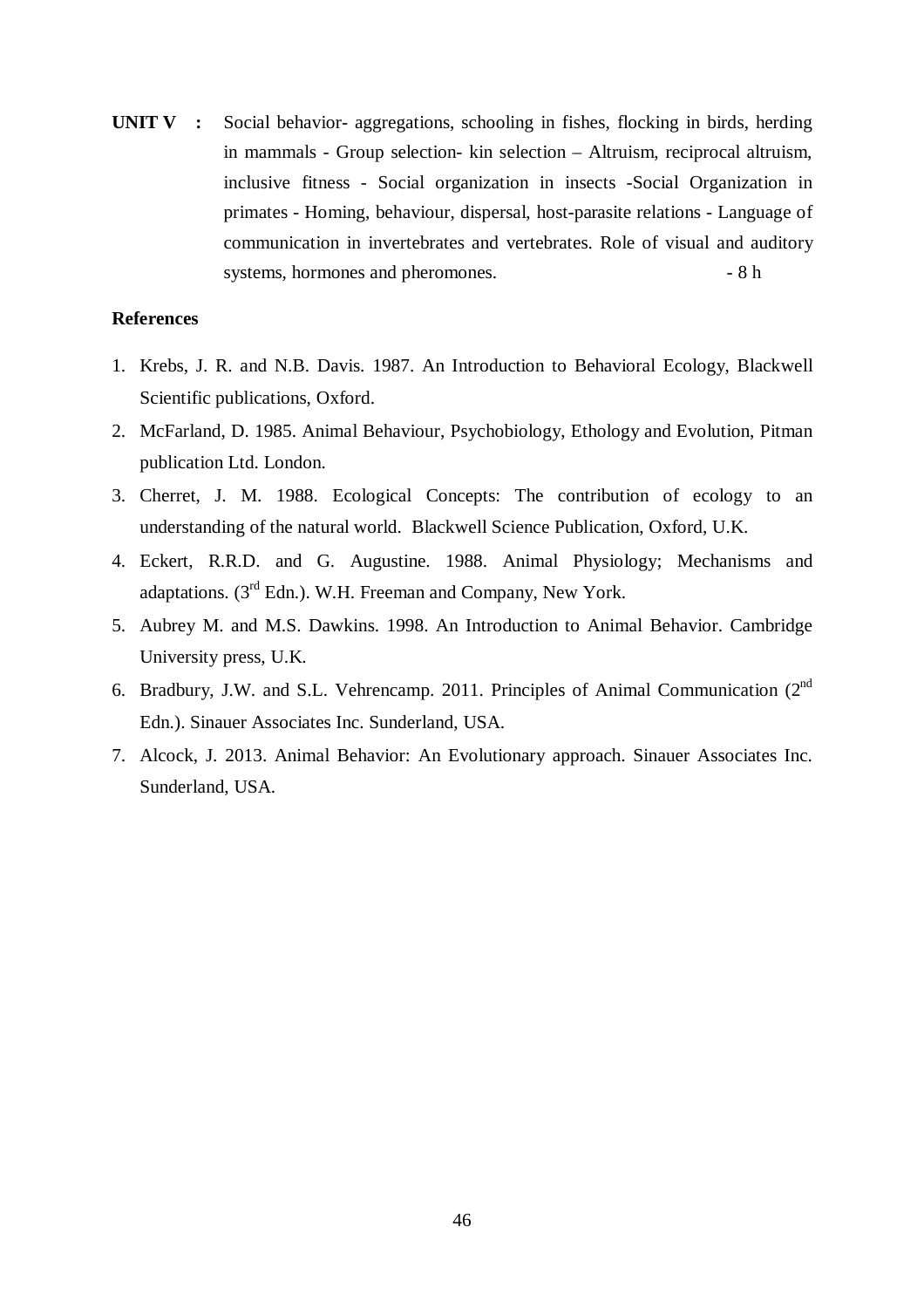#### **LZOEF- Environmental Health**

## **Objective:**

To study the environmental impact assessment, activities of planning board and aware on the zoonotic diseases.

Learning outcome:

- $\triangleright$  Learn the Environmental impact assessment (EIA)
- $\triangleright$  Enable to understand the waste handling process.
- $\triangleright$  Know the Environmental laws in India
- **UNIT I :**Analysis and prediction of Environmental issues: Environmental Planning-Establishment of Health and Environmental standards, measuring Sustainable Development- - Concept of clean environment- Basis and necessity for standards- Non-point pollution sources;Environmental impact assessment  $(EIA):$  - 6 h
- **UNIT II :** Housing standards and effect on health Problems and methods of excreta disposal - Arthropods of medical importance. Vector-borne diseases: transmission and control - Impact of fleas, ticks and mites on health. Zoonotic diseases and their prevention and control - Hospital environment in the context of health and disease  $-7 h$
- **UNIT III :** Waste Minimization & Cleaner Production: Introduction, waste minimization in industries –Distilleries, textile industry, leather industry – cleaner production related to the above industries. Health problems in different types of industries – Occupational Health and Safety considerations in Wastewater Treatment Plants - Measures for Workers - Health Education Medical First - Aid and Management of Medical Emergencies.

- 7 h

**UNIT IV :** Solid waste management – Methods of disposal of solid waste - Diseases related to soil pollution. classification, origin, methods of solid waste treatment and disposal compositing, sanitary land filling, thermal process (incineration, Pyrolysis) Recycling and reuse. - Methods of disposal of solid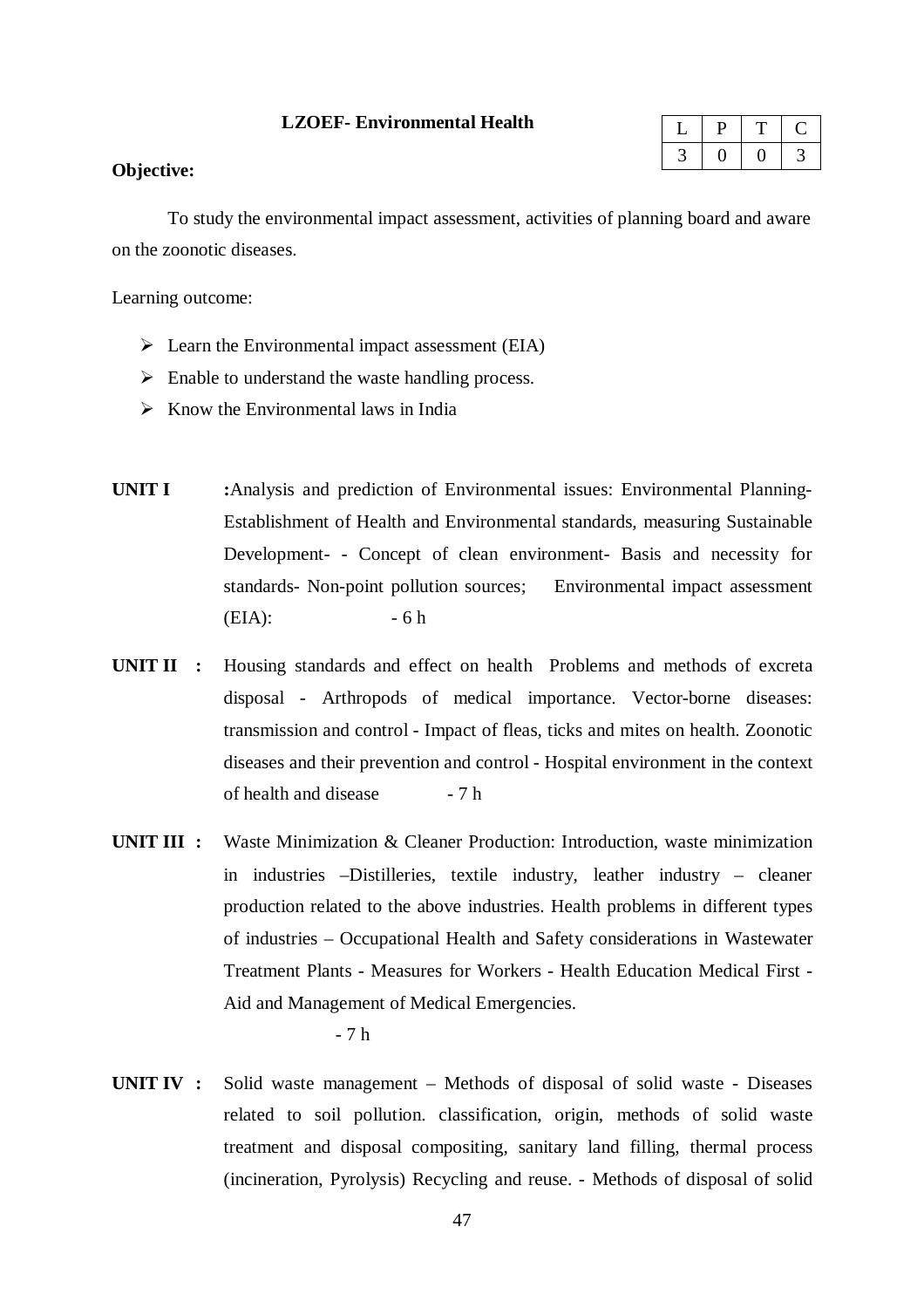waste - Diseases related to soil pollution. Hazardous waste – sources, identification and management of hazardous waste – treatment and Disposal waste minimization approaches, cleaner production - Biotreatment technology. - 8 h

**UNIT V :** Environmental laws in India: Environmental Policy and laws- Constitutional and Statutory laws in India: Doctrine Principles of State Policy, Fundamental Duties and Fundamental Rights and Panchayat Raj System- Environmental education system in India and other countries Role of NGO"s and Government organizations in wildlife conservation - Wildlife celebration days in India.- 8 h

#### **References**

- 1. Hommadi, A. H. 1989. Environmental and Industrial Safety, I.B.B Publication, New Delhi.
- 2. Goel, P.K. and K.P. Sharma. 1996. Environmental Guidelines and Standards in India, Techno science Publications, Jaipur, India.
- 3. Chandra, P. 1999. Environment Pollution and Development, Mittal Publications, New Delhi, India.
- 4. Peter, C. 1998. Hand Book of Environmental Risk Assessment and Management, Blackwell-Synergy, London.
- 5. Sally, L. B. and A. B. David. 2001. A Practical Guide to Understanding Management and Reviewing Environmental Risk Assessment Reports, Lewis Publishers, Washington D.C.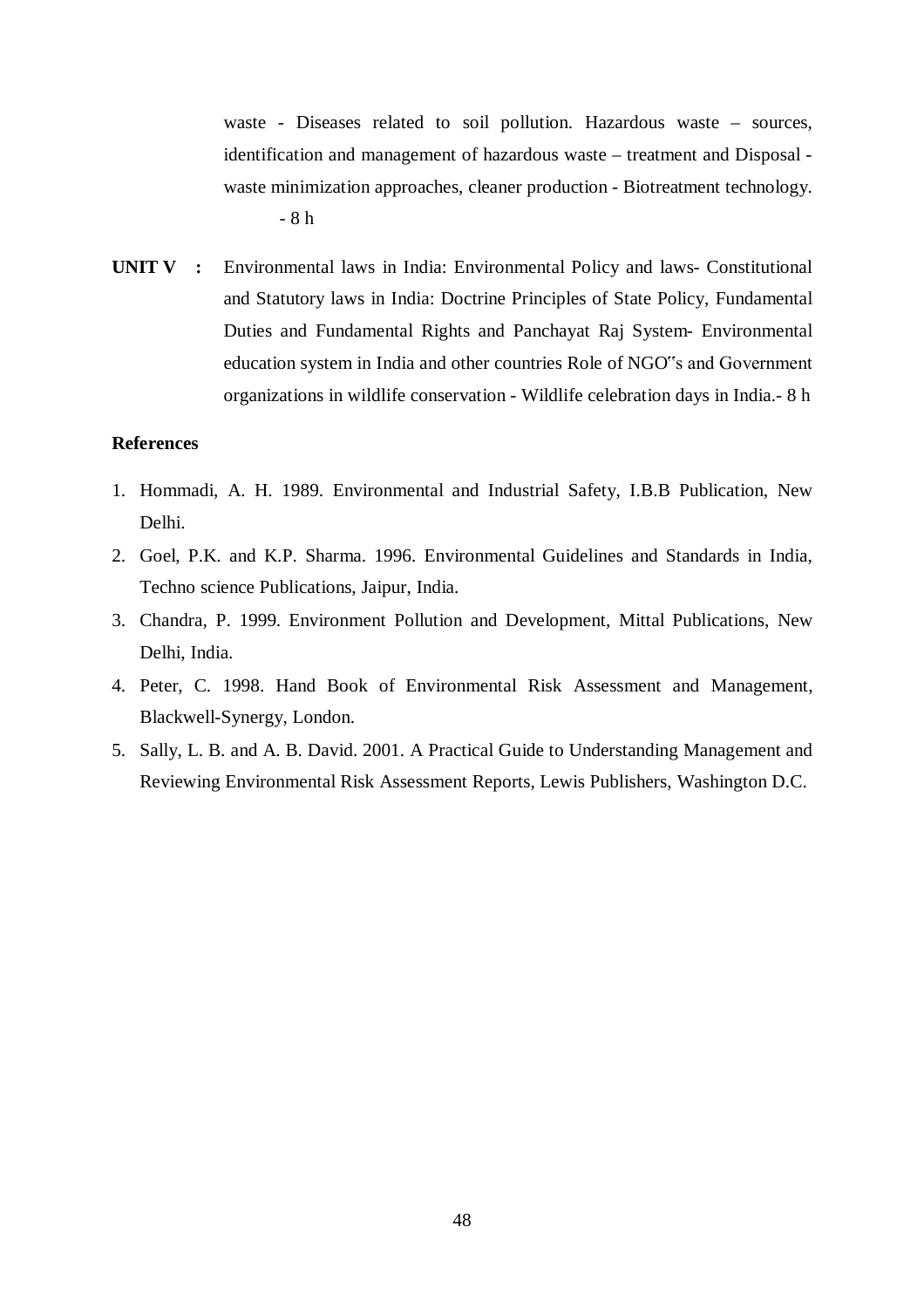## **EDOC –Supportive Course**

## **LZOSB- PROBIOTICS**

## **Objective**:

To study the role of beneficial microbes on disease diagnosis and their industrial applications.

## **Learning Outcome:**

- $\triangleright$  Gain knowledge on history, characteristics and use of probiotics
- $\triangleright$  Understand the technology know how to isolation, screening and production of probiotics.
- $\triangleright$  Realize the importance of probiotics in bioconversion and exo-enzyme production.
- Unit I : Introduction to probiotics : Definition, History of Probiotics, Characteristics of probiotics, Uses of Probiotics, Probiotics in human and animal health, sources of Probiotics, Mode of action of probiotics.

 $10<sub>h</sub>$ 

- Unit II : Isolation and screening of probiotics microbes : Isolation of probiotics microbes, screening of probiotic microbes (Enzyme production, antagonistic activity, *in vitro* and *in vivo* screening towards pathogenicity) – Production of probiotics. - 11 h
- Unit III : Probiotics in Human and Animal Health : Probiotics in Human Health. Probiotics in Animal Health : Probiotics as feed additives, Growth promoters and Immune modulators. Probiotics in Bioconversion. Probiotic Exoenzymes : Enzymes as feed additives. - 12 h
- Unit IV : Probiotic and Environment Health : Denitrifying, Ammonia oxidizing, Phosphate Solubilizing bacteria, Poly and hydrocarbon degrading bacteria, water probiotics.  $\sim$  10 h
- Unit V : Prebiotics : Definition Characteristics of probiotics Synbiotics Prebiotics in animal health (Growth Promoting Immune Modulation). Prebiotics in Human Health. **- 11**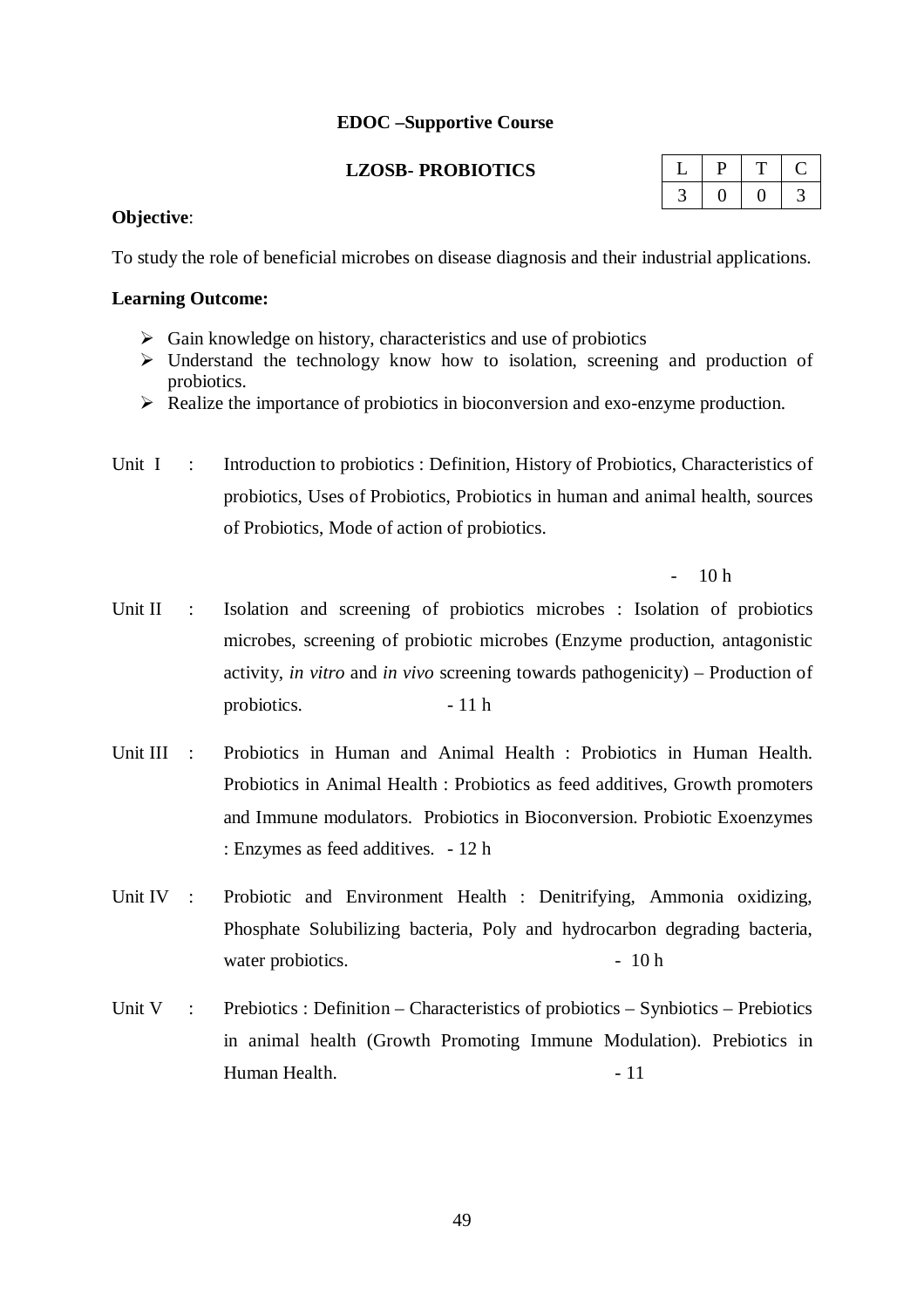# **Reference**

- 1. Pillai, TVR. and M. N. Kutty., 2005. Aquaculture: Principles and Practices, Wiley-Blackwell.
- 2. Dr. S. A. Ali. 2010. Feed and Feed Technology Eds. (CIBA Publication).
- 3. Michael J. Pelczar, E. C. S. Chan and Noel R. Krieg, Microbiology -5<sup>th</sup> Edn., Mc Graw – Hill Publishing Company Ltd., New Delhi.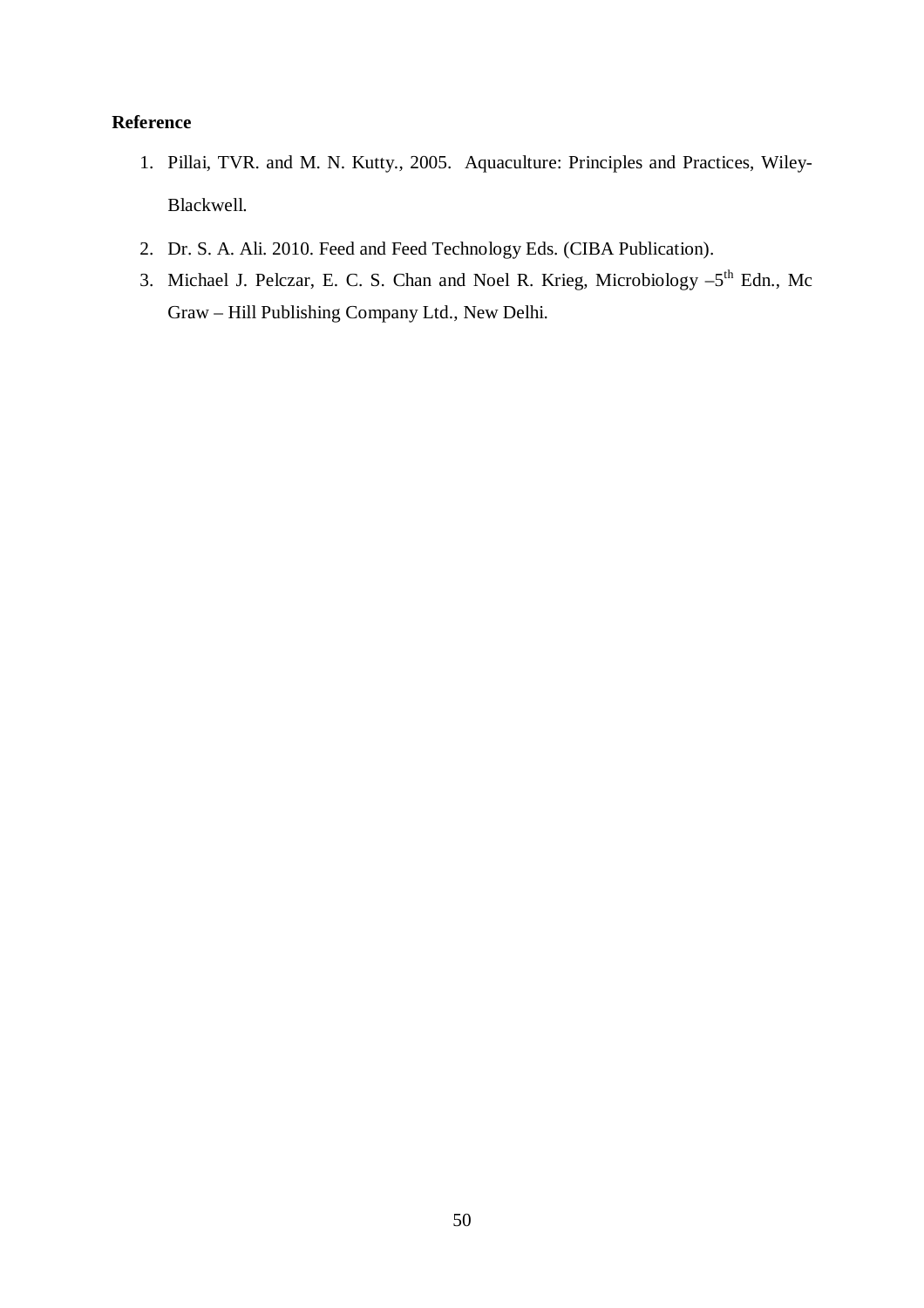## **Semester IV**

## **LZOC41- Environmental Biology**

**Objective:** To acquire knowledge on the ecosystem, energy flow, food trophics, population ecology and renewable, non-renewable energy resources.

Learning outcome:

- $\triangleright$  Understand the structure and functional properties of natural and manmade ecosystems.
- $\triangleright$  Realize the unique features of marine natural resources
- $\triangleright$  Acquire knowledge on habitat ecology, population ecology and growth.
- $\triangleright$  Know the importance of conservation tools.
- $\triangleright$  Inculcate the significance and importance of non-renewable and renewable resources.
- $\triangleright$  Distinguish types of pollution and understand the role of biological indicators in environmental monitoring.
- $\triangleright$  Learn laws related to environmental pollution.
- $\triangleright$  Enable to understand the impact of climate change and global warming on living organisms and emergence of vector borne diseases.
- **UNIT I :** Natural and manmade ecosystem Energy flow Trophic level and structure in Ecosystem –Food chain and Food web, Ecological Pyramids. Definition, nature and flux of energy through communities. Influence of competition, predation and disturbances - Unique features of Coral Reefs, Seaweeds, Seagrasses and Mangroves. Natural resources and their conservation.-14h.
- **UNIT II :** Structure and distribution Growth curves Groups, Natality, Mortality Density indices. Factors affecting population growth – Carrying capacity. Population regulation and human population control. Biogeochemical cycles – carbon, nitrogen and phosphorus - Hydrological cycle and global water balance. **Habitat Ecology: (**Freshwater habitat – Marine habitat –Estuarine habitat – Terrestrial habitat. **Population ecology and growth**; population patterns, habits, habitats, habitat selection; prey predator relationship. **Tools in Conservation**: Interpretation of various data on wildlife - GIS - remote sensing).  $-17 h$
- **UNIT III :** Concept classification Non-renewable and Renewable resources. Non Renewable resources: Fossil fuel (Coal, Petrol & Natural Gas), Nuclear Fuels. Renewable resources – Biomass, Biogas, Solar energy, Wind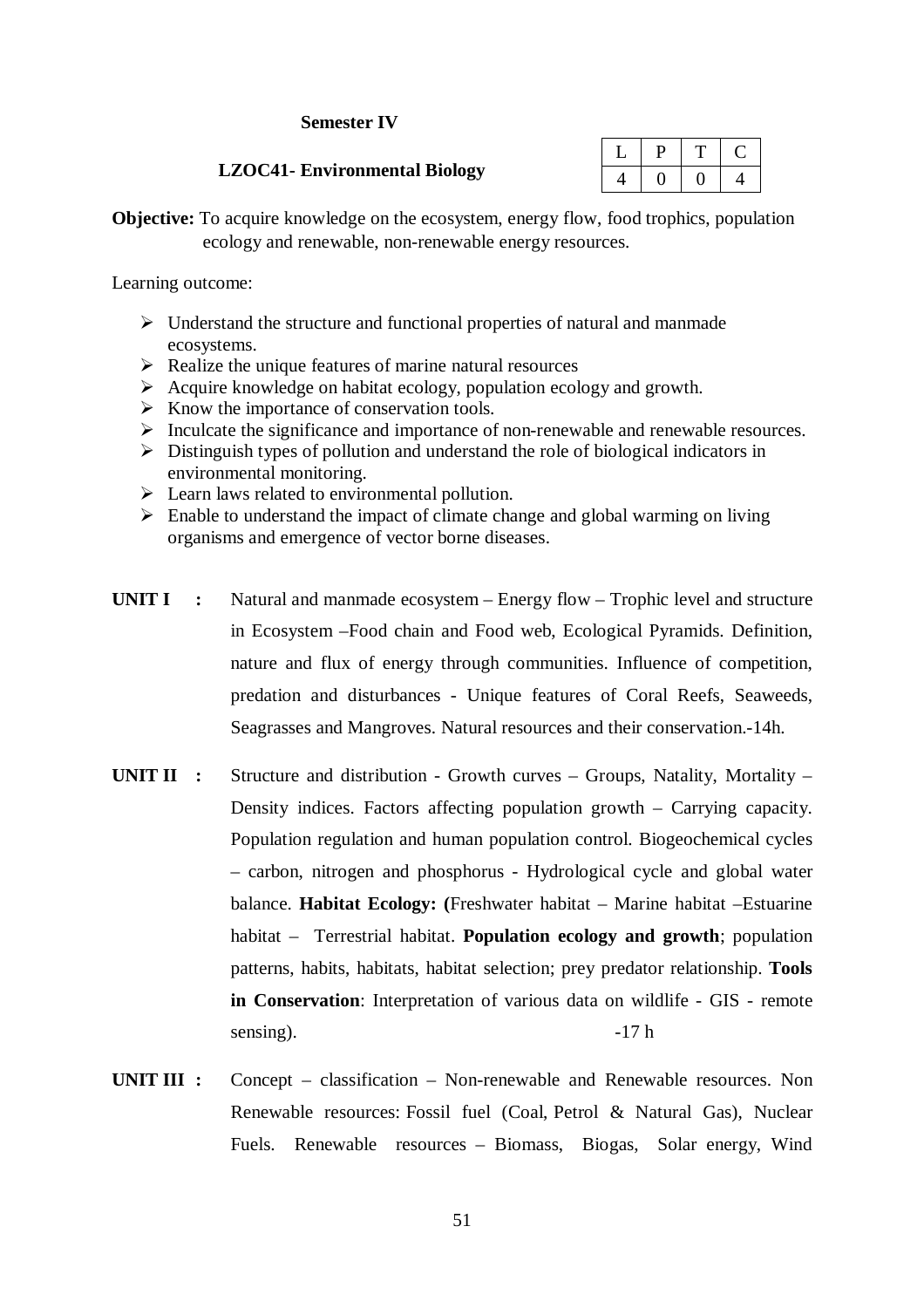Energy, Tidal Energy, Geothermal Energy – Conservation and Management.

12 h

**UNIT IV :** Pollution: Classification of pollution and their biological effects – Air, Water, Soil, Marine, Heavy metal and Radiation pollution. Biological indicators and their role in environmental monitoring – Environmental laws.

-12 h

**UNIT V** : Effect of climate change, global warming and its effect on living organisms – Tsunami, Cyclone Earth Quake - Flood: Causes, consequences, control and management - Remediation and reclamation of the Environment – Role of microbes in bioremediation. Basics of Green house gases –- Climatic change and its Significance and Causes - Impact of global warming on eco- system - Fossil fuel in Global warming- present and future trends. Climate change Human Health. Climate change and Vector prevalence – Vector Borne diseases - Carbon sequestration. -17 h

#### **References**

- 1. Odum, E. P. 1972. Fundamentals of Ecology by Eugene. W.B. Saunders Company, London.
- 2. Smith, R.L .1986. Elements of Ecology. Harpet and Row Publishers, New York.
- 3. Trivedi, P.R. and K. Gurdeepraj. 1992. Environmental Biology, Akashdeep Publishing House, New Delhi.
- 4. Dash, M.C. 1993. Fundamentals of Ecology. Tata McGraw Hill Publishing Company Ltd. New Delhi.
- 5. Meffe, G.K. and C.R. Carroll. 1994. Principles of Conservation Biology. Sinauer Associates, Inc., USA.
- 6. Reiss, M. and J. Chapman. 2000. Cambridge press, United Kingdom.
- 7. Asthana, D.K and M. Asthana. 2003. Environment*:* Problems and Solutions*,* S. Chand and company Ltd, Ram Nagar, New Delhi.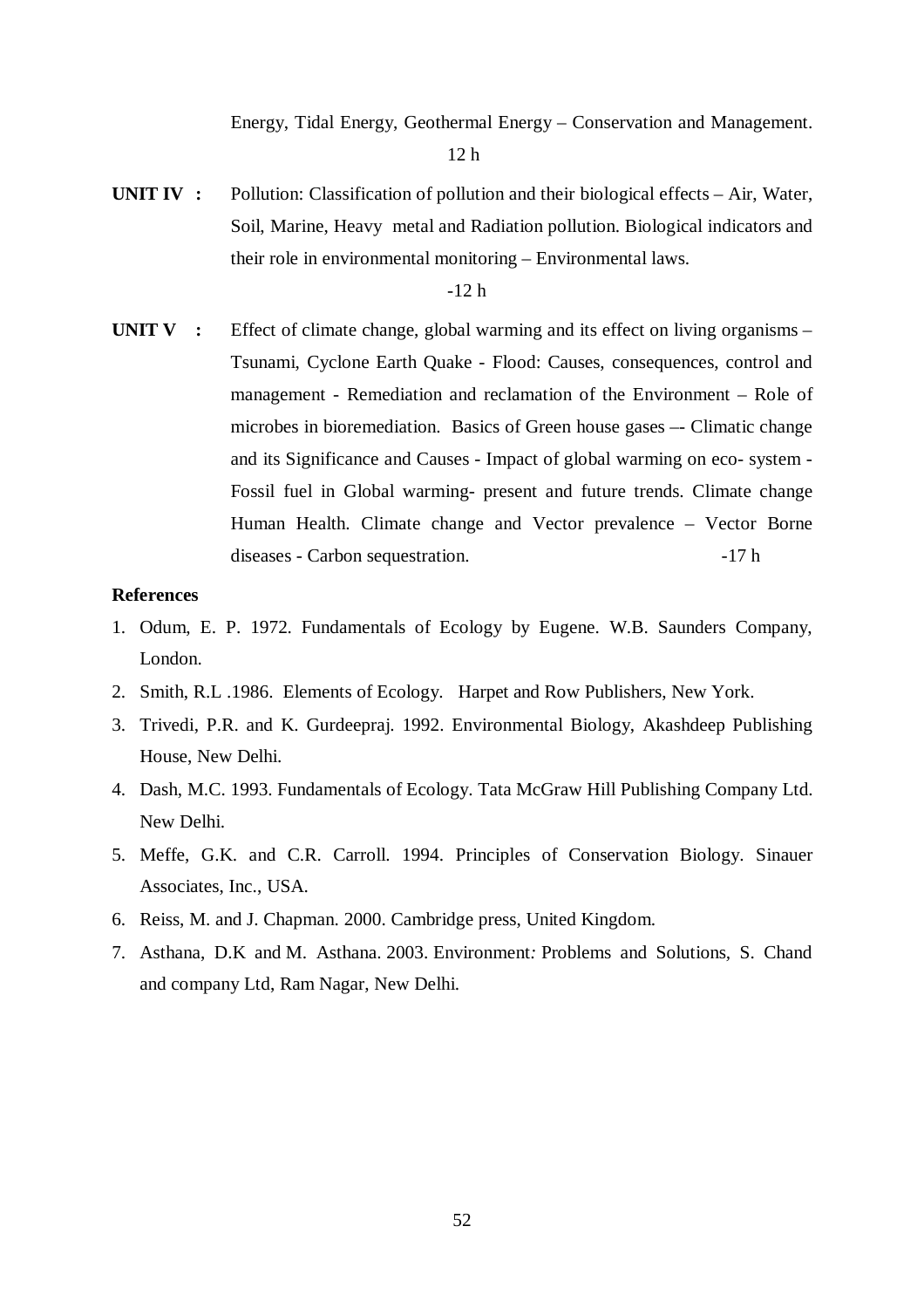#### **LZOC42-Animal Biotechnology**

|  | _ |  |
|--|---|--|
|  |   |  |

**Objective:** To study the biotechnological for constructing rDNA, gene transfer method, gene cloning and cell toxicity**.**

## **Objetives:**

- $\triangleright$  Understand the animal cell structure and concept of genetic engineering
- $\triangleright$  Know to construct the plasmid and gene transfer method and application enzymes for rDNA technology.
- $\triangleright$  Enable to construct the cDNA and genomic library.
- Learn different culture media for cell culture and cell line maintenance.
- $\triangleright$  Imbibe the knowledge about the IVF, artificial insemination and production of transgenic animals.
- $\triangleright$  Learn the knowledge on cloning procedure.
- **UNIT I :** Definition Animal cell structure macromolecules in cell, concepts of genetic engineering, scope of biotechnology, principles of recombinant DNA technology – Genet transfer methods: Physical and chemical methods: Viral mediated gene transfer. 10 h
- **UNIT II :** Classification of plasmids, isolation and purification of DNA, RNA and plasmids – Basics of cloning – Concept of restriction and modification: Restriction endonucleases, DNA modifying enzymes, Ligases – Gene cloning vectors - Plasmid vectors, Vectors based on the lambda Bacteriophage, Cosmids, Phagemids, M13 Vectors, shuttle vectors Expression vectors, Vectors for cloning and expression in Eukaryotic cells: YAC and BACs – Selectable markers. - 15 h
- **UNIT III :** Definition Construction of genomic and cDNA library screening of DNA library and cDNA libraries, Gene tagging, Expression of cloned genes – PCR principles - molecular markers – applications. Screening of recombinant clones – nucleic acid hybridization, DNA sequencing, DNA finger printing and paternity decisions. -14 h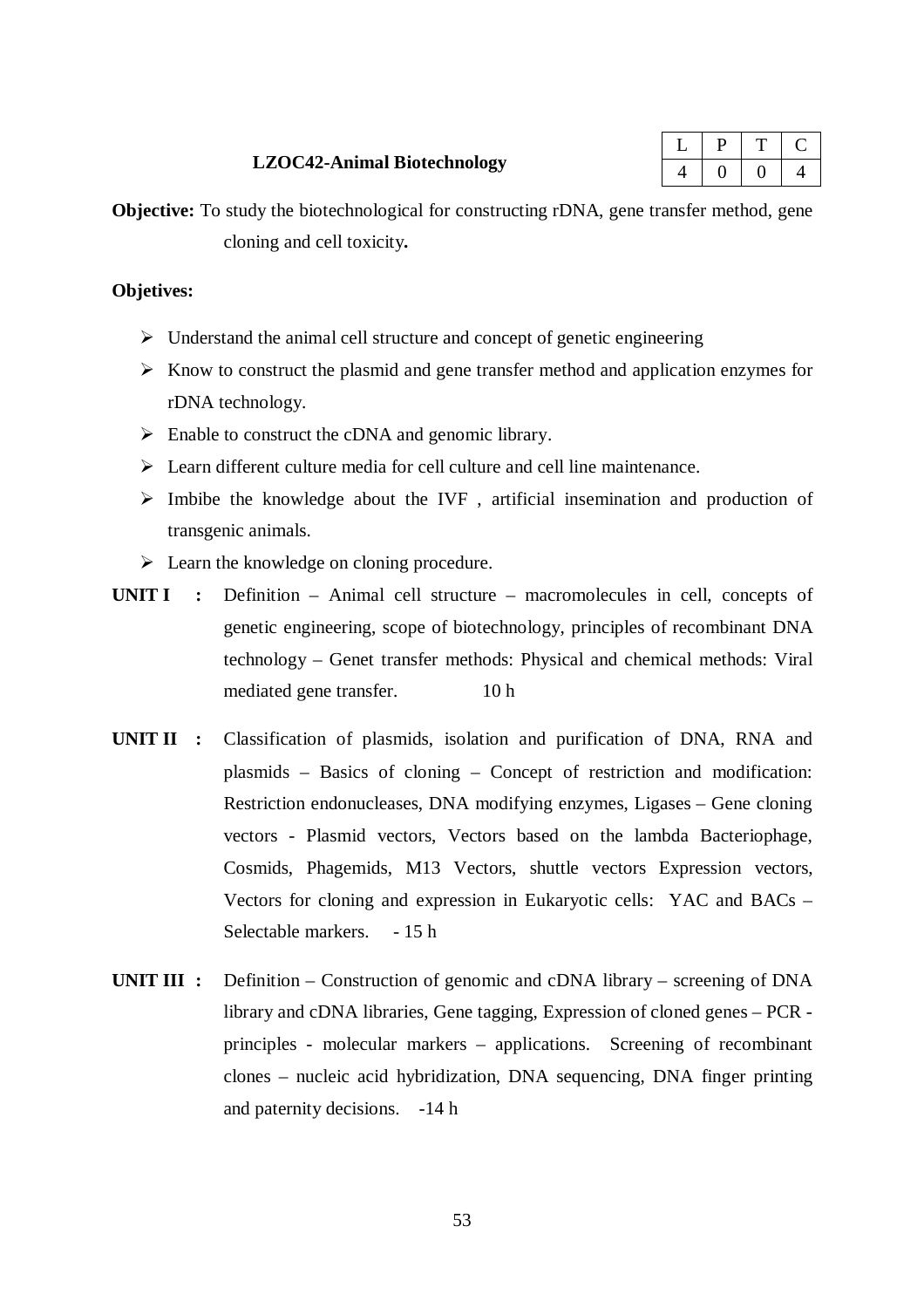- **UNIT IV :** History Definition animal cell culture environment Cell culture media Equipments required for animal cell culture. Advantages and disadvantages of serum in culture. Synthetic media - Primary culture and subculture – Development and maintenance of cell lines – Organ culture, whole embryo culture, tissue engineering – Up scaling of cell lines - Monolayer and suspension culture – Characteristics of cells in culture – Types of culture methods –Measurement of cell viability and cytotoxicity – Stem cells: sources – embryonic and adult stem cells and their applications. Cell culture products: Insulin, tissue plasminogen activator (tPA), blood factor. -19 h
- **UNIT V :** *In vitro* fertilization, Embryo transfer, Artificial insemination in cattle, super ovulation, mating, splitting, cryopreservation, stem cell method, targeted gene transfer – knock in and knock out technology, transgenic mice, goat cattle – gene pharming and other applications – Cloning of Animals - Application of Genetic Engineering - Mosquitoes as potential vectors of human diseases – control measures.  $-14 h$

### **References**

- 1. Alberts, B., Bray, D., Lewis, J., Raff, M., Roberts, K and J.D. Watson. 1994. Molecular Biology of the Cell.  $(3^{rd}$  Edn.), Garland Publishing Inc., New York.
- 2. Ed. John R.W. 2000. Masters, Animal Cell Culture Practical Approach, 3<sup>rd</sup> Edition, Oxford University Press.
- 3. Griffth, A.J.F., Wessler, S. and R. Carroll. 2000. An Introduction to Genetic Analysis ( $7<sup>th</sup>$ Edn.)., W.H. Freeman & Co.
- 4. Srinivastava, A. K., Singh, R. K. and M. P. Yadav. 2005. Animal Biotechnology, Oxford and IBH Publishing Co. CFA Bryce Pvt. Ltd.
- 5. Yadav, P.R. and R. Tyagi. 2006. Biotechnology of Animal Tissue. Discovery Publishing House, New Delhi.
- 6. Ramadass, P. 2008. Animal Biotechnology: Recent Concepts and Developments. MJP Publishers, India.
- 7. Ian Freshney, R. 2010. Culture of Animal Cells: A Manual of Basic Technique and Specialized Applications, John Wiley and Sons.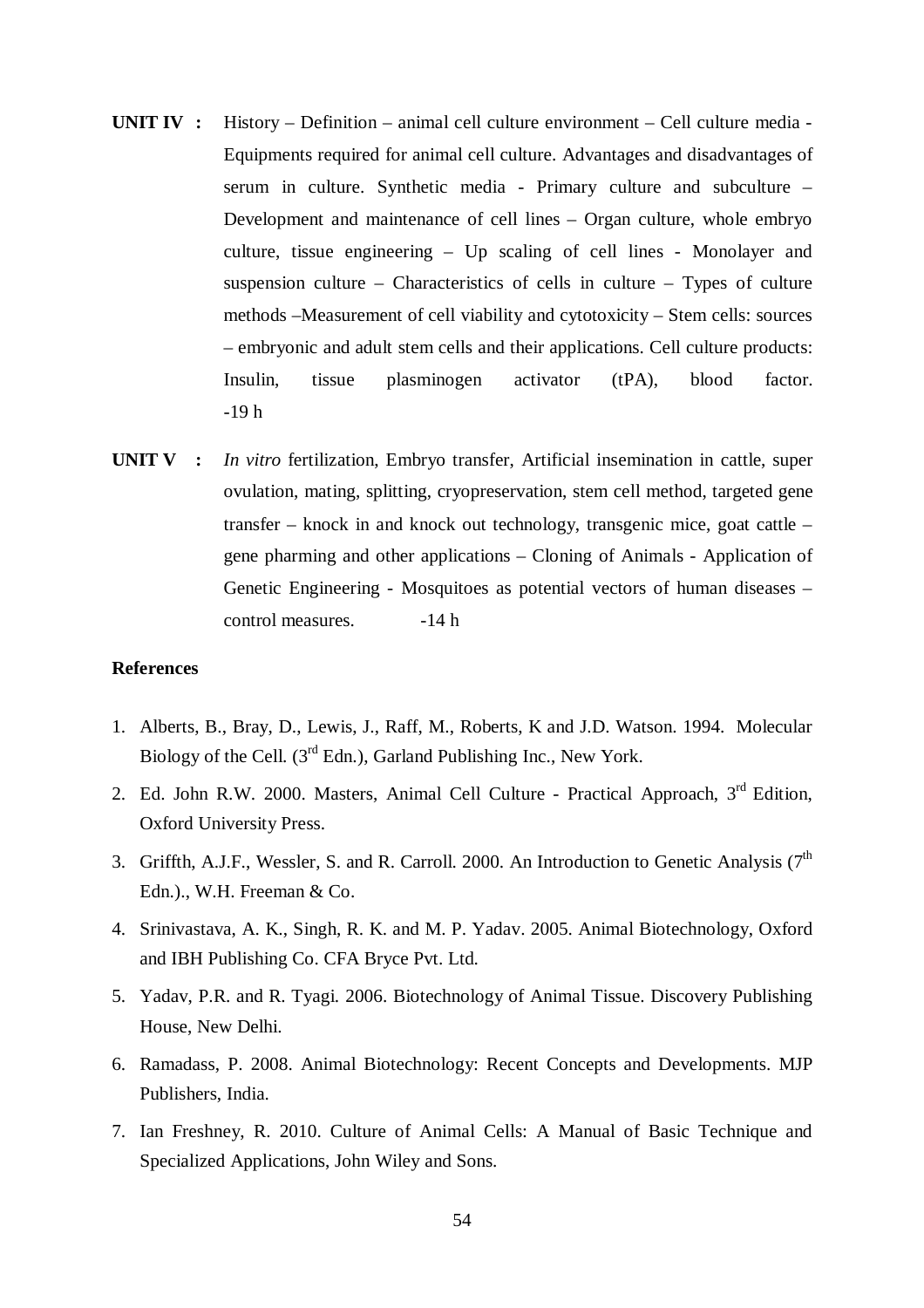## **Optional Paper**

| u |  |
|---|--|
|   |  |

### **LZOEG- Fishery Biology**

**Objective:** To study the fish ecology and fishery management practices**.**

### **Learning outcome:**

- Understand the life history of fishes, classification, morphometry and taxonomy of fishes.
- $\triangleright$  Know the growth performance of fishes and the spawning season of fishes.
- $\triangleright$  Learn the inland estuarine management strategies.
- $\triangleright$  Enable to address the problems in fish grafting technology
- $\triangleright$  Understand the post harvest process of fish.
- **UNIT I :** Classification and biology of fishes: Outline classification of fishes- Major group of fishes and their characteristics - Morphometric and meristic characters of elasmobranches and teleost fishes. Basic economics of fish digestive, circulatory, respiratory, nervous and reproductive systems - Food, feeding habits and digestion - Alimentary canals and their modifications.

-8 h

**UNIT II :** Growth, reproduction, maturation and spawning: Length and weight relationship - Age determination - Factors influencing growth -Reproductive organs (male and female), maturation and spawning - Seasonal changes in gonodosomatic Index (GSI) - Migration for spawning.

-8 h

- **UNIT III :** Inland estuarine and marine fisheries: Inland fisheries Riverine fisheries, reservoir fisheries-Cold water fishery of lakes and riverines -Estuarine and marine fisheries.  $-5h$
- **UNIT IV :** Fishing grafts and gear: Fishing grafts-Fishing gears, spear and haspoon, fish traps, nets, types of nets-preservation of nets-Fishing by electric current-Modernization of fishing methods. -5 h
- **UNIT V :** Adaptation in hill stream and deep sea fishes: Condition in hill streams-origin of hill stream fishes, modifications in the hill stream fish fauna-mechanism of adhesion. Conditions in the deep sea- adaptations in mesopelagic,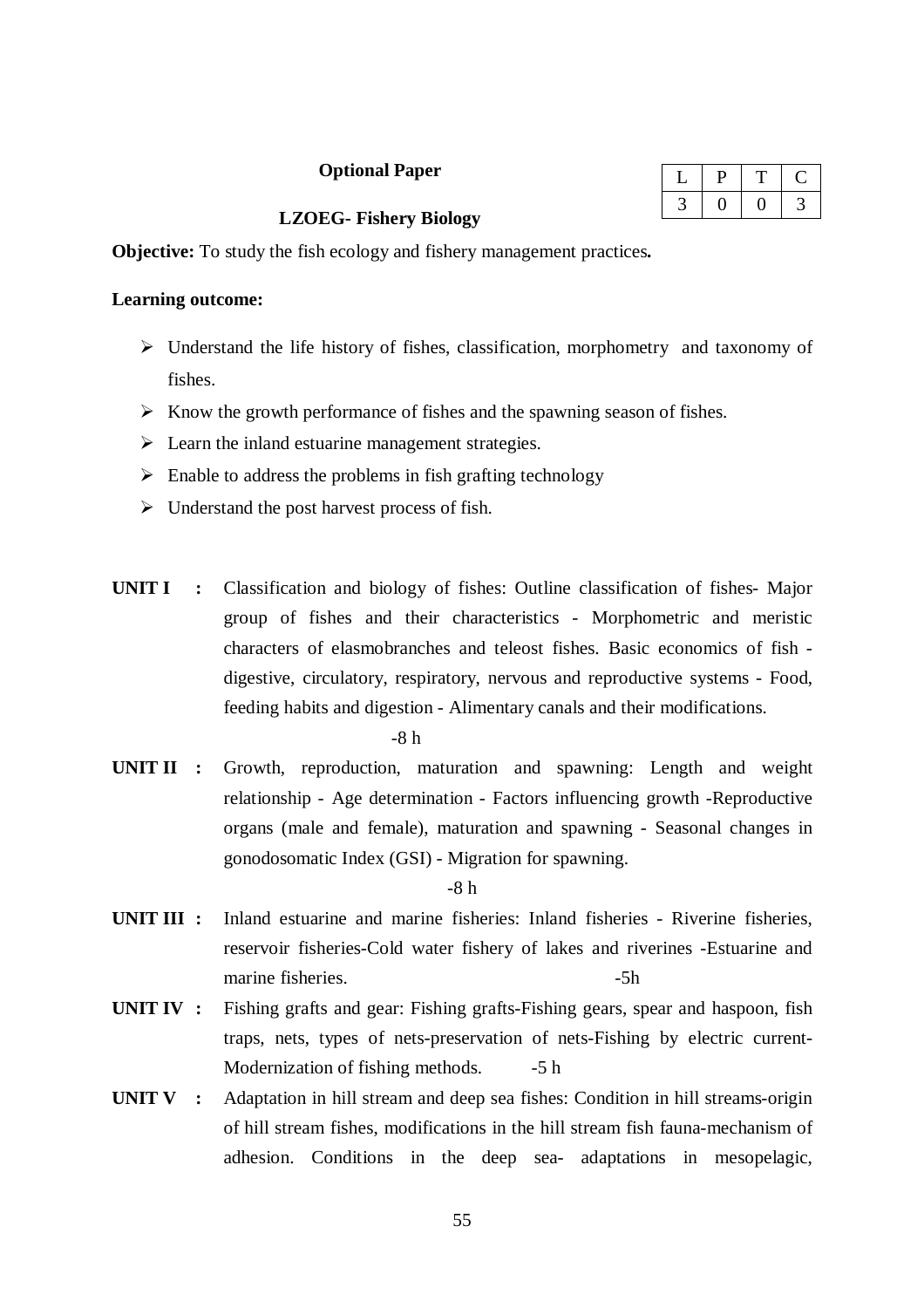bathypelagic and benthic fishes- Food and feeding habits, eyes and other sense organs-Bioluminescence- Methods for maintaining buoyancy-Adaptations for reproduction and spawning.

### **-**10 h

#### **References**

- 1. Jhingran, V.C. 1991. Fish and Fisheries in India. Hindustan Publishing Company, New Delhi, India.
- 2. Day, F. 1981. Fishes of India Vol. I and II; William Sason and sons Ltd., London.
- 3. Santhanam, R. 1980. Fisheries Science, Daya Publishing House, New Delhi, India.
- 4. Yadav, B.N. 1997. Fish and fisheries, Daya Publishing House, New Delhi, India.
- 5. Khanna, S.S. and Sing, H.R. 2003.Fish Biology and fisheries, Narenrdra Publishing House, New Delhi, India.

#### **Or**

#### **LZOEH-Economic Zoology**

**Objective:** To study the scope and economic aspects of fishery, Diary, Sericulture, Apiculture and vermiculture.

#### **Learning Outcome:**

- Enable to generate self employability and reduce jobless problem.
- $\triangleright$  Learn to know the packages of farm management practices (fishery, Diary, apiculture ,sericulture and vermiculture).
- **UNIT I** : Fishery: Economic value of fishes Fish as food, fish as food for live stock, fish oil, fish manure, fish silage, fish glue and isiglass, fish sausage and soap, fish flour and biscuits, fish leather - Artificial pearl - Insulin-Fish as biocontrol agent -Fish for decoration - Harmful fishes.

-8h

**UNIT II :** Diary: Diary farming-scope of dairy farming - diary animals, breeds, housing and raising -Diary management - artificial insemination - IVF for stock improvement - Milk composition - Diary products and economics.

-6 h

**UNIT III :** Apiculture: Importance of bee keeping –products of bee keeping-Honey composition, quality and economic value.  $-4 h$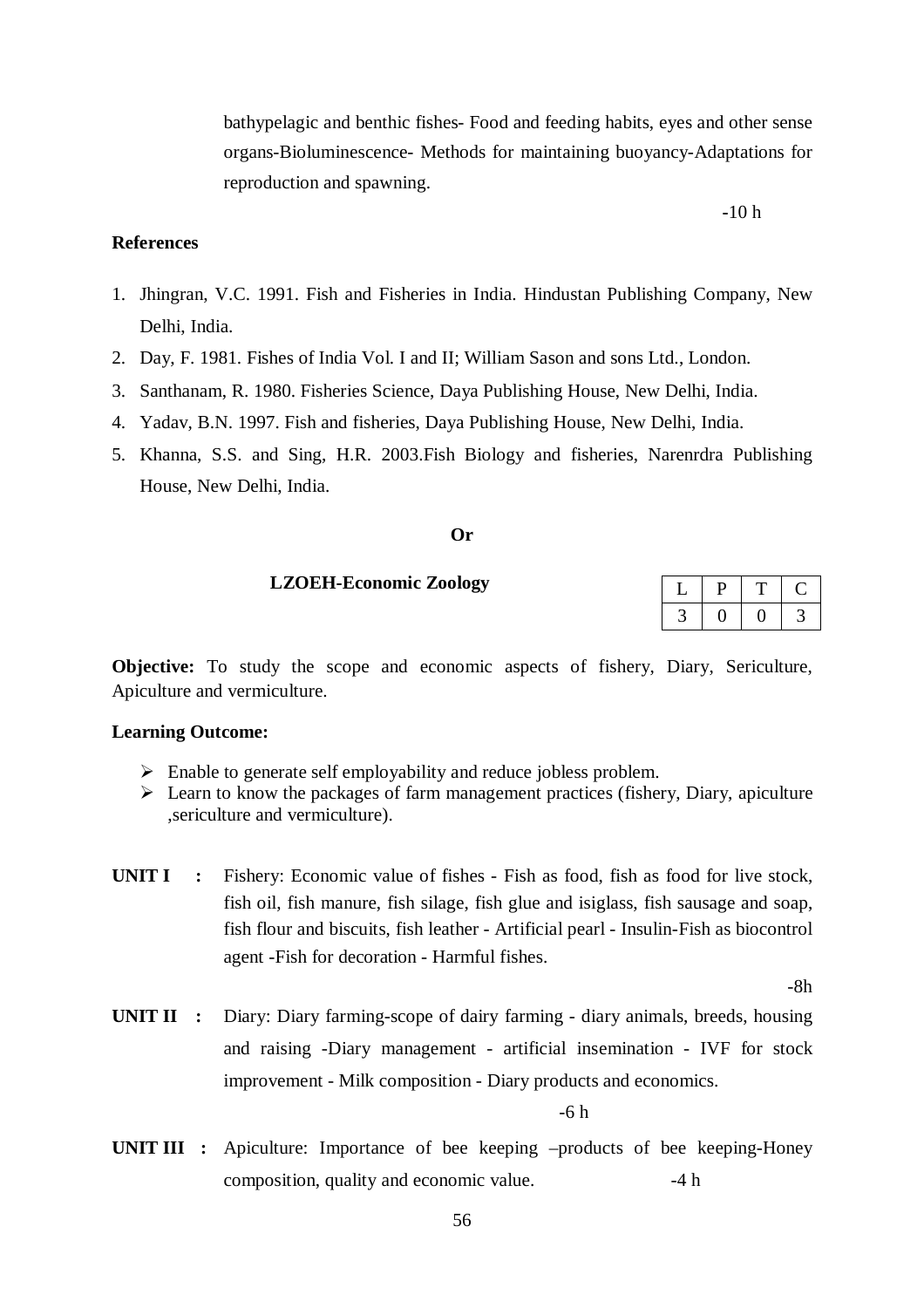**UNIT IV :** Sericulture: Importance of sericulture - sericulture industry - distribution and prospects -Silkworm moth species-life cycle of silk worm - Silk composition, kinds and uses - Mulberry cultivation- Rearing of silkworm, silk reeling, disposal of cocoons, twisting and weaving.

- 14 h

**UNIT V :** Vermiculture: Earthworm species-condition for efficient vermiculture – vermicompost -economic value of vermicompost.  $-4 h$ 

#### **References**

- 1. Srivastava, P.A. 1977. Economic Zoology. Commercial Publication Bureau, Kanpur, India.
- 2. Jhingran , V.C. 1991. Fish and Fisheries in India. Hindustan Publishing Company, New Delhi, India.
- 3. Banarjee, G.C. 1991. Text Book of Animal husbandry. Oxford and IBH Publication, New Delhi, India.
- 4. Mishra, R.C. 1995. Applied and Industrial Zoology. Associated Publishing Company, New Delhi, India.
- 5. Bhat Nagar, R.K. and R.K. Palta. 2003. Earthworm: Vermiculture and vermicompositing. Kalyani Publisher, India.
- 6. Khorana, S.S. and H.R. Singh. 2003. Fish Biology and fisheries. Narendra Publishing House, New Delhi, India.
- 7. Carters, G.A. 2004.Bee Keeping. Biotech Books, New Delhi, India.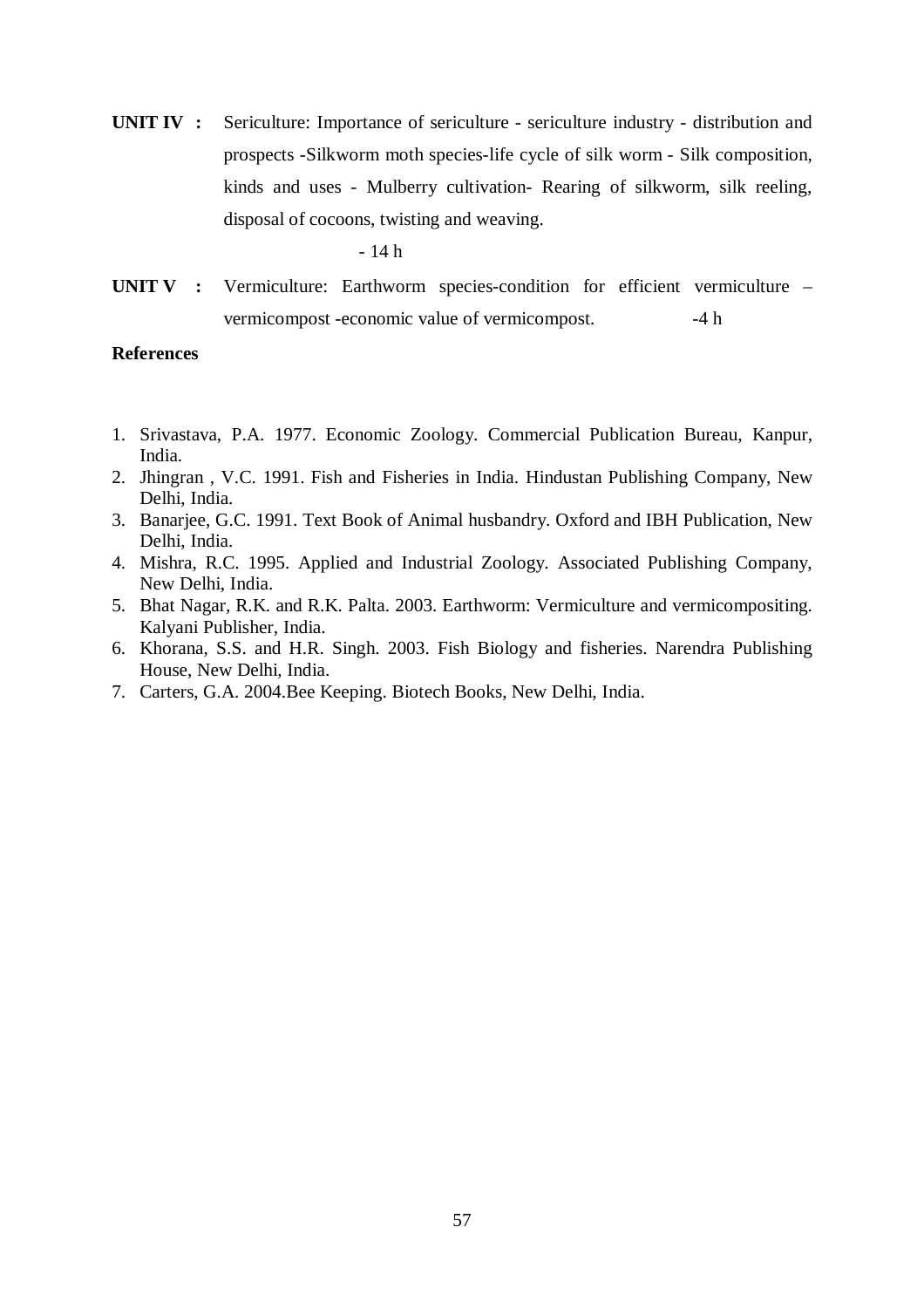## **LZOL31- CORE PRACTICAL III (IX – XII)**

## **Developmental Biology**

- 1. Structure of spermatozoa and egg
- 2. Study on types of cleavage
- 3. Vital staining and mounting of chick blastoderm
- 4. Regeneration in Amphibians
- 5. Study of insect metamorphosis

### **Immunology**

- 1. Identification of blood groups A, B, ABO and Rh.
- 2. Preparation of blood antigen Demonstration
- 3. Preparation of blood antiserum Demonstration
- 4. Differential blood counts
- 5. Oucterlony double diffusion test
- 6. C reactive protein test
- 7. Pregnancy test (or) HCG test
- 8. Slide showing T.S. of spleen, thymus and lymphnodes

#### **Genetics**

- 1. Experiments on Mendelian inheritance.
- 2. Preparation of Buccal smear to show squamous epithelial cells.
- 3. Mounting of salivary glands of Drosophila larvae or Chironomous larvae.
- 4. Human pedigree construction for a family data.
- 5. Study of hereditary disorders with the aid of chromosome karyotyping (Klienfelter's syndrome, Turner's syndrome, Down's syndrome)

## **LZ0L41-CORE PRACTICAL IV (XIII – XIV)**

### **Environmental Biology**

- 1. Measurement of Primary productivity in an ecosystem.
- 2. Estimation of Dissolved oxygen, Salinity, Nitrate, Phosphate and Alkalinity in water samples.
- 3. Collection, isolation and identification of planktons.
- 4. Estimation of dissolved solids in water.
- 5. Field visit
	- a. Visit to drinking water treatment plant
	- b. Visit to sewage treatment plant